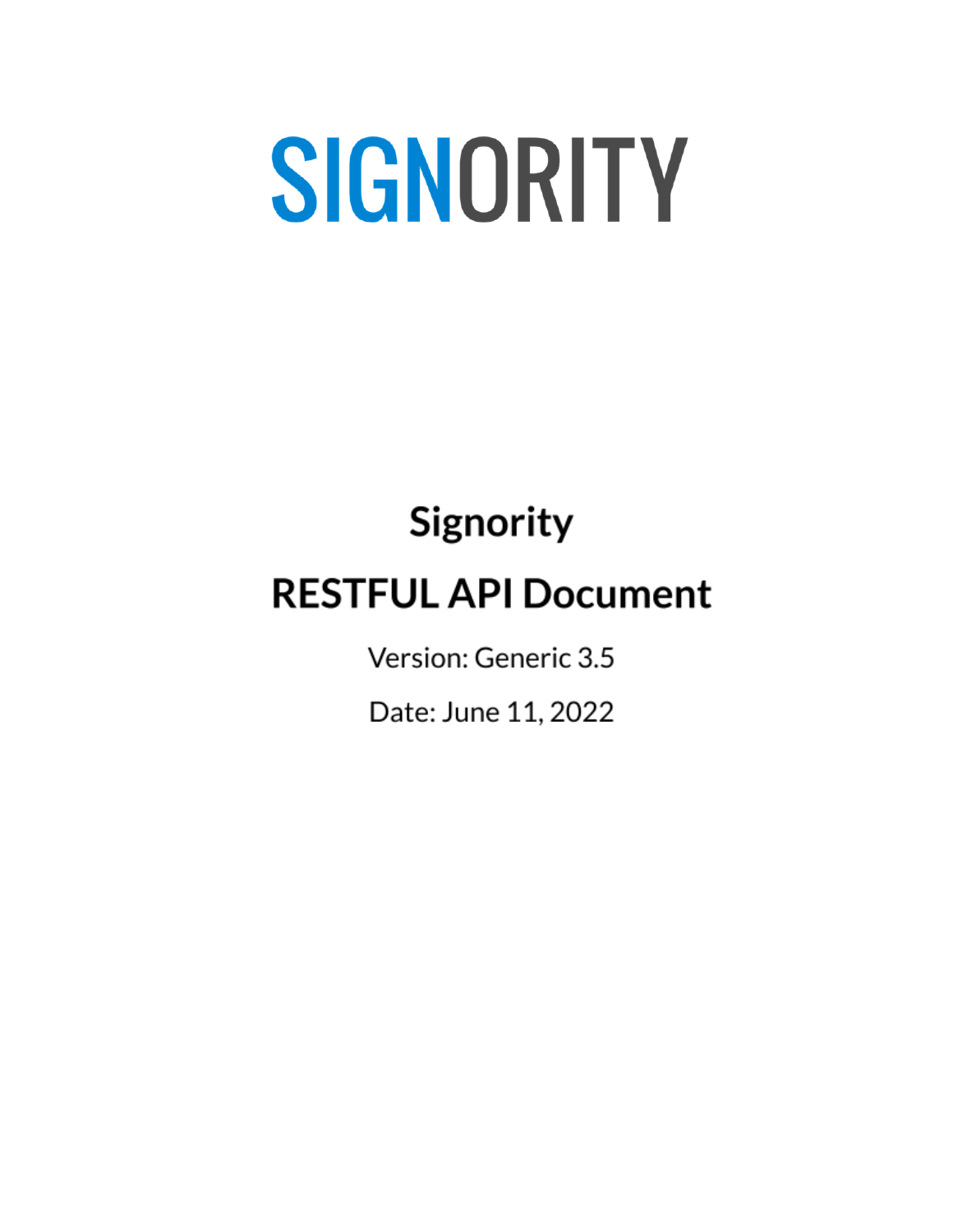### **Table of Contents**

| TERMS & EXAMPLES <b>SECURE 2006</b>                                                                                                                                                                                                                    | 3              |
|--------------------------------------------------------------------------------------------------------------------------------------------------------------------------------------------------------------------------------------------------------|----------------|
| <b>TERMS</b>                                                                                                                                                                                                                                           | 3              |
| SANDBOX SETUP                                                                                                                                                                                                                                          | 3              |
| <b>SON OBJECT OF A DOCUMENT</b>                                                                                                                                                                                                                        | $\overline{3}$ |
| <b>THE MAIN STRUCTURE:</b> THE MAIN STRUCTURE <b>EXECUTE:</b> THE MAIN STRUCTURE:                                                                                                                                                                      | $\overline{3}$ |
| THE STRUCTURE OF INVITATIONS: WE ARE AN ABOVE THE STRUCTURE OF INVITATIONS:                                                                                                                                                                            | 8              |
| THE STRUCTURE OF FILES: <b>All the STRUCTURE OF FILES:</b>                                                                                                                                                                                             | 10             |
| THE STRUCTURE OF HISTORIES: WE ARE AN ABOVE THE STRUCTURE OF HISTORIES:                                                                                                                                                                                | 11             |
| <b>HOW TO ENABLE PDF FORM TAGS AND ANCHOR TAGS:</b>                                                                                                                                                                                                    | <b>11</b>      |
| <b>AUTHENTICATION (POSTMAN USAGE)</b><br><u> 1989 - Johann Barbara, martxa alemaniar arg</u>                                                                                                                                                           | 13             |
| <b>NOTIFICATION</b>                                                                                                                                                                                                                                    | 13             |
| <b>Account Access</b><br><u> 1989 - Johann Barn, amerikan besteman besteman besteman besteman besteman besteman besteman besteman bestema</u>                                                                                                          | <u>14</u>      |
| <b>LOGIN</b><br><u> 1989 - Johann Barbara, martxa alemaniar argamento de la contrada de la contrada de la contrada de la contrad</u>                                                                                                                   | <u>14</u>      |
| RETRIEVE ACCOUNT DETAILS <b>AND RETRIEVE ACCOUNT</b>                                                                                                                                                                                                   | 18             |
|                                                                                                                                                                                                                                                        | 22             |
| CREATE A DOCUMENT OR TEMPLATE <b>A CONSERVERT OR TEMPLATE</b>                                                                                                                                                                                          | 22             |
| <b>UPLOADING FILES</b>                                                                                                                                                                                                                                 | 26             |
| <b>UPDATING AND SENDING A DOCUMENT</b><br><u> 1989 - Jan Sterling Sterling (f. 1989)</u>                                                                                                                                                               | 28             |
| <b>UPDATE DOCUMENT TAGS</b>                                                                                                                                                                                                                            | 33             |
| <b>SENDING OUT A BULK SIGN</b>                                                                                                                                                                                                                         | 36             |
| <b>RETRIEVE TEMPLATE REPORT</b>                                                                                                                                                                                                                        | 41             |
| RETRIEVE DOCUMENT <b>EXECUTE EXECUTE EXECUTE EXECUTE EXECUTE EXECUTE EXECUTE EXECUTE EXECUTE EXECUTE EXECUTE EXECUTE EXECUTE EXECUTE EXECUTE EXECUTE EXECUTE EXECUTE EXECUTE EXECUTE EXECUTE EXECUTE EXECUTE EXECUTE EXECUTE EXE</b>                   | 46             |
| <b>LIST DOCUMENTS</b><br>the control of the control of the control of the control of the control of the control of the control of the control of the control of the control of the control of the control of the control of the control of the control | 50             |
| USE A TEMPLATE TO CREATE A DOCUMENT                                                                                                                                                                                                                    | 53             |
| <b>UPDATE INVITATION LIST</b>                                                                                                                                                                                                                          | 56             |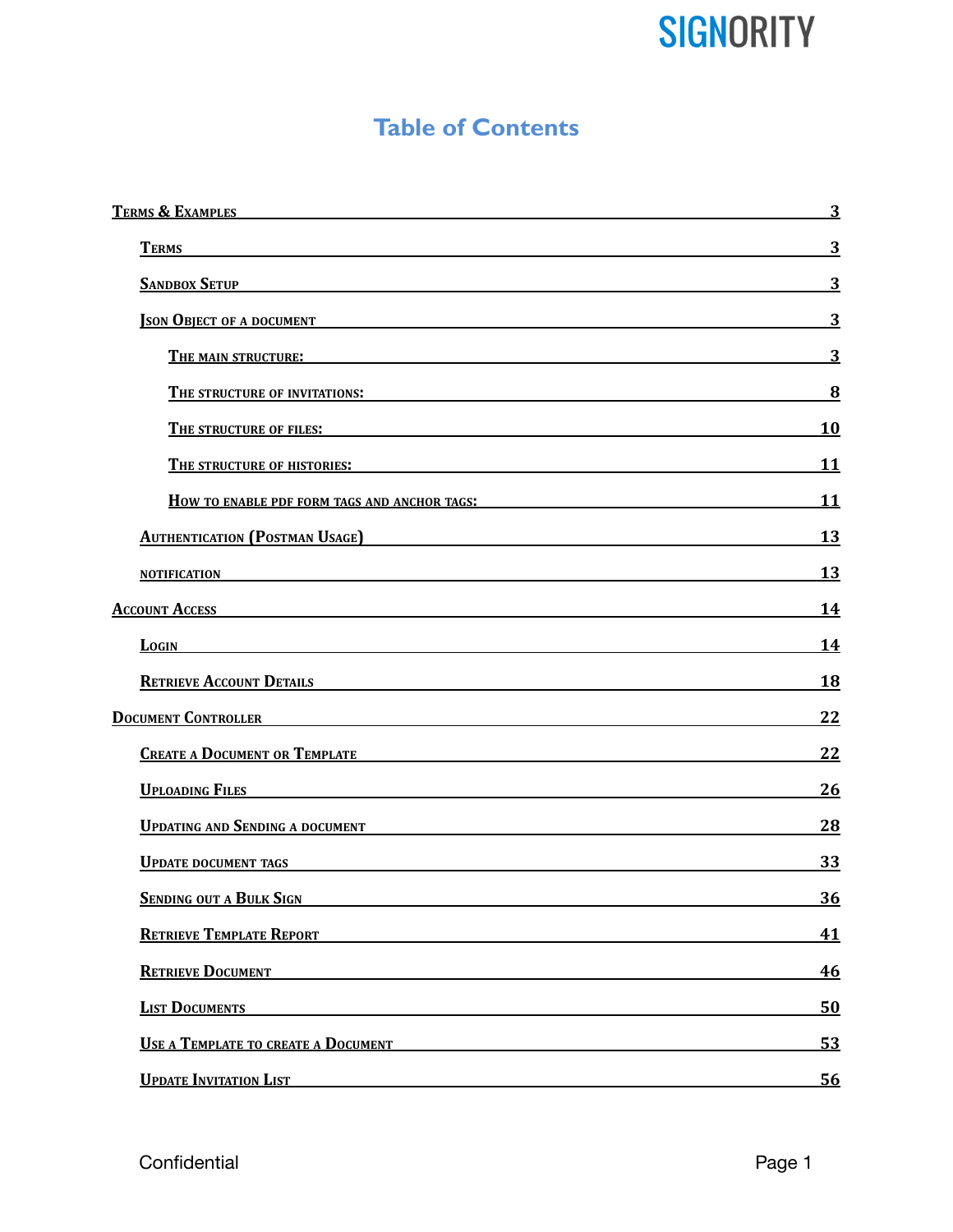| <b>GET A LIST OF INVITEES</b> | 58 |
|-------------------------------|----|
| <b>GET A LIST OF FILES</b>    | 60 |
| <b>DELETE A FILE</b>          | 61 |
| <b>USER SETTINGS</b>          | 62 |
| <b>ACCOUNT</b>                | 62 |
| <b>NOTIFICATIONS</b>          | 64 |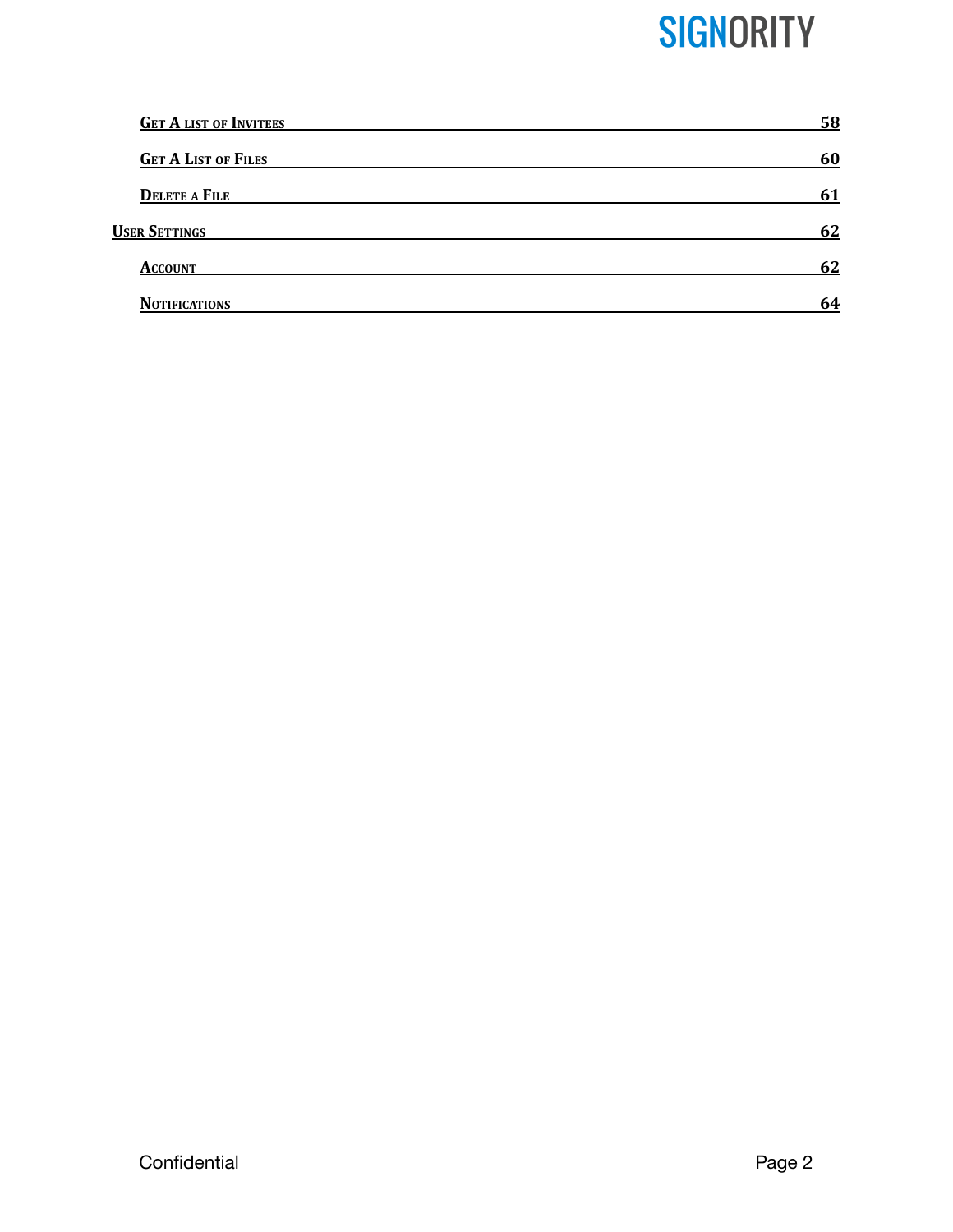### <span id="page-3-0"></span>1 TERMS & EXAMPLES

### <span id="page-3-1"></span>1.1 TERMS

#### **Base URL:**

<https://sign.signority.com/api>

#### **Document**:

A set of files need to be signed. A document is like an envelope.

#### **Files**:

One document can have more than one file.

#### **Tags**:

Tags located on a specific page with a specific position within a document. Tags are fillable fields for signers to fill out with data or input their signature.

#### **Signers**

The individuals/parties who are to sign a document.

### <span id="page-3-2"></span>1.2 SANDBOX SETUP

Signority offers a sandbox environment for customers to run tests before going live on the production server. All of the API endpoints that are available on the production server are also available on the sandbox server. Note that documents signed in the sandbox are not legally binding.

#### **Base URL:**

https://sandbox.signority.com/api

### <span id="page-3-3"></span>1.3 **JSON OBJECT OF A DOCUMENT**

The JSON object of a Signority Document contains various fields that are used to define the attributes of the document. Since the Document is at the center of all signing processes, this JSON object is key to many different kinds of API workflows. Some parts and fields of the Document JSON object are optional. These optional parts and fields will be outlined in the table presented below.

#### <span id="page-3-4"></span>1.3.1 THE MAIN STRUCTURE:

Confidential Page 3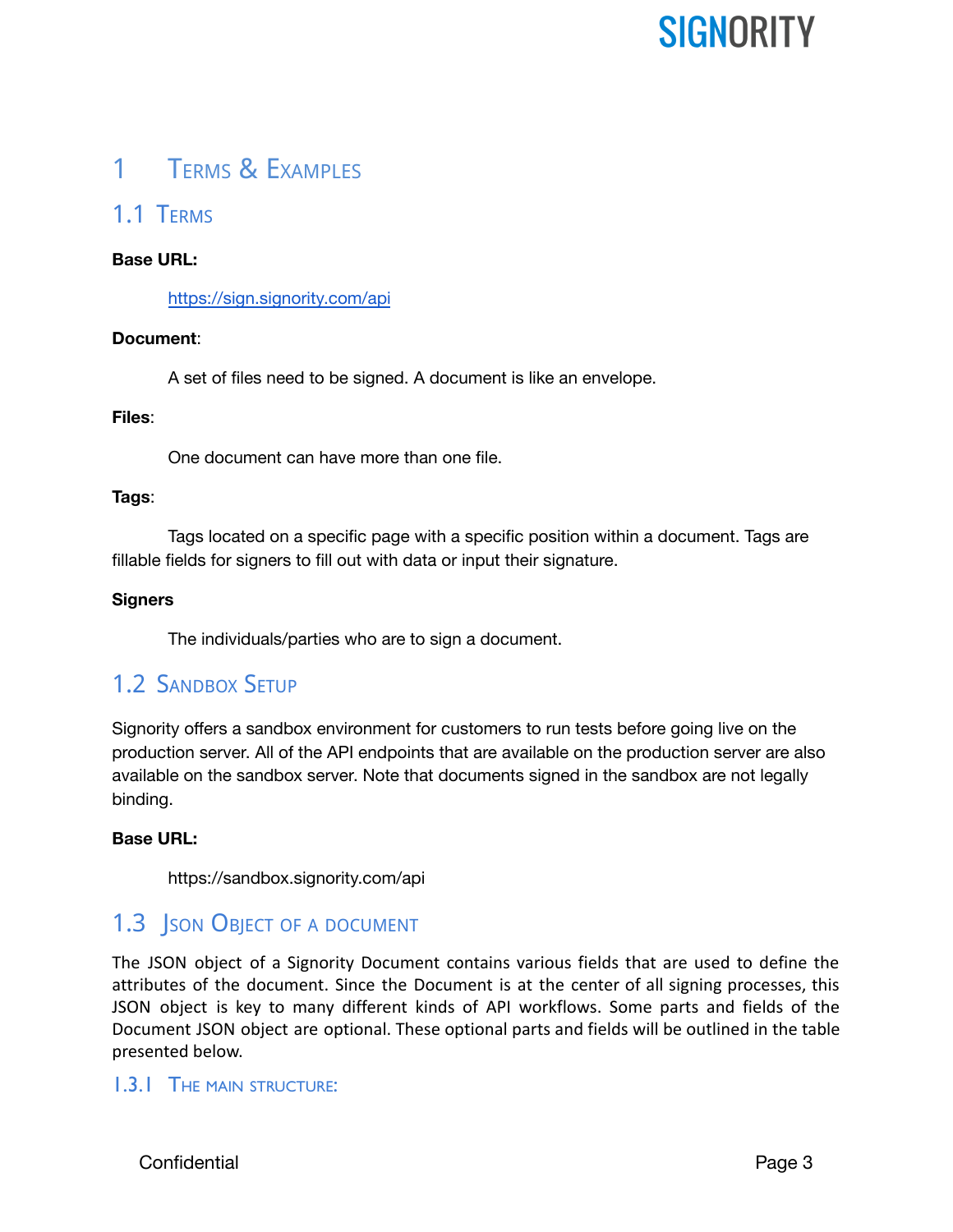| <b>Field Name</b> | Required  | <b>Type</b> | Description                                                                                                                                                                                                                |  |
|-------------------|-----------|-------------|----------------------------------------------------------------------------------------------------------------------------------------------------------------------------------------------------------------------------|--|
| id                | <b>No</b> | Int         | Auto increment                                                                                                                                                                                                             |  |
|                   |           |             | Id of document                                                                                                                                                                                                             |  |
| title             | Yes       | string      | The name of the document                                                                                                                                                                                                   |  |
| senderName        | Yes       | String      | The sender name shown in the invitation<br>email and on the Signority UI                                                                                                                                                   |  |
| senderEmail       | Yes       | String      | The email address shown in the invitation<br>email                                                                                                                                                                         |  |
| signingStatus     | Yes       | int         | The current status of document<br>When creating or updating a Signority<br>Document, if signingStatus = 52, the system<br>will send an invitation out to the recipients.<br>If creating templates, set signingStatus = 51. |  |
|                   |           |             | SIGNING_STATUS_DRAFT = 51<br>SIGNING_STATUS_IN_PROGRESS = 52<br>SIGNING_STATUS_COMPLETED = 53<br>SIGNING_STATUS_REJECTED = 54                                                                                              |  |
| createdTime       | No        | int         |                                                                                                                                                                                                                            |  |
| lastModifiedTime  | <b>No</b> | int         | $\qquad \qquad -$                                                                                                                                                                                                          |  |
| documentSentTime  | No        | String      | 'YYYY-MM-DD HH:MM:SS.m<br>Year, Month, Day, Hour, Minute, Second,<br>Millisecond                                                                                                                                           |  |
| userId            | No        | Int         | The owner of the account which is used to<br>send this document out.                                                                                                                                                       |  |
| documentType      | Yes       | int         | DOCUMENT_TYPE_DOCUMENT = 5<br>DOCUMENT TYPE TEMPLATE LINK = 6<br>DOCUMENT_TYPE_REGULAR_TEMPLATE = 7<br>DOCUMENT_TYPE_BULK_TEMPLATE = 8                                                                                     |  |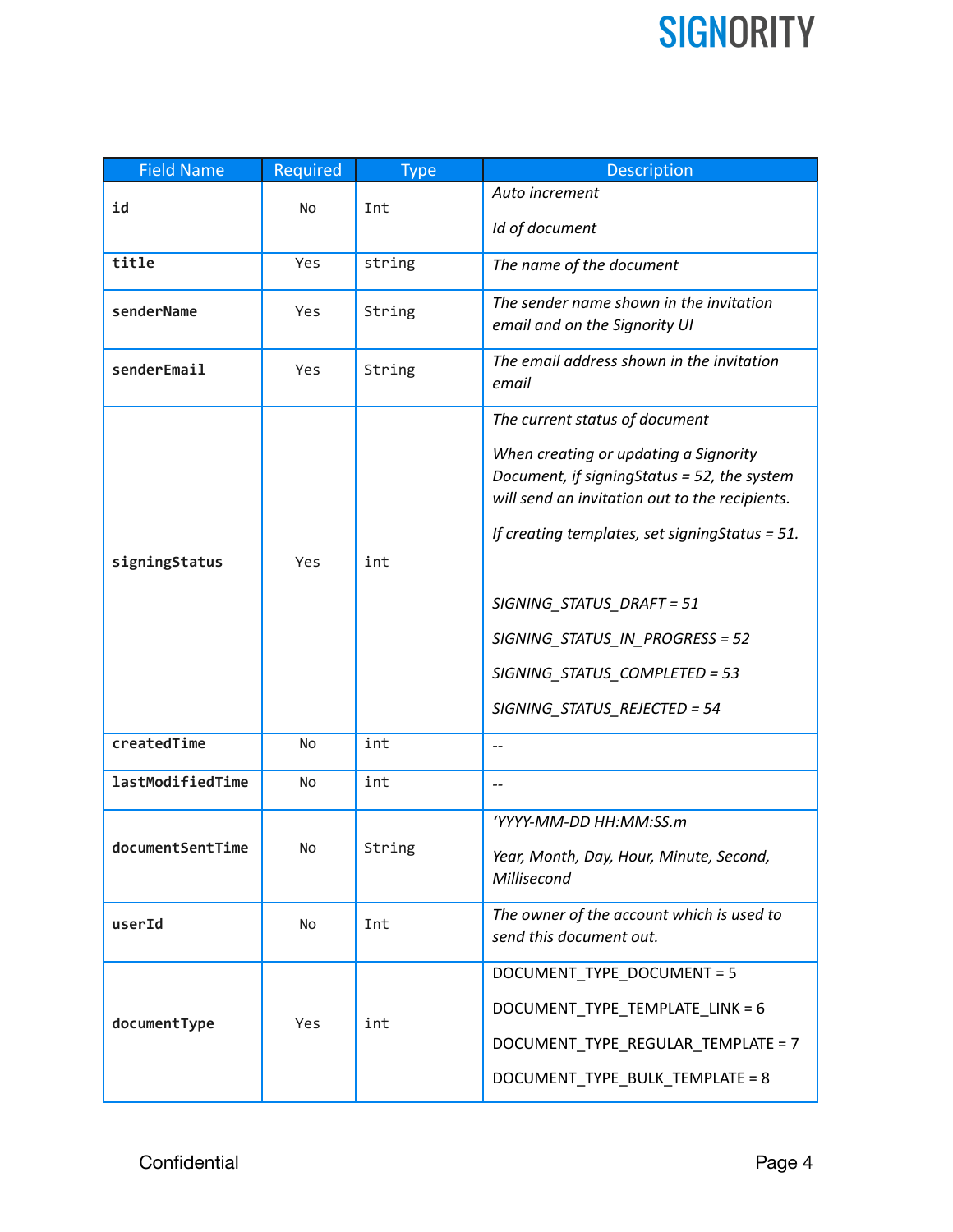

| documentSetting | No | JsonObject | The general settings of document                                                                                                                                                                                                                          |
|-----------------|----|------------|-----------------------------------------------------------------------------------------------------------------------------------------------------------------------------------------------------------------------------------------------------------|
| invitations     | No | JsonArray  | The recipients list. See 1.2.2 The Structure of<br><i>Invitations.</i>                                                                                                                                                                                    |
| Files           | No | JsonArray  | Usually you don't need to specify this JSON<br>array. Instead, after creating a<br>document/template, upload the files that<br>need to be signed separately. See 3.2<br><b>Uploading Files for details.</b><br>Include: Files, pages and tags information |
| histories       | No | JsonArray  | Audit trail                                                                                                                                                                                                                                               |

#### **Example:**

```
{
    'document {6}':
        {
            'createdTime': 1590671827000,
            'documentSentTime': '2020-05-28 09:17:07.0',
            'documentSetting {34}':
                {
                     'EmailBody': '',
                     'EmailSubject': 'Python User 27 has sent you the document
API Test document 001',
                     'documentId': 27778,
                     'id': 27650,
                     'languageCode': 550,
                },
            'documentType': 5,
            'files': [
                {
                     'id': 28738,
                     'name': 'blank',
                     'pages': [
                        {
                             'height': 792,
                             'id': 173877,
                             'sequence': 1,
                             'tags': [],
                             'width': 612
```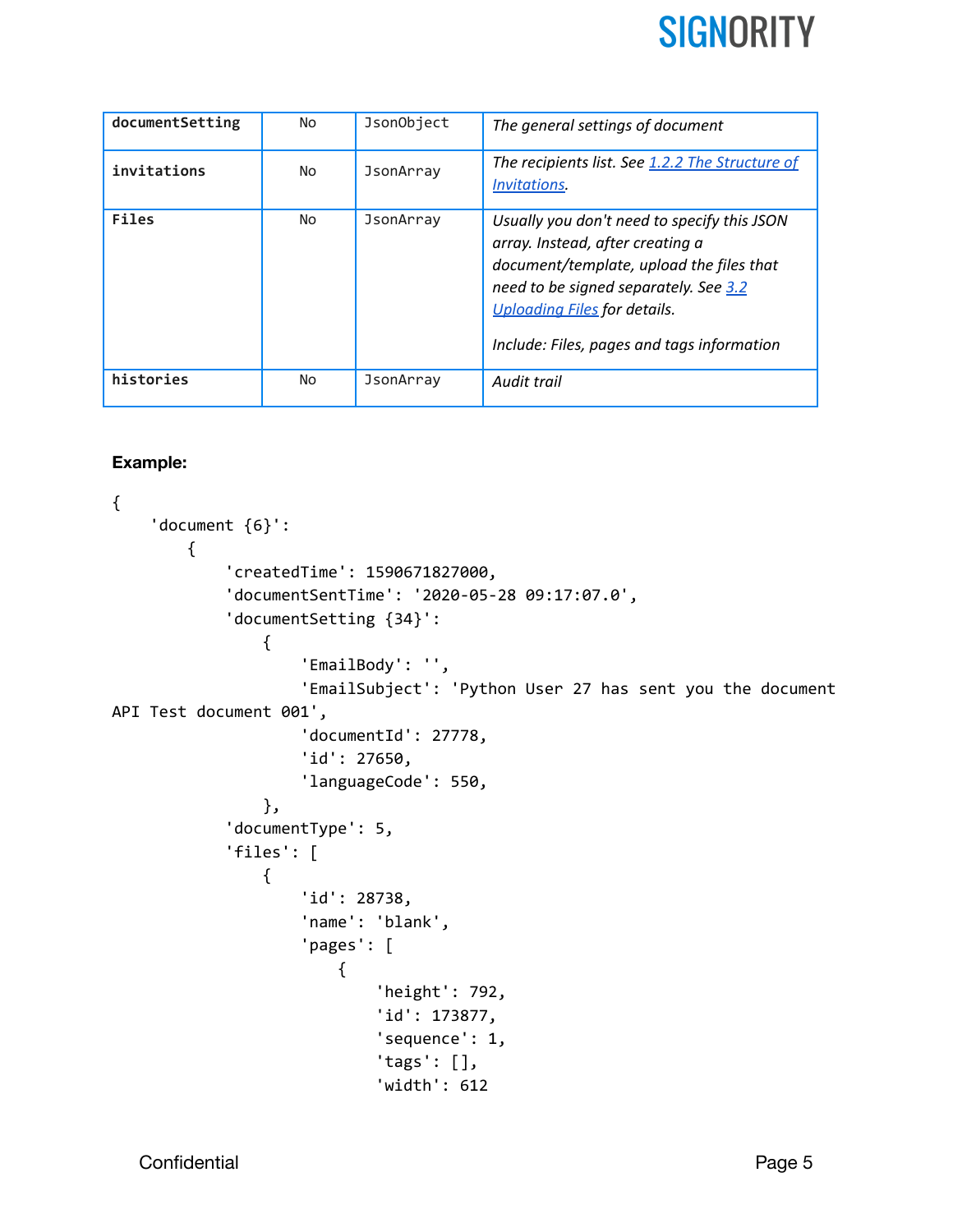```
}
            ],
            'sequence': 1,
            'type': 151
        }
    ],
    'histories {1}': [
        {
            'action': 'Document created by',
            'actionId': 352,
            'dateTime': 1590671827000,
            'documentID': 27778,
            'email': 'pythonuser27@mail.com',
            'id': 62837,
            'name': 'Python User 27'
        }
    ],
    'id': 27778,
    'invitations': [
        {
            # {8}
            'actionType': 15,
            'authentications': [],
            'hostedSigners': [],
            'id': 33519,
            'recipientEmail': 'pythonrecip@mail.com',
            'recipientName': 'Python Recipient',
            'sequence': 1,
            'status': 60,
            'witnesses': []
        }
    ],
      'isPublished': False,
      'lastModifiedTime': 1590671829000,
      'senderEmail': 'pythonuser27@mail.com',
      'senderName': 'Python User 27',
      'signingStatus': 51,
      'title': 'API Test document 001',
      'userId': 1354,
      'version': 4
},
```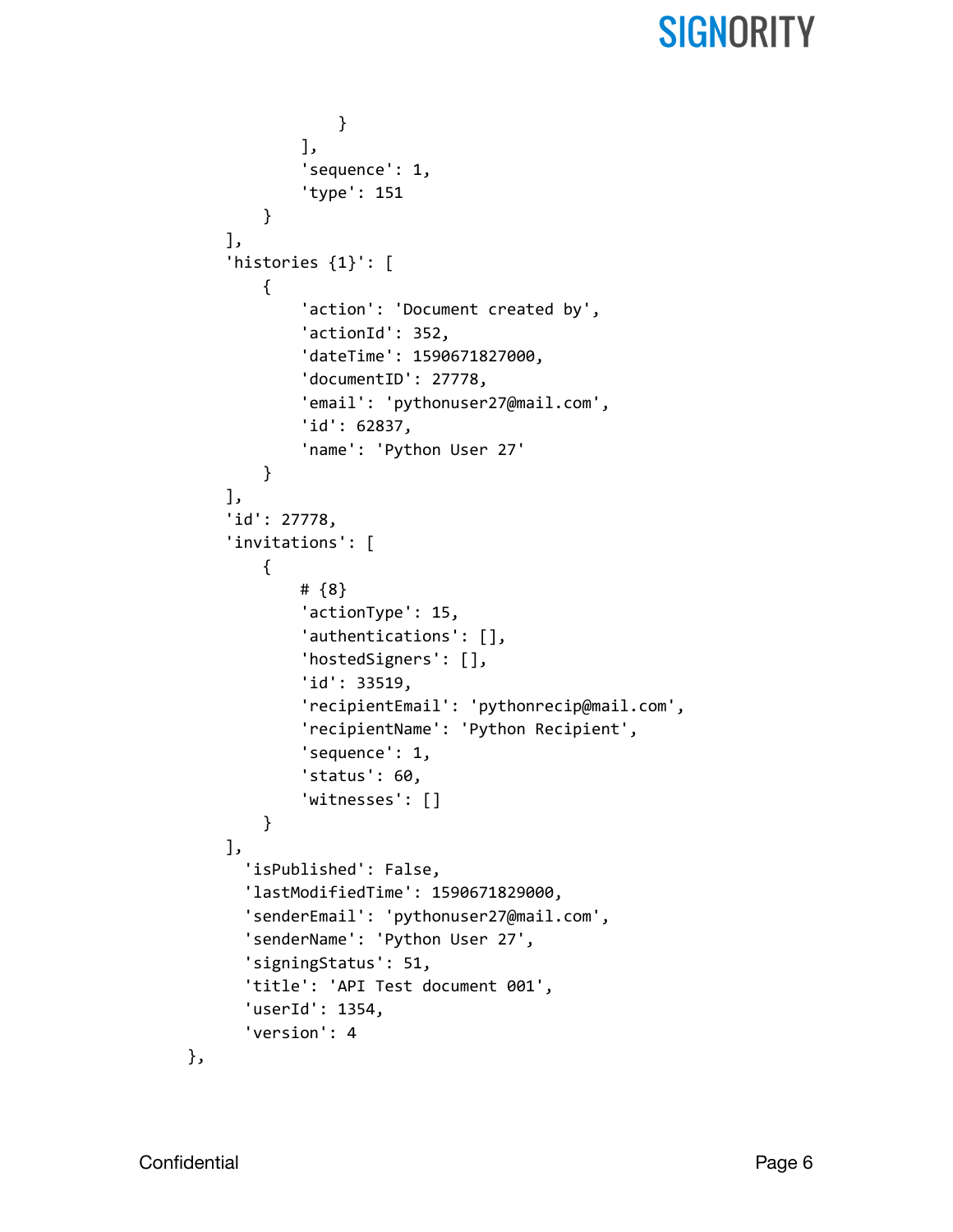'success': True

}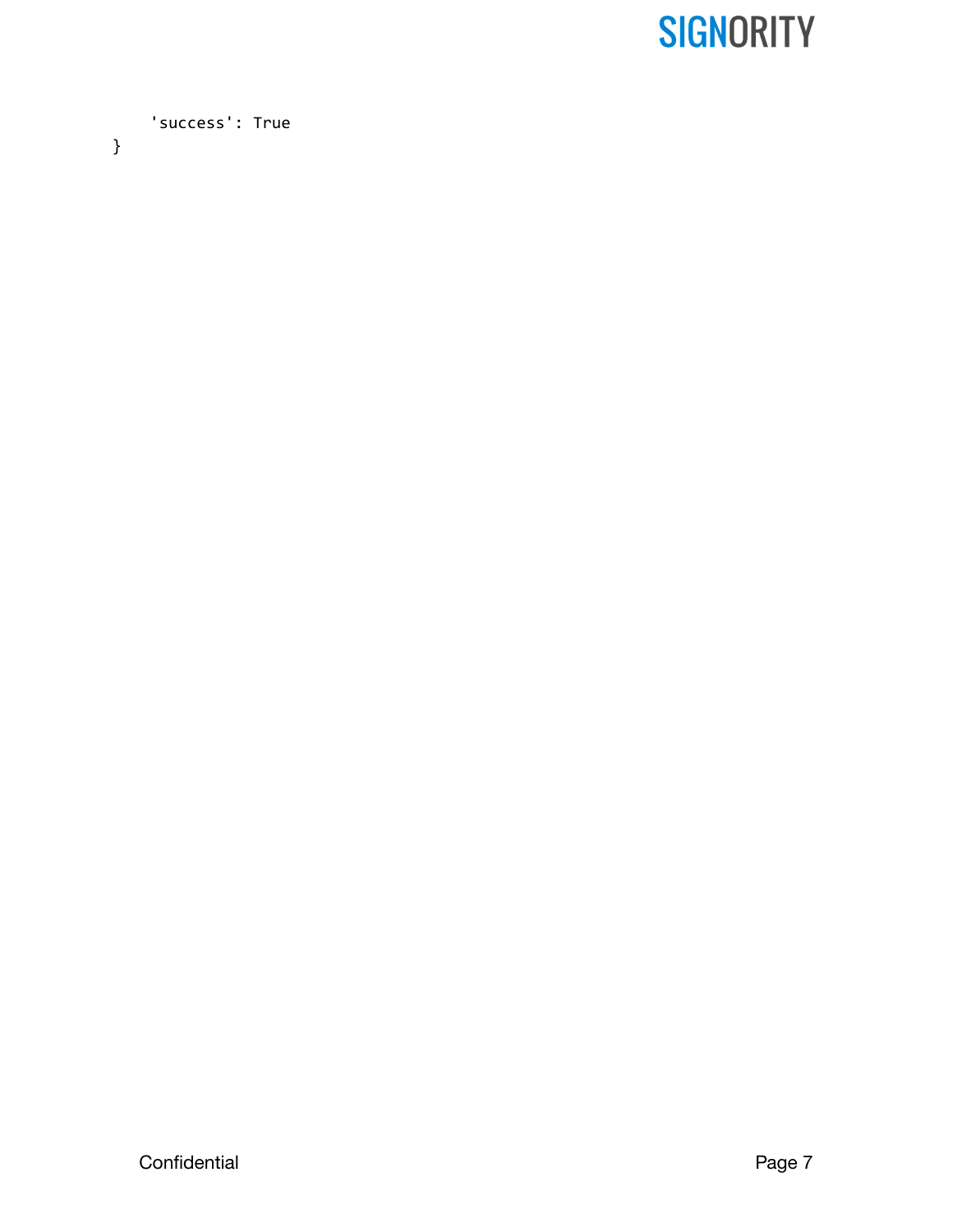### <span id="page-8-0"></span>1.3.2 THE STRUCTURE OF INVITATIONS:

| <b>Field Name</b>       | Required | <b>Type</b>      | <b>Description</b>                                                                                                                                                                                                                                                                                                                                                                                                                                                                                                                                              |
|-------------------------|----------|------------------|-----------------------------------------------------------------------------------------------------------------------------------------------------------------------------------------------------------------------------------------------------------------------------------------------------------------------------------------------------------------------------------------------------------------------------------------------------------------------------------------------------------------------------------------------------------------|
| ReminderEmailCou<br>nt  | Yes      | Integer          | The number of reminder emails sent out so<br>far                                                                                                                                                                                                                                                                                                                                                                                                                                                                                                                |
| actionType              | Yes      | Integer          | <b>INVITATION_TYPE_SIGNER = 15</b><br><b>INVITATION_TYPE_VIEWER = 16</b><br><b>INVITATION_TYPE_REVIEWER = 17</b><br><b>INVITATION TYPE SIGNING HOST = 18</b><br>INVITATION_TYPE_OPEN_SIGNER = 21                                                                                                                                                                                                                                                                                                                                                                |
| authentications         | Yes      | <b>JSONArray</b> | Set multi-factor authentication settings for<br>each recipients<br>'type':<br>$131$ = email authentication<br>132 = SMS authentication<br>'phone':<br>String. Phone number to which the<br>authentication code is to be sent if 'type' is<br>set to 132.<br>'email':<br>Email address to which the authentication<br>code is to be sent if 'type' is set 131, and if<br>'emailAuthSeparate' is set to True<br>'emailAuthSeparate':<br>Indicates whether or not email<br>authentication code should be sent to an<br>email different from the recipient's email. |
| canSignTags             | Yes      | Boolean          | Invitee signing permissions                                                                                                                                                                                                                                                                                                                                                                                                                                                                                                                                     |
| emailBody               | No       | String           | Custom private message for the recipient                                                                                                                                                                                                                                                                                                                                                                                                                                                                                                                        |
| id                      | Yes      | Integer          | The invitee's id                                                                                                                                                                                                                                                                                                                                                                                                                                                                                                                                                |
| <b>lastReminderSent</b> | No       | Boolean          | $-$                                                                                                                                                                                                                                                                                                                                                                                                                                                                                                                                                             |
| recipientEmail          | Yes      | String           | The recipient's email                                                                                                                                                                                                                                                                                                                                                                                                                                                                                                                                           |

Confidential **Page 8**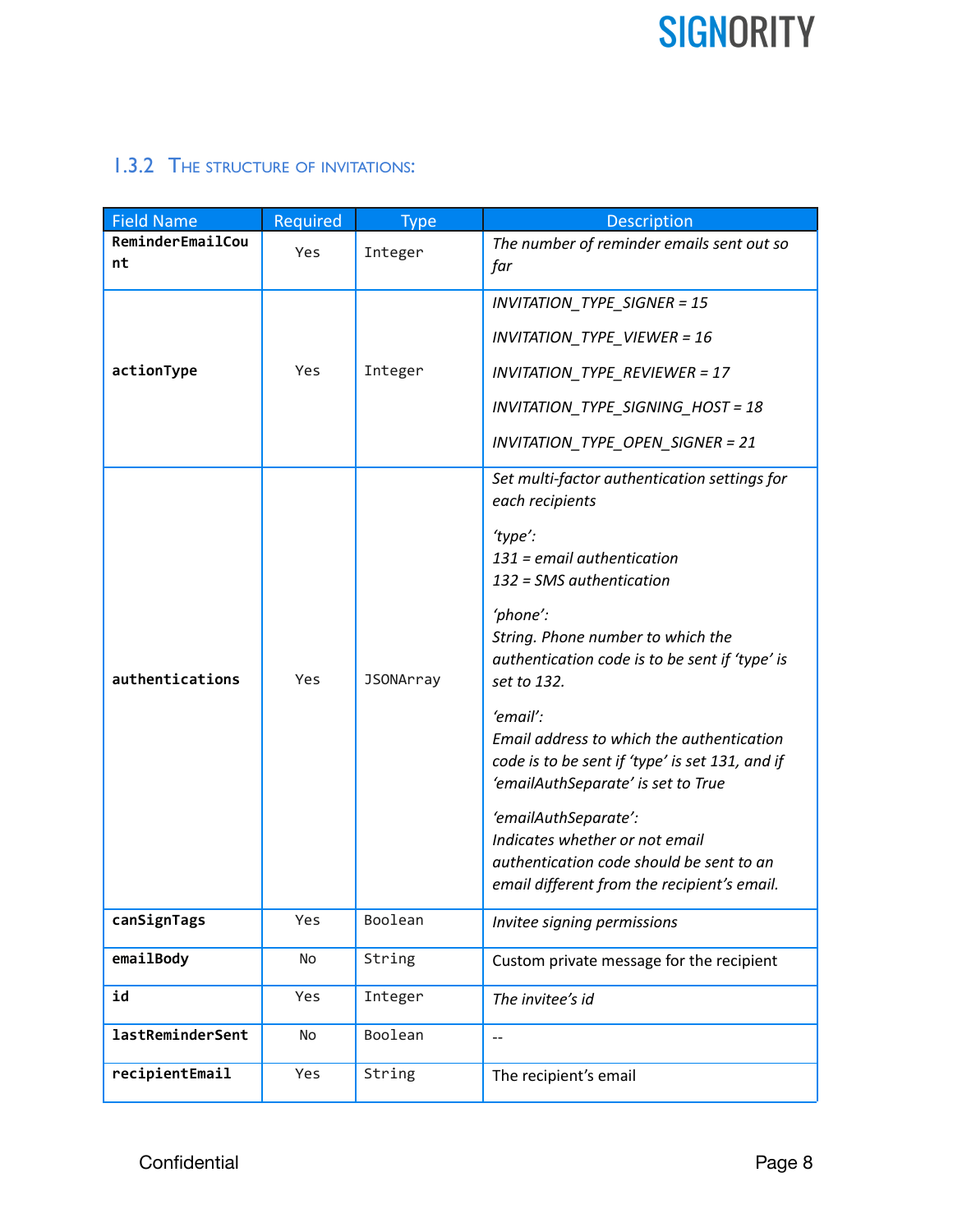| recipientName | Yes        | String           | The name of the recipient                                 |
|---------------|------------|------------------|-----------------------------------------------------------|
| sequence      | No         | Integer          | The order of which the invitee can access the<br>document |
| <b>Status</b> | <b>Yes</b> | Integer          | RECIPIENT STATUS NOT SENT = 60                            |
|               |            |                  | RECIPIENT_STATUS_WAIT_TO_OPEN = 61                        |
|               |            |                  | RECIPIENT_STATUS_REACH_DEADLINE = 62                      |
|               |            |                  | RECIPIENT_STATUS_WORK_IN_PROGRESS<br>63                   |
|               |            |                  | RECIPIENT_STATUS_VIEWED = 64                              |
|               |            |                  | RECIPIENT_STATUS_REJECTED = 65                            |
|               |            |                  | RECIPIENT_STATUS_FINALIZED = 67                           |
|               |            |                  | RECIPIENT_STATUS_CANCELLED = 68                           |
| witnesses     | <b>No</b>  | <b>JSONArray</b> | Array of witnesses to a signer                            |

#### **Example:**

```
{'invitations {5}': [
    {
        'ReminderEmailCount': 0,
        'actionType': 15,
        'authentications': [
        {
               'type': 131,
               'email': 'example@mail.com',
               'emailAuthSeparate': True
        }
       ],
        'canSignTags': True,
        'emailBody': 'Test email message',
        'id': 33122,
        'lastReminderSent': False,
        'recipientEmail': 'pythonrecip@mail.com',
        'recipientName': 'Python Recipient',
        'sequence': 1,
        'status': 60,
        'witnesses': []
```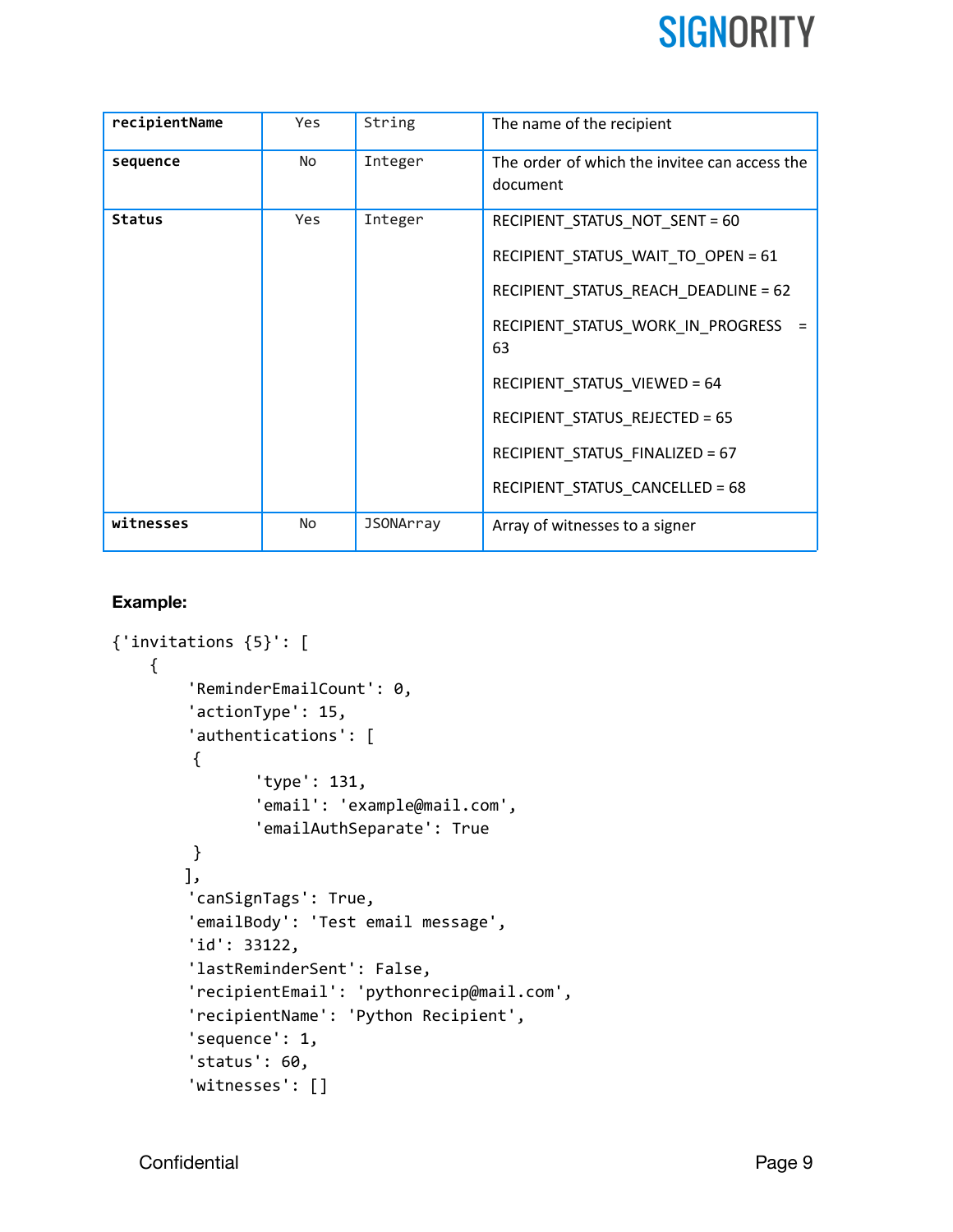} ] } 1.3.3 THE STRUCTURE OF FILES:

<span id="page-10-0"></span>

| <b>Field Name</b> | Required   | <b>Type</b>      | <b>Description</b> |
|-------------------|------------|------------------|--------------------|
| id                | Yes        | Integer          | ID of the file     |
| name              | Yes        | String           | Name of the file   |
| pages             | <b>Yes</b> | <b>JSONArray</b> | Page information   |
| sequence          | Yes        | Integer          |                    |
| type              | <b>Yes</b> | Integer          | Type of file       |
|                   |            |                  |                    |

#### **Example:**

```
{'files': [
    {'id': 28376,
     'name': 'blank',
     'pages': [
         {
             'height': 792,
             'id': 173514,
             'sequence': 1,
             'tags': [],
             'width': 612}],
     'sequence': 1,
     'type': 151},
    {
        'id': 28377,
        'name': 'blank',
        'pages': [
            {
                'height': 792,
                'id': 173515,
                'sequence': 1,
                'tags': [],
```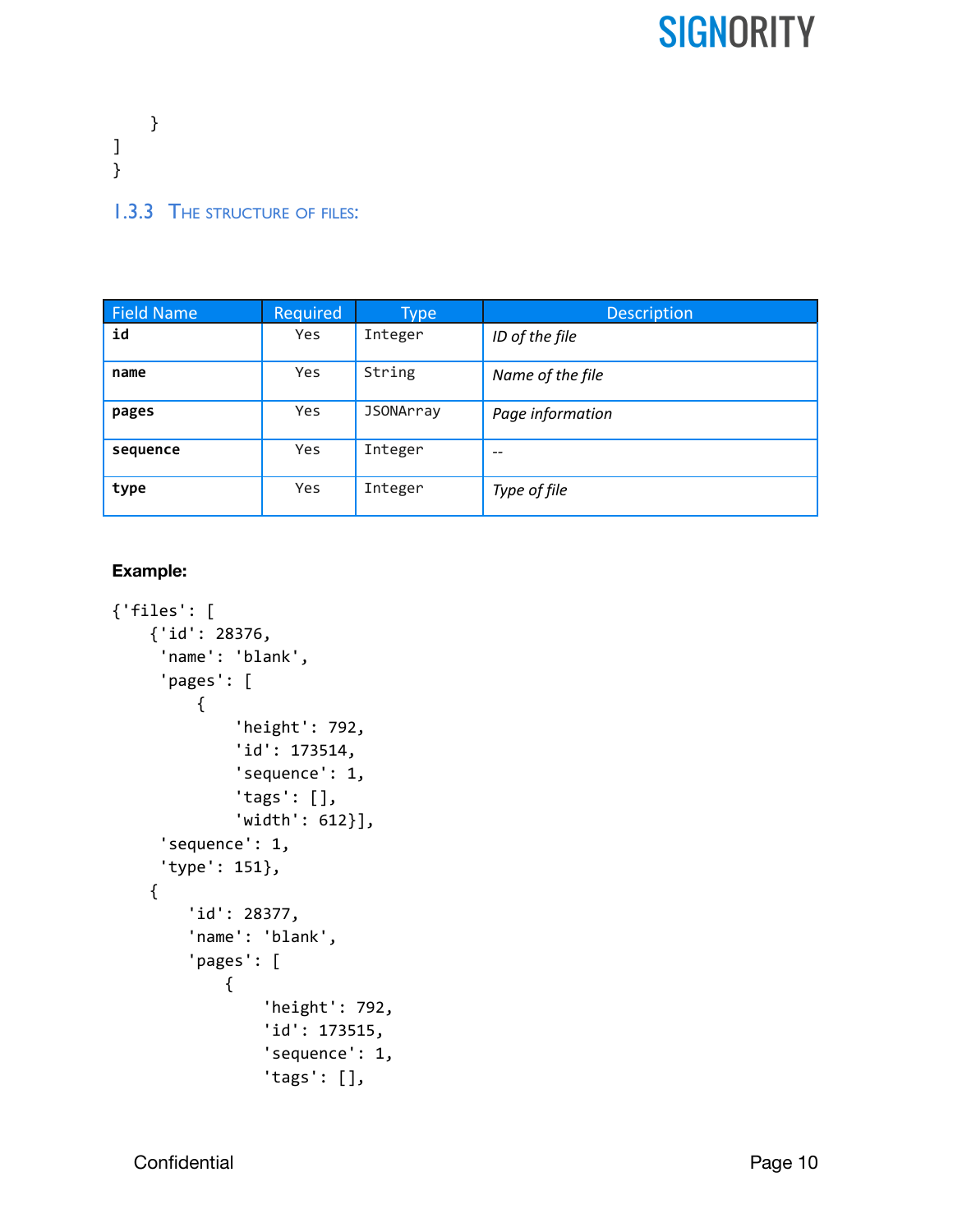```
'width': 612}],
        'sequence': 1,
        'type': 151
    }
]
}
1.3.4 THE STRUCTURE OF HISTORIES:
{'histories': [
    {
        'action': 'Document created by',
        'actionId': 352,
        'dateTime': 0,
        'documentID': 1,
        'email': 'pythonuser27@mail.com',
        'id': 62394,
        'ip': '0.0.0.0',
        'name': 'Python User 27'}]
```

```
}
```

| <b>Field Name</b> | Required   | <b>Type</b> | <b>Description</b>                   |
|-------------------|------------|-------------|--------------------------------------|
| action            | <b>Yes</b> | String      | $-$                                  |
| actionID          | Yes        | Integer     |                                      |
| dateTime          | <b>Yes</b> | Integer     | Time that the change was made        |
| documentID        | <b>Yes</b> | Integer     | ID of the document being referred to |
| email             | <b>Yes</b> | String      | User who made the change             |
| id                | <b>Yes</b> | Integer     | <b>Audit ID</b>                      |
| ip                | <b>Yes</b> | String      | IP address of user                   |
| name              | <b>Yes</b> | String      | Name of user who made the change     |

#### <span id="page-11-1"></span>1.2.5 HOW TO ENABLE PDF FORM TAGS AND ANCHOR TAGS:

To enable PDF form tags and/or anchor tags in the document that you are sending to Signority, set the "**addTagsOfPDF**" and/or "**addAnchorTags**" field to **true.** See the example below.

```
{"title": "API test document 001 ",
```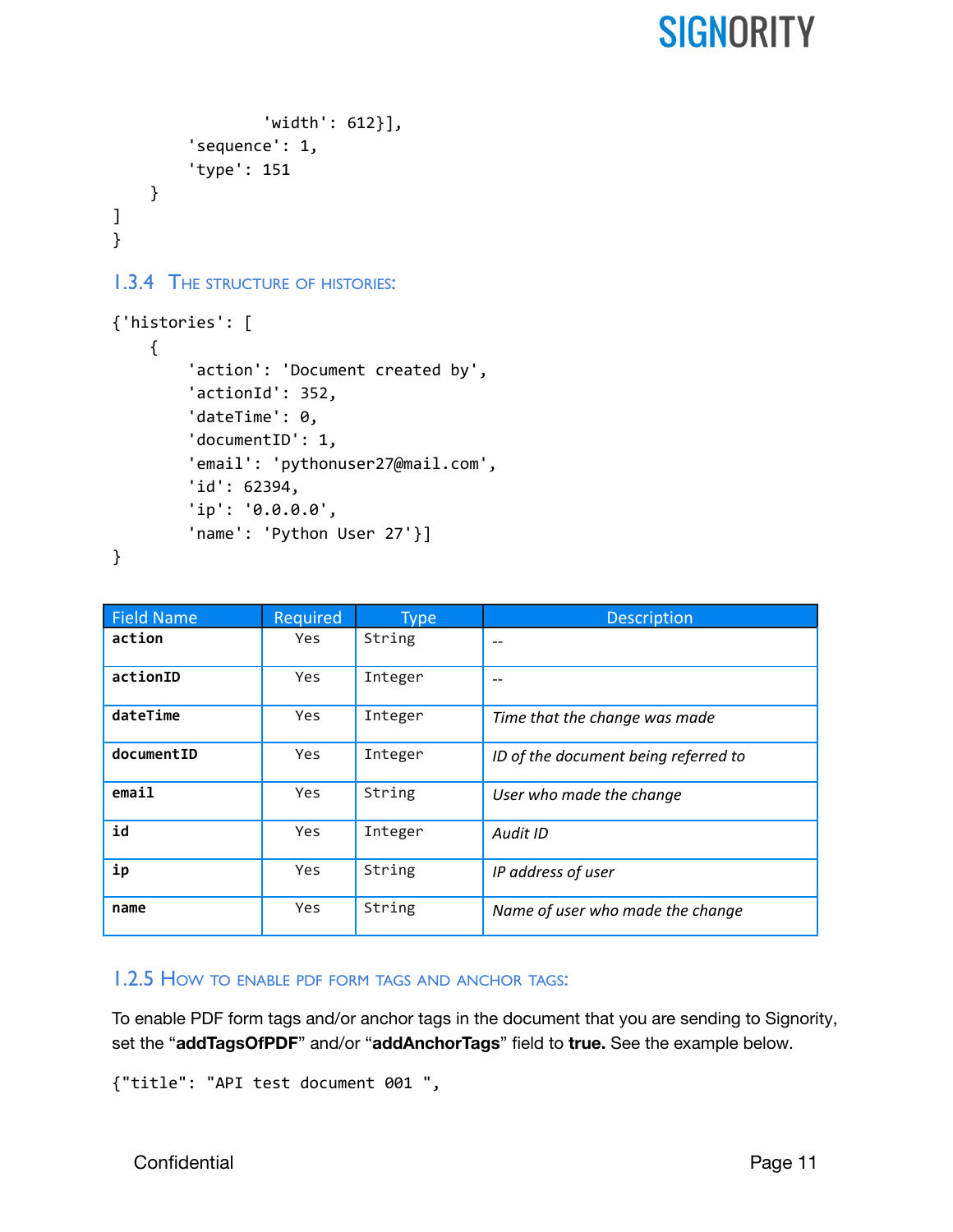```
"senderName": "Test sender",
      "senderEmail": "testsender@signority.com",
      "signingStatus": 52,
      "documentType": 5,
      "isPublished": false,
      "sharedToTeam": false,
      "addTagsOfPDF":true,
      "addAnchorTags": true,
      "documentSetting": {
            "emailBody": "",
            "emailSubject": "setting test",
            "enableSignEmail": true,
            "enableViewerEmail": true,
            "notificationFinalEmailWithAttachmentToAllRecipientsEnabled":
      true,
            "hideButtonReject": true,
            "hideButtonSave": true,
            "hideButtonDownload": true,
            "hideButtonStatus": true,
            "hideButtonThumbnail": true,
            "hideViewDocumentButton": true,
            "noFinalEmailToSender": true,
            "noFinalEmailToRecipients": true,
            "finalEmailPDFDownloadLinkRecipients": true,
      },
      "invitations": [
      {
            "id": -1,
            "recipientName": "Python Recipient",
            "recipientEmail": "pythonrecip@mail.com",
            "actionType": 15,
            "status": 60,
            "sequence": 1,
            "isBulkSigner": false,
            "emailSubject": "",
            "emailBody": ""
      }
      ]
Field Name Required Type Two Description
```
}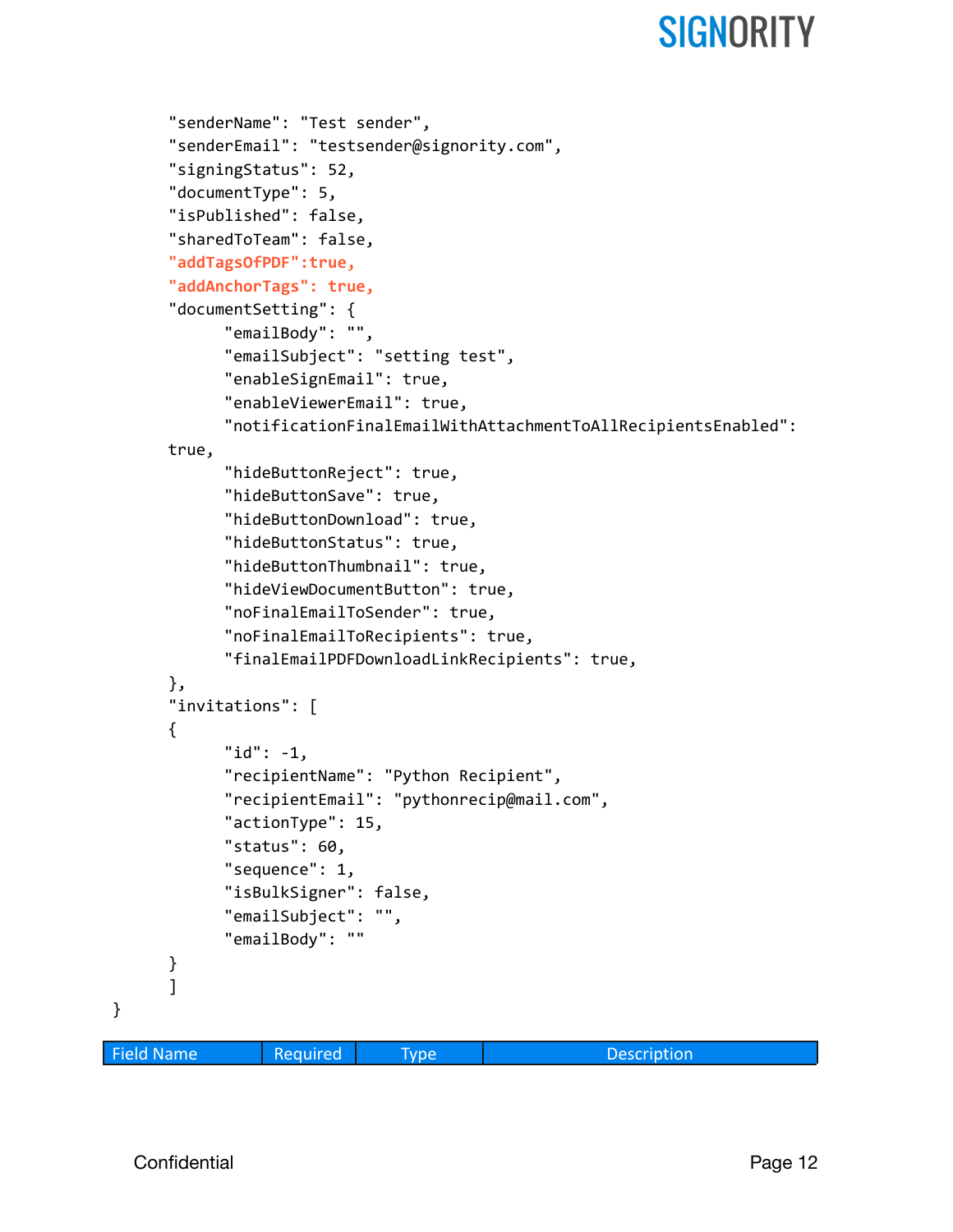

| addTagsOfPDF  | Yes. | Boolean | Enable/Disable importing PDF fillable form<br>fields as tags into Signority |  |
|---------------|------|---------|-----------------------------------------------------------------------------|--|
| addAnchorTags | Yes. | Boolean | Enable/Disable importing Anchor Tags into<br>Signority                      |  |

### <span id="page-13-0"></span>1.4 AUTHENTICATION (POSTMAN USAGE)

The Signority API primarily uses basic authentication to distinguish the users when processing the API requests. Authentication data is securely encrypted using SSL.

| Authorization ·<br>Params | Body<br>Headers                                                                                         | Pre-request Script | Tests<br>Settings |                                |
|---------------------------|---------------------------------------------------------------------------------------------------------|--------------------|-------------------|--------------------------------|
| <b>TYPE</b>               |                                                                                                         |                    |                   |                                |
|                           |                                                                                                         | Username           |                   | your email@signority.com       |
| Basic Auth                | $\mathbf{w}$                                                                                            |                    |                   |                                |
| authorization             | The authorization header will be automatically generated<br>when you send the request. Learn more about | Password           |                   | your password<br>Show Password |

You can also input your API key as the username, and leave the password field blank.

| Params                                                                                                                   | Authorization . | Headers (9) | Body                    | Pre-request Script | Tests         | Settings |                                      |
|--------------------------------------------------------------------------------------------------------------------------|-----------------|-------------|-------------------------|--------------------|---------------|----------|--------------------------------------|
| TYPE                                                                                                                     |                 |             |                         | Username           |               |          | cf1b5433-f6da-4195-972e-b9c81fdcd3b7 |
| Basic Auth                                                                                                               |                 |             | $\overline{\mathbf{v}}$ | Password           |               |          | Password                             |
| The authorization header will be automatically generated<br>when you send the request. Learn more about<br>authorization |                 |             |                         |                    | Show Password |          |                                      |

### <span id="page-13-1"></span>1.5 NOTIFICATION

If you want Signority to push a finalized document to your server or any other application when a document is finalized, you need to set the **document.documentSetting.postBackURL** field.

*For example: Document.documentSetting.postBackURL = callback\_URL/document\_id*

If the postBackURL is empty, Signority will not push the document back to your server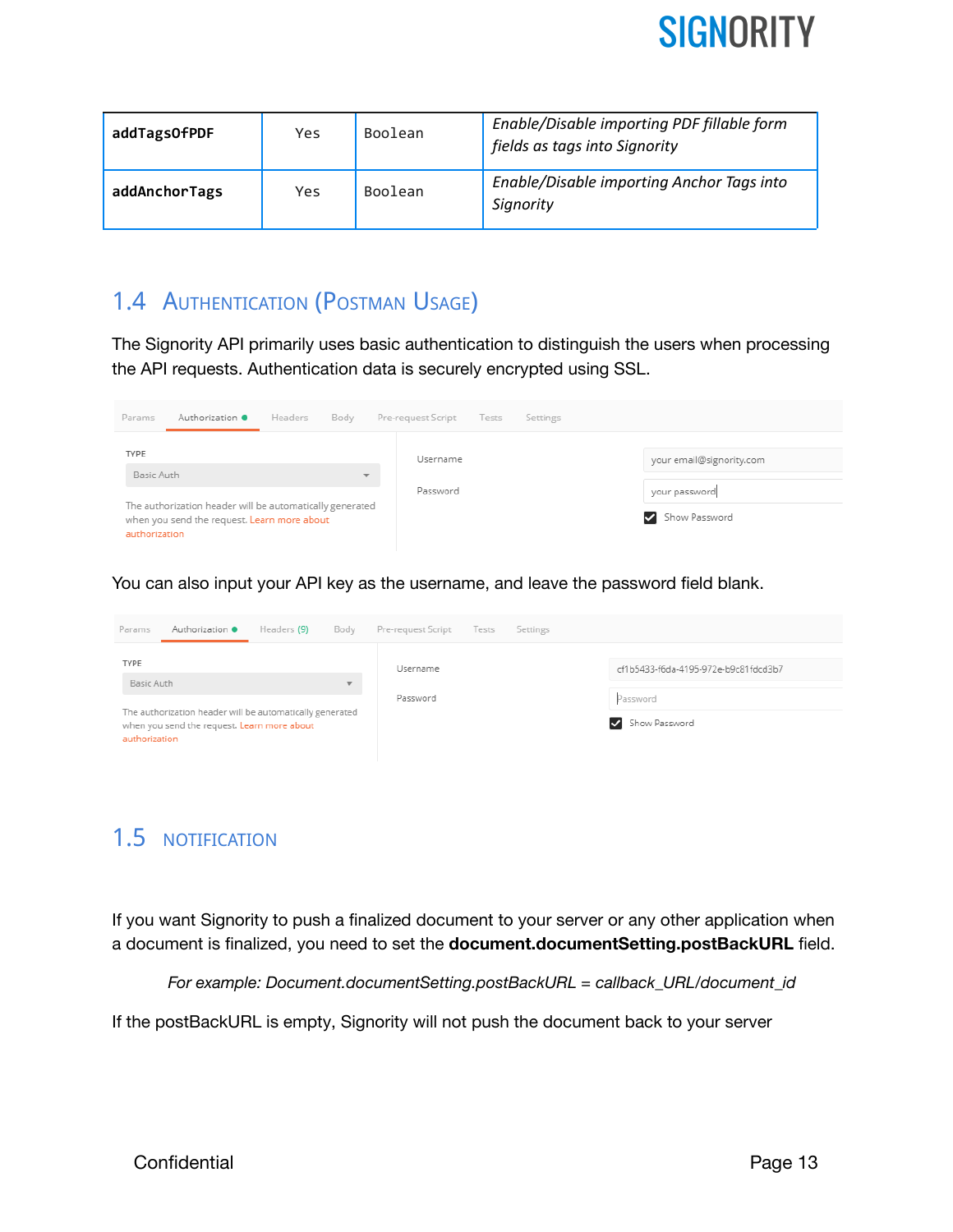

Notify Method : POST <*Signority sends two requests to your server, one is to push the document in JSON to your server, another is to push the signed files back to your server. If it doesn't meet your requirement, please contact with us.*>

You can set a different URL for each document.

```
\Box// add callback url
 var docSettings = new DocumentSetting();
 docSettings.postBackUrl = "http://backend.signority.com/callback";
 doc1.documentSetting = docSettings;
  \mathbf{r}\alpha and \alpha
```
For an example of the JSON body, please see 3.1 Create a [Document.](#page-22-1)

To send the signed PDF document back together with the metadata in the same HTTP request, the postBackURL must contain "?user\_auth=". For example:

```
"documentSetting": {
      "postBackUrl":
"https://server:port/xxx?user_auth=userName:yourname#password:yourpassword"
```

```
}
```
The metadata (in JSON format) is contained in the HttpServletRequest and can be retrieved like this (Java example):

```
jMetadata = (JSONObject.fromObject(request.getParameter("metadata")));
```
You can also supply authentication credentials in the postBackURL as query parameters, as seen in the example above.

### <span id="page-14-0"></span>2 ACCOUNT ACCESS

This section goes over requests related to user credentials and account information.

### <span id="page-14-1"></span>2.1 LOGIN

This API call logs a user into their Signority account using their email and password.

#### **URL:**

baseUrl + /v1/user/login

#### **Formats:**

Confidential **Page 14**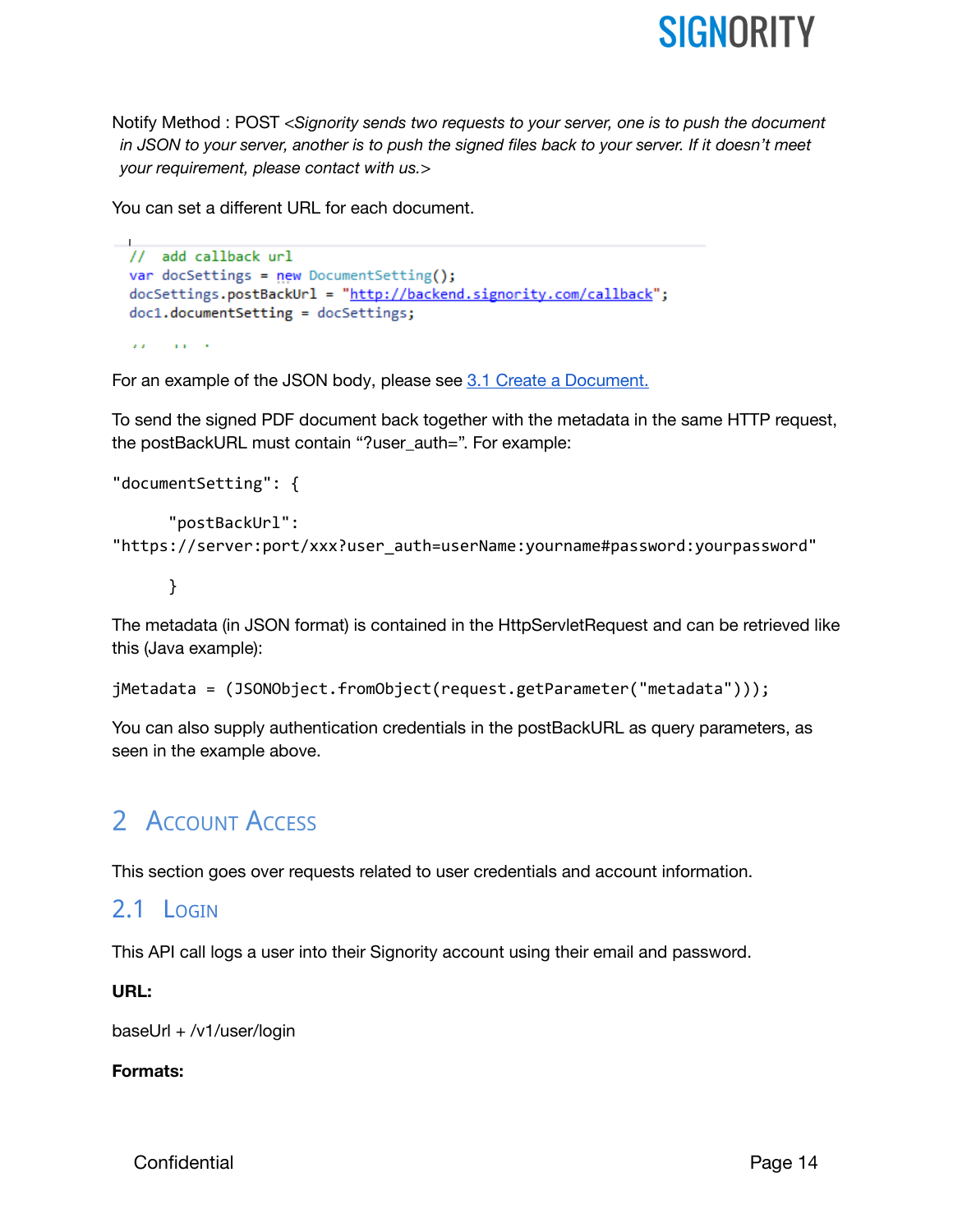JSON <multipart/related>

#### **HTTP Method:**

**GET** 

#### **URL Parameters:**

| <b>Name</b> | Required? | <b>Type</b> | <b>Description</b>                    |
|-------------|-----------|-------------|---------------------------------------|
| email       | Yes       | string      | The account's email address           |
| password    | Yes       | String      | Corresponding password to the account |

#### **Example Success Response:**

```
{
    'success': True,
    'user':
        {
            'bms': 449,
            'companyname': 'Signority',
            'country': 'CA',
            'credit': 0,
             'currency':
                {
                     'code': 'CAD',
                     'id': 2,
                     'prefix': '$',
                     'suffix': 'CAD'
                },
             'datecreated':
                {
                     'date': 21,
                     'day': 4,
                     'hours': 16,
                     'minutes': 18,
                     'month': 4,
                     'nanos': 0,
                     'seconds': 47,
                     'time': 1590092327000,
                     'timezoneOffset': 240,
                     'year': 120
                },
```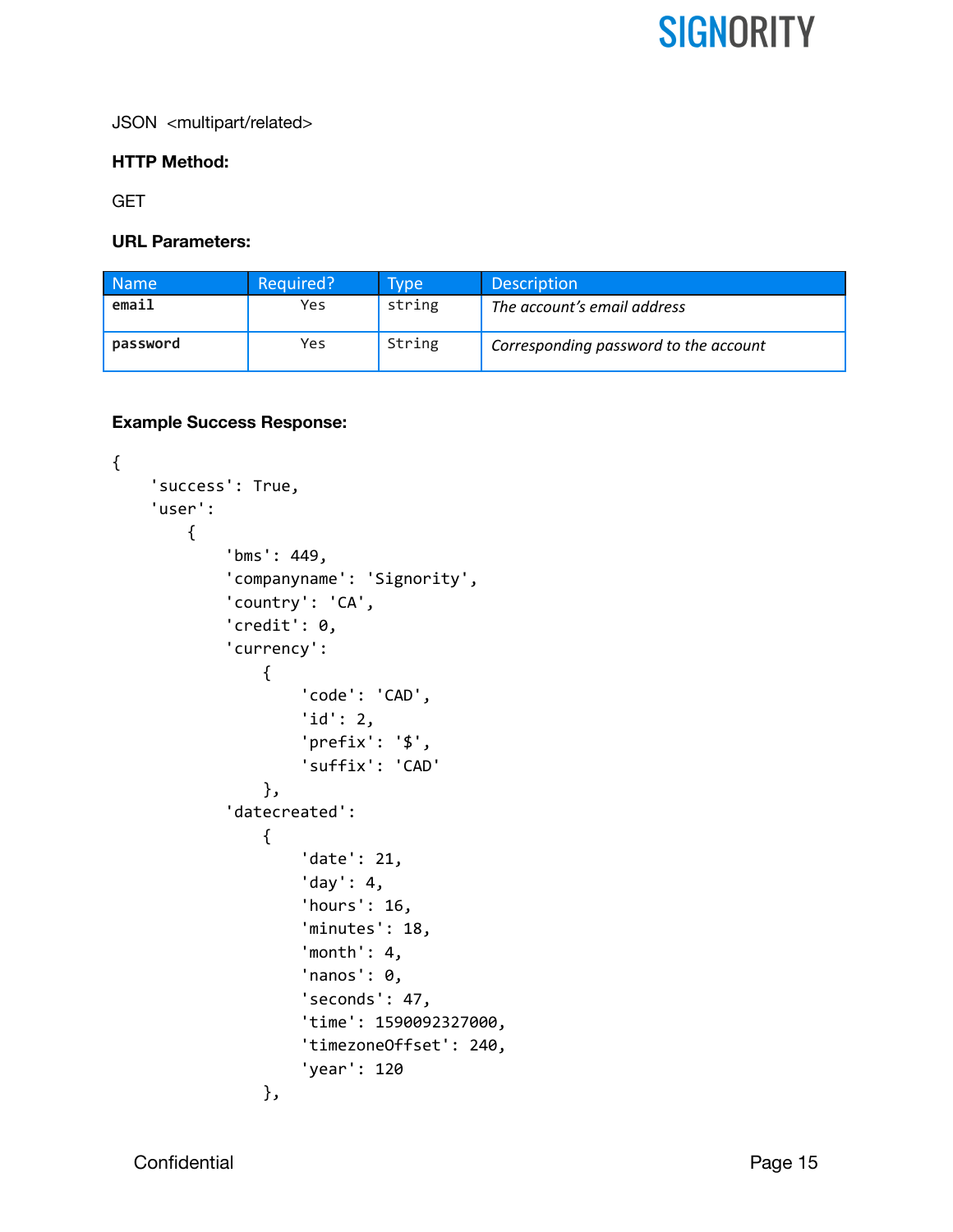```
'email': 'signorityapidemo@gmail.com',
'firstname': 'Demo',
'id': 1354,
'lastname': 'Account',
'phonenumber': '1234567890',
'state': 'Ontario',
'status': 'Active',
'userProduct':
   {
        'amount': 0,
        'apiKeyEnabled': True,
        'begindate': '2020-05-04',
        'billingcycle': 'Annually',
        'currency':
            {
                'code': 'CAD',
                'id': 2,
                'prefix': '$',
                'suffix': 'CAD'
            },
        'deductionamount': 2160,
        'id': 1166,
        'name': 'Plus Plan',
        'nextduedate': '2020-06-04',
        'product': 10601,
        'status': 'Active',
        'stripeStatus': 'trialing',
        'stripeTrialEnd': 1591221600,
        'stripeTrialStart': 1590012000},
'userSetting':
   {
        'APIKey': '56c8beb5-fef1-4269-b5c1-bc3cd302750b',
        'AttachDocCertificateToTheFinalEmailAttachment': True,
        'CombineFinalEmailAttachmentsIntoOnePDFFile': True,
        'ContactsSharingEnabled': False,
        'DSignEnabled': True,
        'DefaultExpireDaysAfterSent': 180,
        'DefaultLastReminderDaysBeforeExpire': 3,
        'DefaultMaxReminderEmailCount': 5,
        'DefaultReminderEmailIntervalDays': 3,
        'DocSharingEnabled': False,
```

```
'ESignEnabled': True,
```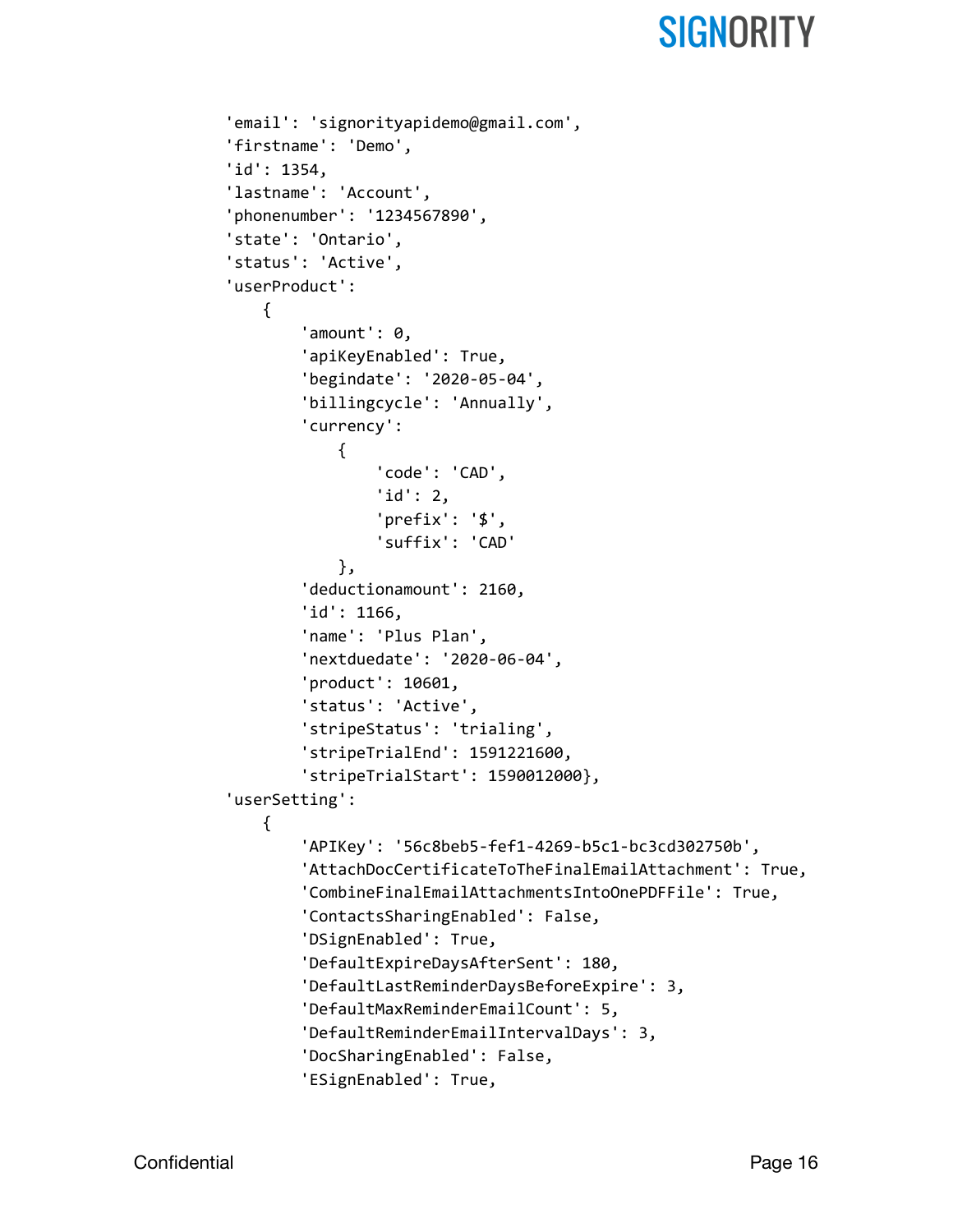```
'ESignPoweredByEnabled': False,
                    'EmailAddressConfirmed': True,
                    'GUID': '79d0c6b8-3eee-4813-bab2-20c5c44e92b5',
                    'HelpInstructionEnabled': True,
                    'LanguageLocalization': 550,
                    'NotificationExpiredDocEmailEnabled': True,
                    'NotificationFinalEmailWithAttachmentEmailEnabled': True,
'NotificationFinalEmailWithAttachmentToAllRecipientsEnabled': True,
'NotificationFinalEmailWithPDFDownloadLinkToAllRecipientsEnabled': False,
'NotificationFinalEmailWithPDFDownloadLinkToSenderEnabled': False,
                    'NotificationNoFinalEmailToRecpientsEnabled': False,
                    'NotificationNoFinalEmailToSenderEnabled': False,
                    'NotificationRecipientSignDocEmailEnabled': True,
                    'NotificationRecipientViewDocEmailEnabled': False,
                    'NotificationReminderEmailEnabled': True,
                    'PkiEnabled': False,
                    'ShareAddressBookToTeam': False,
                    'ShareAutomaticallyDocToTeam': False,
                    'ShareAutomaticallyTemplateToTeam': False,
                    'authKey': 'Basic
NTZjOGJlYjUtZmVmMS00MjY5LWI1YzEtYmMzY2QzMDI3NTBiOg==',
                    'hideButtonChangeSigner': False,
                    'hideButtonDownload': False,
                    'hideButtonHelp': False,
                    'hideButtonReject': False,
                    'hideButtonSave': False,
                    'hideButtonStatus': False,
                    'hideButtonThumbnail': False,
                    'hideSigningButtonDrawingSignature': False,
                    'hideSigningButtonTypeSignature': False,
                    'hideSigningButtonUploadSignature': False,
                    'id': 1352
                }
        }
```
}

| <b>Name</b>    | Required? | <b>Type</b> | <b>Description</b> |
|----------------|-----------|-------------|--------------------|
| <b>SUCCESS</b> | Yes       | Boolean     | Call success       |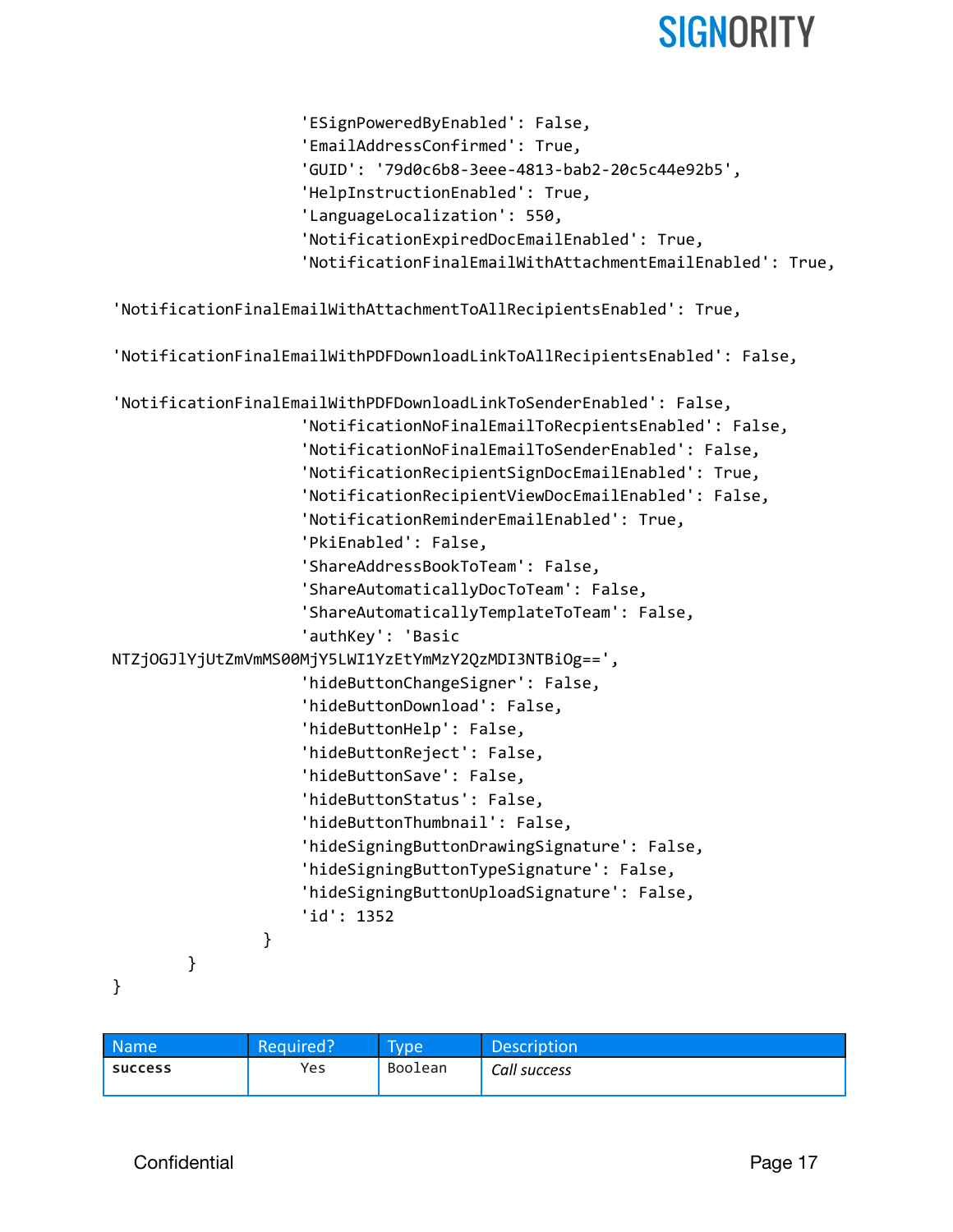| user        | Yes | JSONObjec<br>t | $-$                       |
|-------------|-----|----------------|---------------------------|
| email       | Yes | String         | Email address of the user |
| id          | Yes | Integer        | ID of the user            |
| phonenumber | Yes | String         | --                        |
| userProduct | Yes | JSONObjec<br>t | $- -$                     |
| userSetting | Yes | JSONObjec<br>t | $- -$                     |

#### **Error Response:**

Code: 400

```
or
{
    'message': [detailed error message],
    'success': False
}
```
### <span id="page-18-0"></span>2.2 RETRIEVE ACCOUNT DETAILS

#### **URL:**

baseUrl + /v1/user/

#### **Formats:**

JSON <multipart/related>

#### **HTTP Method:**

**GET** 

#### **URL Parameters:**

None

#### **Example Success Response:**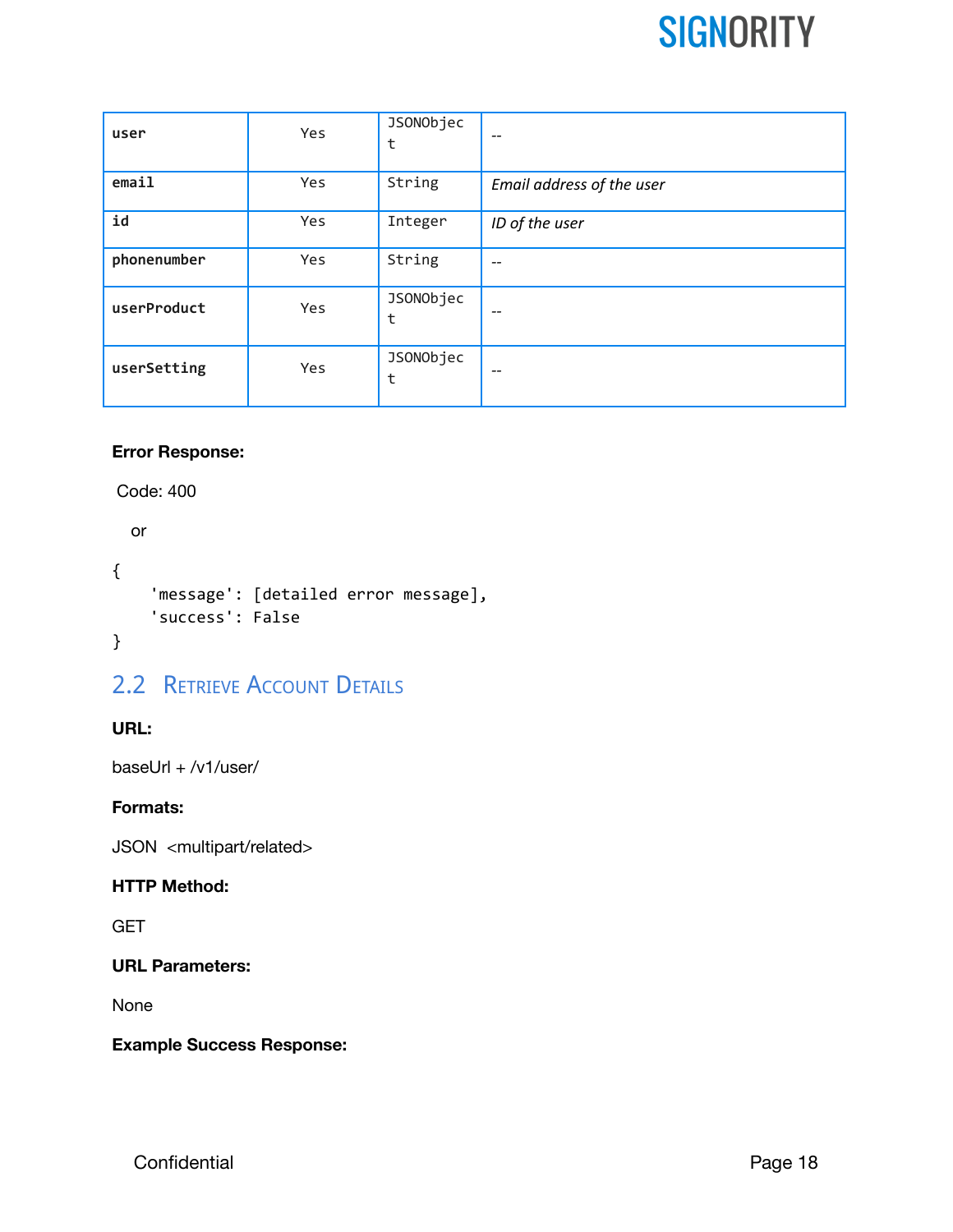```
{
    'success': True,
    'user':
        {
            'bms': 449,
            'companyname': 'Signority',
             'country': 'CA',
             'credit': 0,
             'currency':
                {
                     'code': 'CAD',
                     'id': 2,
                     'prefix': '$',
                     'suffix': 'CAD'
                },
             'datecreated':
                {
                     'date': 21,
                     'day': 4,
                     'hours': 16,
                     'minutes': 18,
                     'month': 4,
                     'nanos': 0,
                     'seconds': 47,
                     'time': 1590092327000,
                     'timezoneOffset': 240,
                     'year': 120
                },
             'email': 'signorityapidemo@gmail.com',
             'firstname': 'Demo',
            'id': 1354,
             'lastname': 'Account',
             'phonenumber': '1234567890',
             'state': 'Ontario',
             'status': 'Active',
             'userProduct':
                {
                     'amount': 0,
                     'apiKeyEnabled': True,
                     'begindate': '2020-05-04',
                     'billingcycle': 'Annually',
                     'currency':
```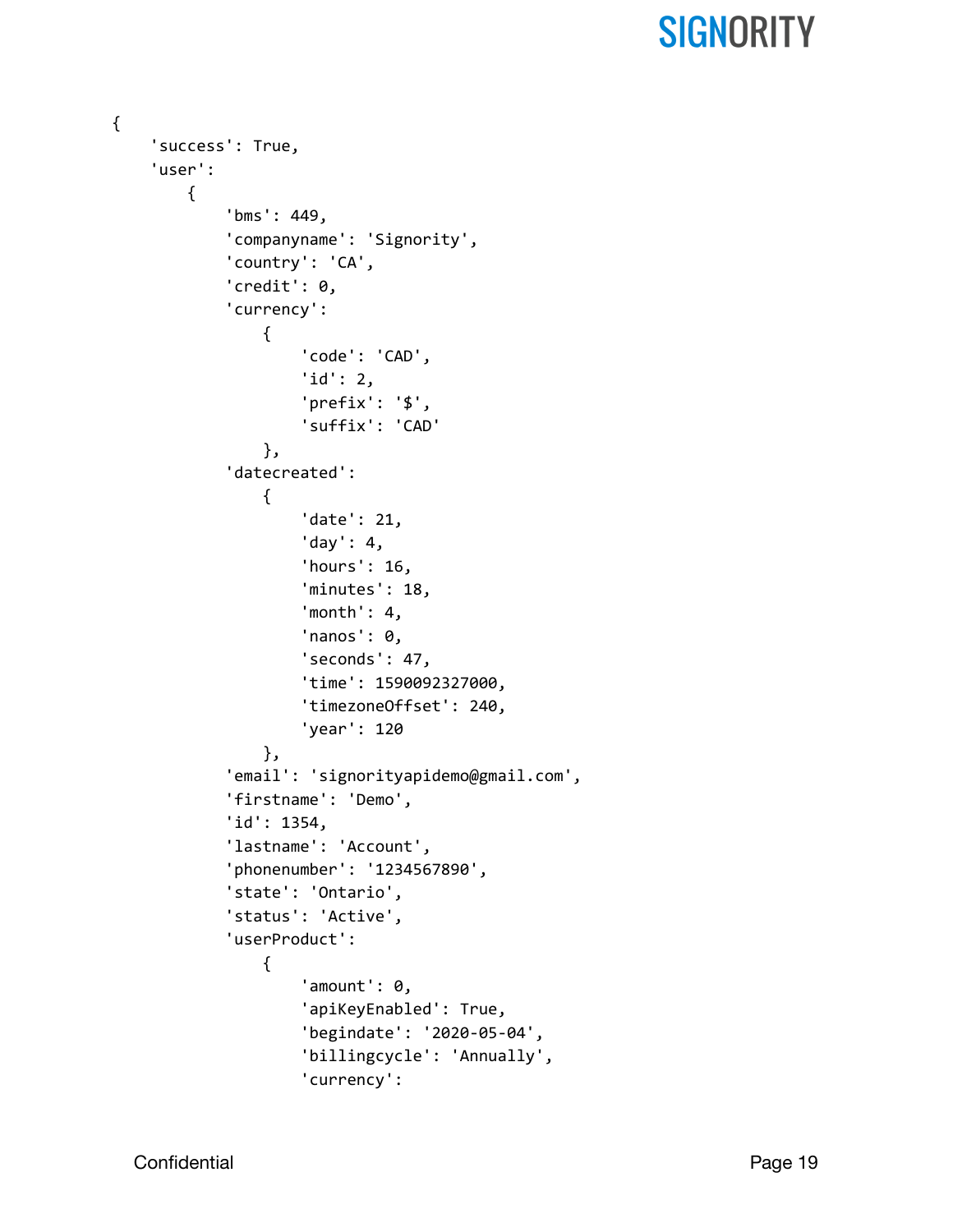```
{
                'code': 'CAD',
                'id': 2,
                'prefix': '$',
                'suffix': 'CAD'
            },
        'deductionamount': 2160,
        'id': 1166,
        'name': 'Plus Plan',
        'nextduedate': '2020-06-04',
        'product': 10601,
        'status': 'Active',
        'stripeStatus': 'trialing',
        'stripeTrialEnd': 1591221600,
        'stripeTrialStart': 1590012000},
'userSetting':
   {
        'APIKey': '56c8beb5-fef1-4269-b5c1-bc3cd302750b',
        'AttachDocCertificateToTheFinalEmailAttachment': True,
        'CombineFinalEmailAttachmentsIntoOnePDFFile': True,
        'ContactsSharingEnabled': False,
        'DSignEnabled': True,
        'DefaultExpireDaysAfterSent': 180,
        'DefaultLastReminderDaysBeforeExpire': 3,
        'DefaultMaxReminderEmailCount': 5,
        'DefaultReminderEmailIntervalDays': 3,
        'DocSharingEnabled': False,
        'ESignEnabled': True,
        'ESignPoweredByEnabled': False,
        'EmailAddressConfirmed': True,
        'GUID': '79d0c6b8-3eee-4813-bab2-20c5c44e92b5',
        'HelpInstructionEnabled': True,
        'LanguageLocalization': 550,
        'NotificationExpiredDocEmailEnabled': True,
        'NotificationFinalEmailWithAttachmentEmailEnabled': True,
```
'NotificationFinalEmailWithAttachmentToAllRecipientsEnabled': True,

'NotificationFinalEmailWithPDFDownloadLinkToAllRecipientsEnabled': False,

```
'NotificationFinalEmailWithPDFDownloadLinkToSenderEnabled': False,
                    'NotificationNoFinalEmailToRecpientsEnabled': False,
```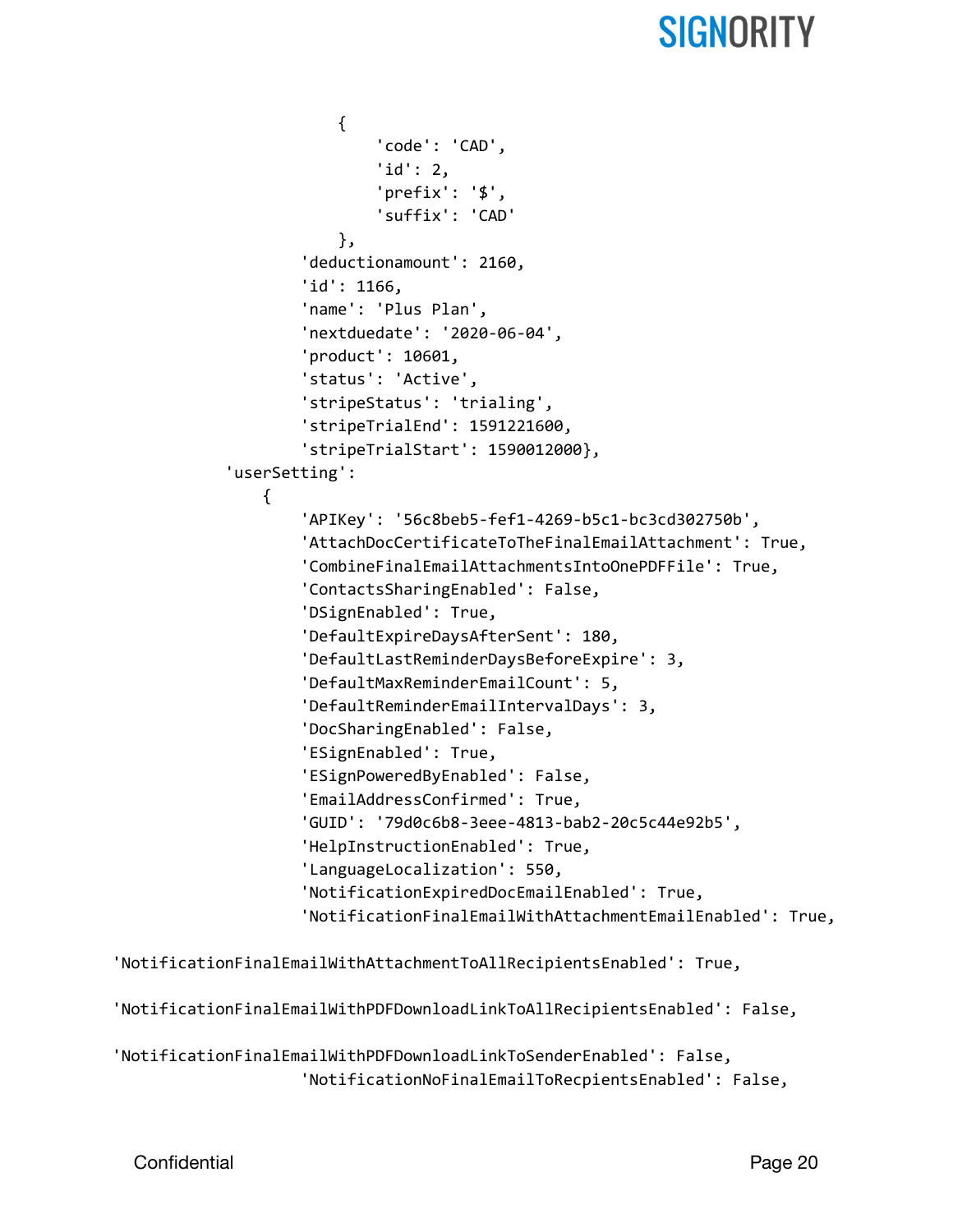```
'NotificationNoFinalEmailToSenderEnabled': False,
                    'NotificationRecipientSignDocEmailEnabled': True,
                    'NotificationRecipientViewDocEmailEnabled': False,
                    'NotificationReminderEmailEnabled': True,
                    'PkiEnabled': False,
                    'ShareAddressBookToTeam': False,
                    'ShareAutomaticallyDocToTeam': False,
                    'ShareAutomaticallyTemplateToTeam': False,
                    'authKey': 'Basic
NTZjOGJlYjUtZmVmMS00MjY5LWI1YzEtYmMzY2QzMDI3NTBiOg==',
                    'hideButtonChangeSigner': False,
                    'hideButtonDownload': False,
                    'hideButtonHelp': False,
                    'hideButtonReject': False,
                    'hideButtonSave': False,
                    'hideButtonStatus': False,
                    'hideButtonThumbnail': False,
                    'hideSigningButtonDrawingSignature': False,
                    'hideSigningButtonTypeSignature': False,
                    'hideSigningButtonUploadSignature': False,
                    'id': 1352
                }
        }
```
}

| Name           | Required?  | <b>Type</b>    | Description               |
|----------------|------------|----------------|---------------------------|
| <b>SUCCESS</b> | <b>Yes</b> | Boolean        | Call success              |
| user           | Yes        | JSONObjec<br>t | --                        |
| email          | Yes        | String         | Email address of the user |
| id             | Yes        | Integer        | ID of the user            |
| phonenumber    | Yes        | String         | --                        |
| userProduct    | Yes        | JSONObjec<br>t | --                        |
| userSetting    | Yes        | JSONObjec<br>t | --                        |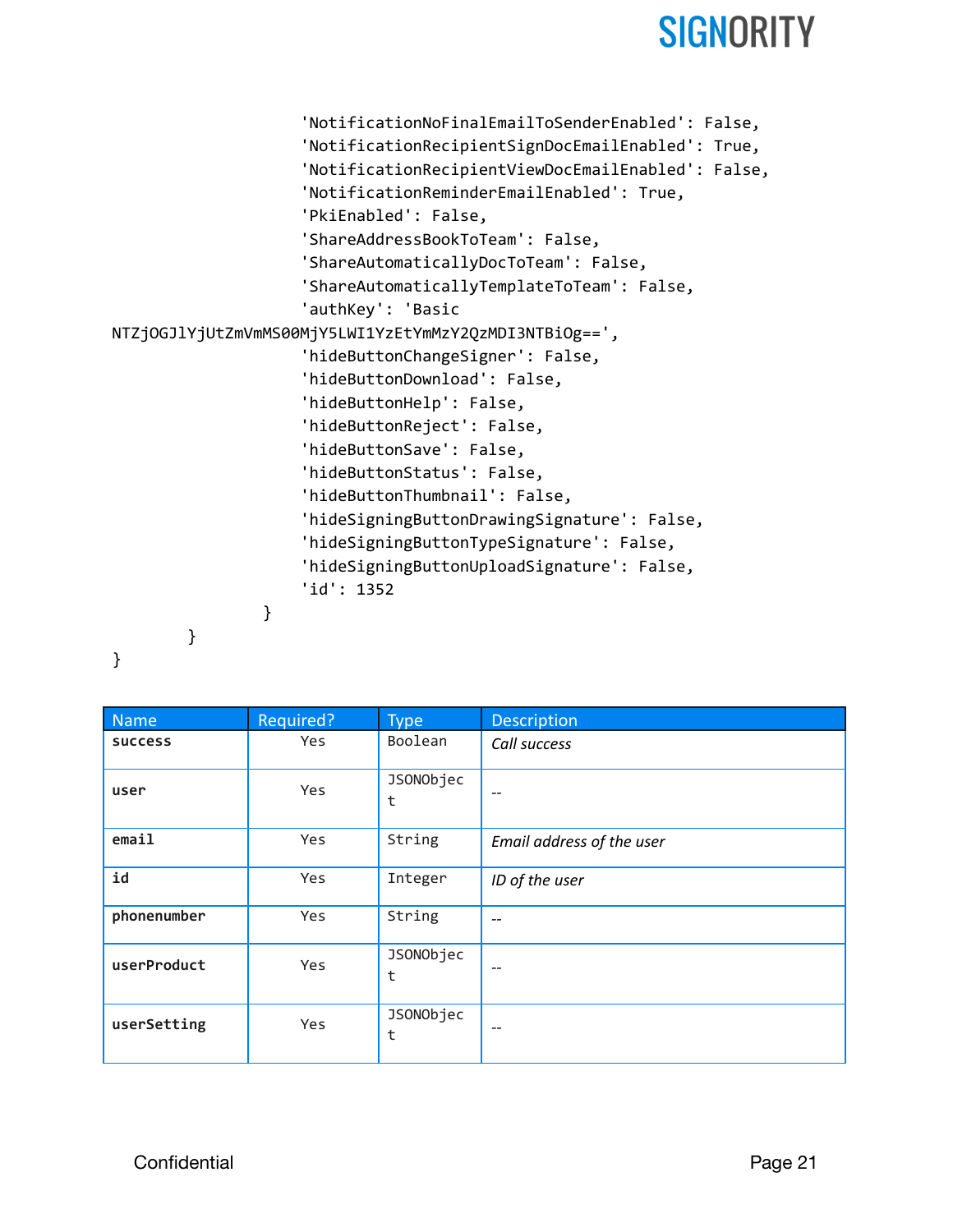#### **Error Response:**

```
Code: 400
  or
{
    'message': [detailed error message],
    'success': False
}
```
### <span id="page-22-0"></span>**3 DOCUMENT CONTROLLER**

### <span id="page-22-1"></span>3.1 CREATE A DOCUMENT OR TEMPLATE

This API call creates a document or template inside of your Signority account. The type of document or template can be set by setting the **documentType** field. A document of type "document" can also be sent immediately by setting the **signingStatus** field to 52. See the example below and the table of data parameters that should be included.

#### **URL:**

baseUrl + /v1/documents/array

#### **Formats:**

JSON <multipart/related>

#### **HTTP Method:**

POST

#### **URL Parameters:**

None

#### **Data Parameters:**

| <b>Name</b> | Required? | Type   | <b>Description</b>                                          |
|-------------|-----------|--------|-------------------------------------------------------------|
| title       | Yes       | string | The name of document                                        |
| senderName  | Yes       | String | The sender name showed in the invitation email<br>and on UI |
| senderEmail | Yes       | String | The email address showed in the invitation email            |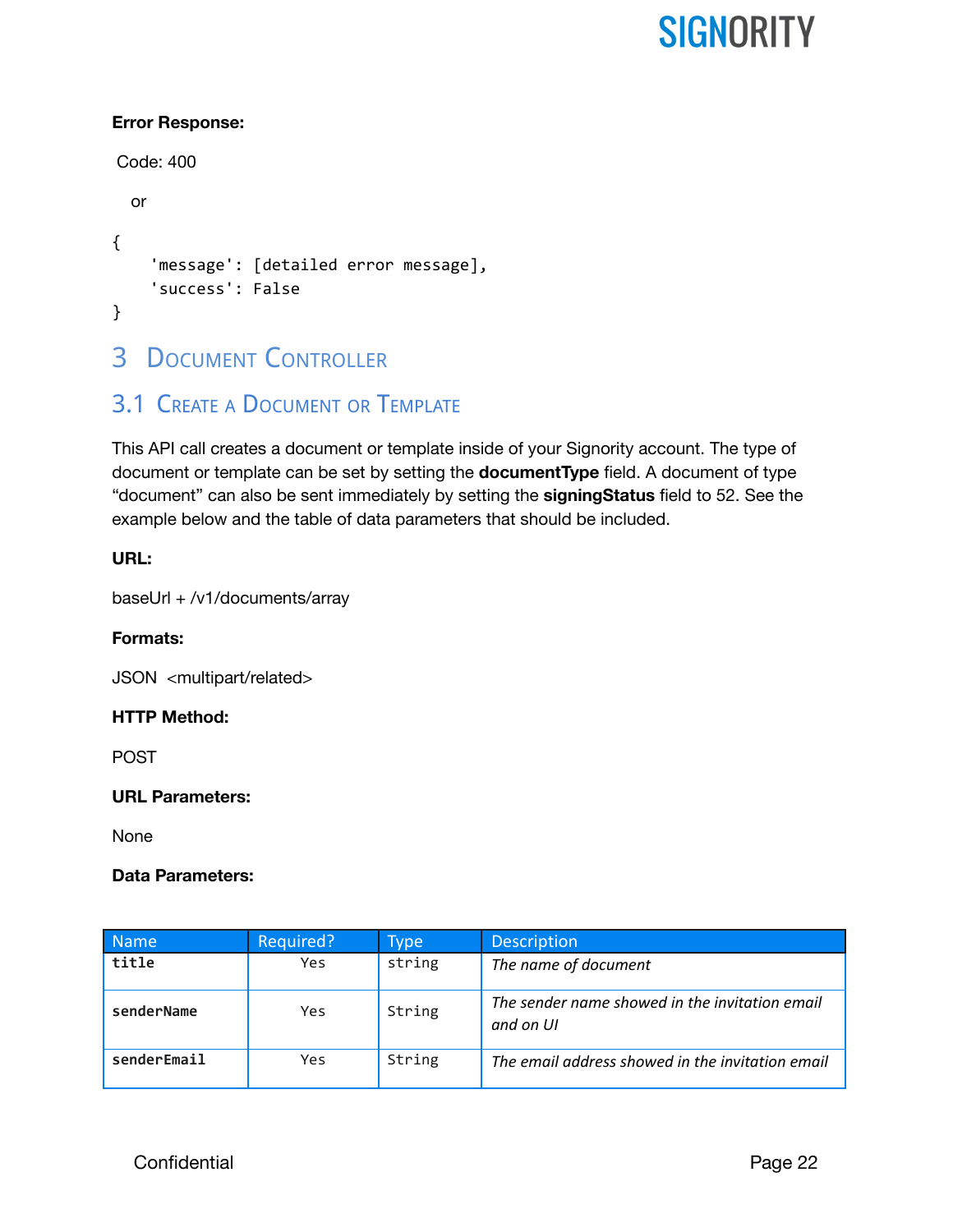|                           |               |                  | 52 : system will send the invitation out to the                                            |
|---------------------------|---------------|------------------|--------------------------------------------------------------------------------------------|
|                           |               |                  | recipients.                                                                                |
|                           |               |                  | 51 : system will not send the invitation                                                   |
| signingStatus             | Yes           | int              |                                                                                            |
|                           |               |                  | SIGNING_STATUS_DRAFT = 51                                                                  |
|                           |               |                  | SIGNING_STATUS_IN_PROGRESS = 52                                                            |
|                           |               |                  | SIGNING_STATUS_COMPLETED = 53                                                              |
|                           |               |                  | SIGNING_STATUS_REJECTED = 54                                                               |
| documentType              | Yes           | int              | DOCUMENT_TYPE_DOCUMENT = 5 (creates a<br><b>Regular Document)</b>                          |
|                           |               |                  | DOCUMENT_TYPE_TEMPLATE_LINK = 6 (creates a<br>Template Link)                               |
|                           |               |                  | DOCUMENT TYPE REGULAR TEMPLATE<br>7<br>$=$<br>(creates a Regular Template)                 |
|                           |               |                  | DOCUMENT_TYPE_BULK_TEMPLATE = 8 (creates<br>a Bulk Sign Template)                          |
| hsmDigitalSign<br>Enabled | No            | Boolean          | If set to True, the document signing will use<br>digital signature.                        |
|                           |               |                  | If set to False, the document signing will not use<br>digital signature.                   |
| postBackUrl               | No            | String           | Call back URL is used to receive the notification of<br>Document & the finalized documents |
| invitations               | N             | <b>JsonArray</b> |                                                                                            |
|                           | id            | int              | $-1$                                                                                       |
|                           | recipientName |                  | Signer's name showed on UI                                                                 |
| recipientEmail            |               | string           | Email used to receive invitation & notification                                            |
| actionType                |               | int              | <b>INVITATION_TYPE_SIGNER = 15;</b>                                                        |
|                           |               |                  |                                                                                            |
|                           |               |                  | INVITATION_TYPE_VIEWER = 16;                                                               |
|                           |               |                  | INVITATION_TYPE_REVIEWER = 17;                                                             |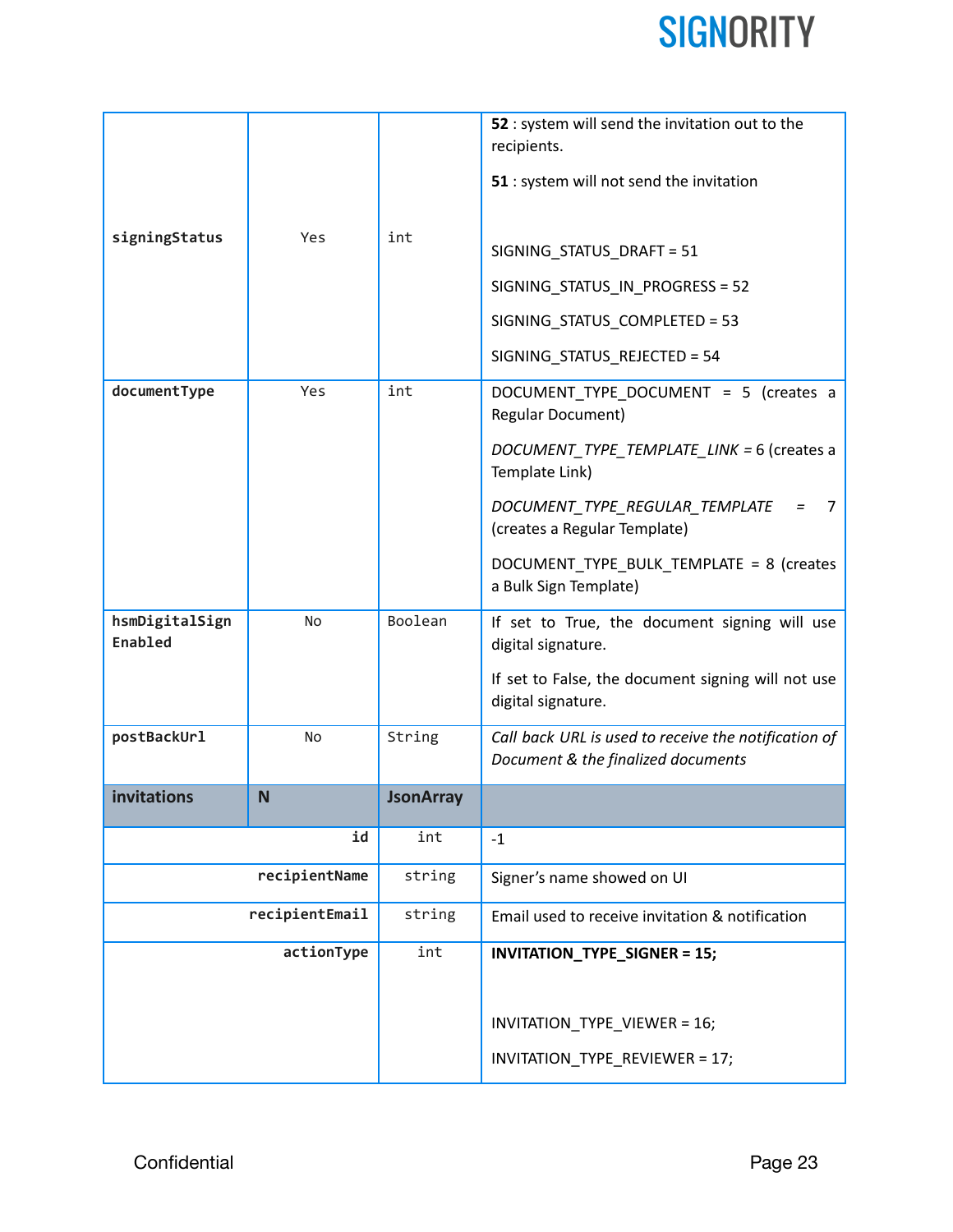|          |     | INVITATION_TYPE_SIGNING_HOST = 18;        |
|----------|-----|-------------------------------------------|
|          |     | INVITATION_TYPE_OPEN_SIGNER = 21;         |
| status   | int | RECIPIENT_STATUS_NOT_SENT = 60;           |
|          |     |                                           |
|          |     | RECIPIENT_STATUS_WAIT_TO_OPEN = 61;       |
|          |     | RECIPIENT_STATUS_REACH_DEADLINE = 62;     |
|          |     | RECIPIENT_STATUS_WORK_IN_PROGRESS = 63;   |
|          |     | RECIPIENT_STATUS_VIEWED = 64;             |
|          |     | RECIPIENT_STATUS_RECIPIENT_REJECTED = 65; |
|          |     | RECIPIENT_STATUS_FINALIZED = 67;          |
|          |     | RECIPIENT_STATUS_CANCELED = 68;           |
| sequence | int |                                           |

#### **Example:**

```
{
    "documents": [
        {
            "title": "API Test document 001",
            "senderName": "Python User 27",
            "senderEmail": "pythonuser27@mail.com",
            "signingStatus": 51,
            "documentType": 5,
            "invitations": [
                {
                    "id": -1,
                    "recipientName": "Python Recipient",
                    "recipientEmail": "pythonrecip@mail.com",
                    "actionType": 15,
                    "status": 60,
                    "sequence": 1
                }
               {
                    "id": -1,
                    "recipientName": "Python Recipient 2",
```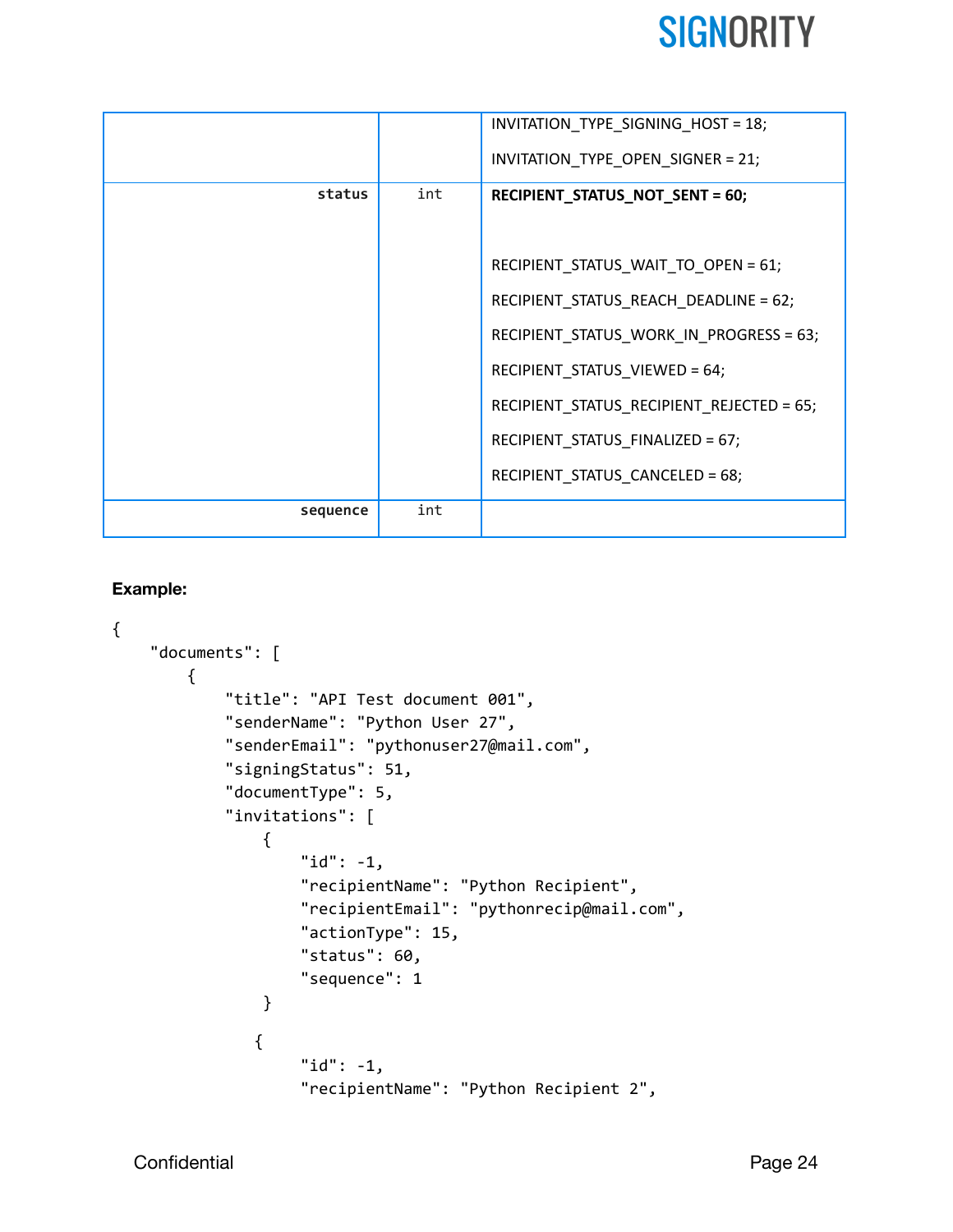```
"recipientEmail": "pythonrecip2@mail.com",
                 "actionType": 15,
                 "status": 60,
                 "sequence": 1
            }
        ]
    }
]
```
#### **Example Success Response:**

}

```
{
    'documents': [
        {
            'GUID': 'afaf5ec8-183a-418a-866b-19e9cd781197',
            'createdTime': 1590588787473,
            'deleted': False,
            'documentSentTime': 1590588787473,
            'documentType': 5,
            'folderId': -5,
            'hasBouncedEmails': False,
            'id': 27437,
            'isPublished': False,
            'lastModifiedTime': 1590588787543,
            'pkiEnabled': False,
            'sharedToTeam': False,
            'signerCount': 1,
            'signingStatus': 51,
            'title': 'API Test document 001',
            'user':
                {
                    'id': 1354
                },
            'version': 1
        }],
    'returnedAllDocumentsOfFolder': False,
    'success': True
}
```
#### **Error Response:**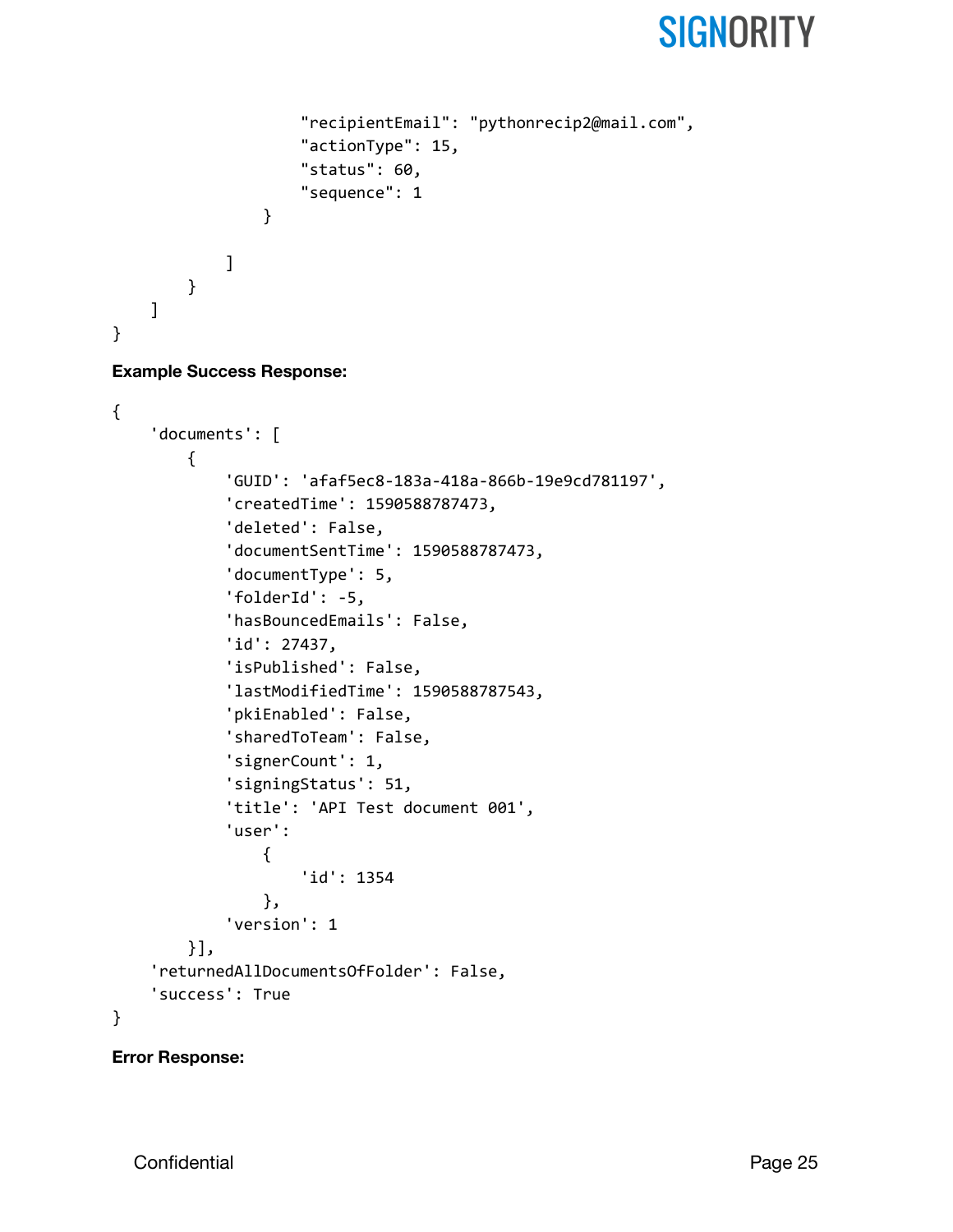Code: 400

### <span id="page-26-0"></span>3.2 UPLOADING FILES

This API call uploads files into an existing Signority document that is in Draft mode or an existing Signority Template. The API call requires 2 objects: **upload\_JSON** which tells Signority whether to check for PDF form fields, anchor text, or use high display resolution for the files; and **files** that contains the actual files that will be uploaded.

#### **URL:**

baseUrl + /v1/documents/{docID}/files.html

#### **Formats:**

JSON <multipart/related>

#### **HTTP Method:**

POST

#### **URL Parameters:**

None. Replace {docID} in the url with the id of the document that the files should be added to.

#### **Data Parameters:**

| <b>Name</b>               | Required?  | <b>Type</b>      | <b>Description</b>                        |
|---------------------------|------------|------------------|-------------------------------------------|
| addTagsOfPDF              | <b>Yes</b> | Boolean          | Convert pdf tags to Signority tags        |
| addAnchorTags             | Yes        | Boolean          | Add anchor tags to the document           |
| highDisplayRes<br>olution | Yes        | Boolean          | $- -$                                     |
| files                     | <b>Yes</b> | <b>JSONArray</b> |                                           |
| files                     | No         | File             | Files that should be sent to the document |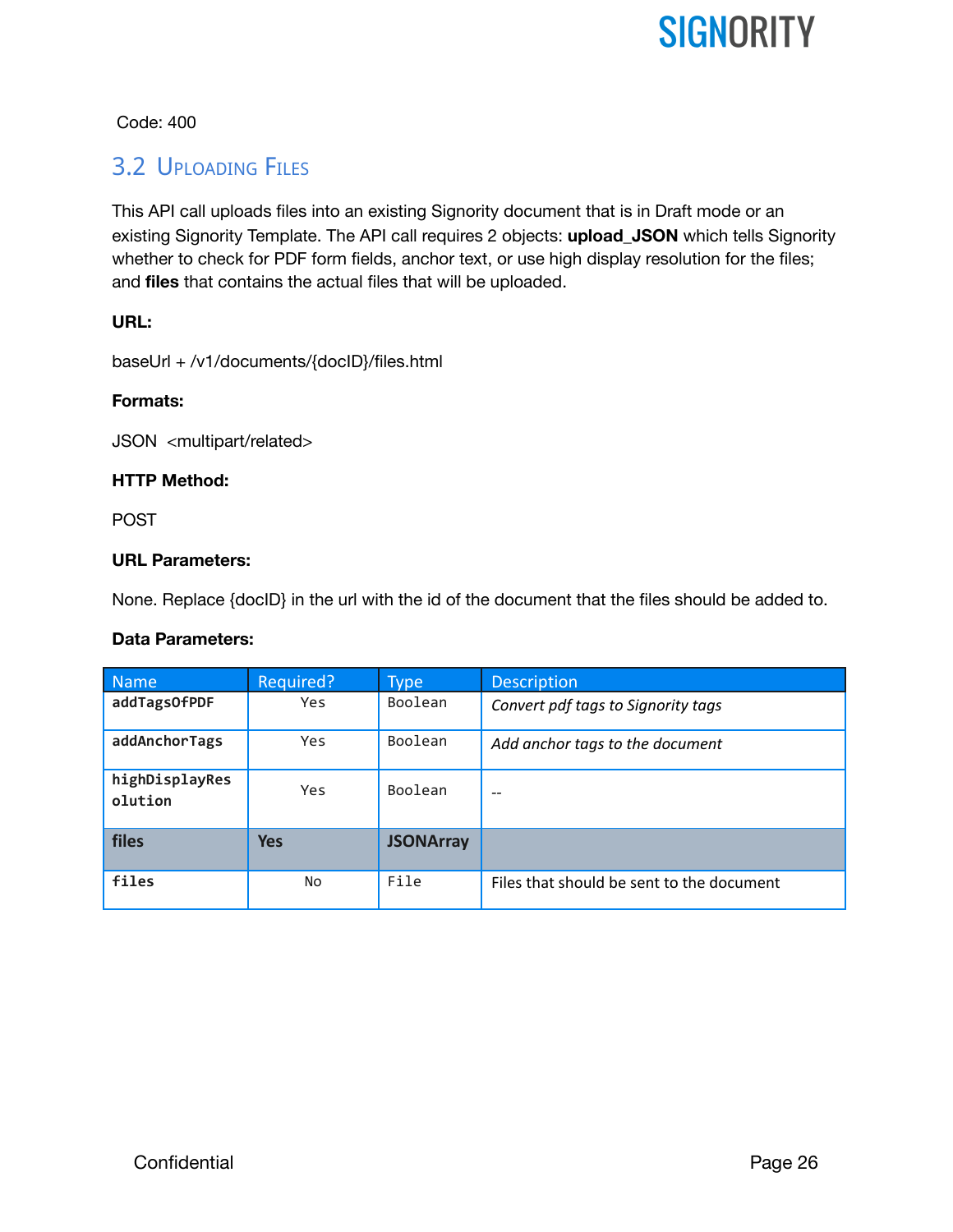#### **Example:**

# Takes in 2 objects # upload\_JSON contains the fields that tell Signority how to upload the files upload\_JSON =  $\{$ "addTagsOfPDF": False, "addAnchorTags": False, "highDisplayResolution": False, } # Files contains the actual files that should be uploaded to the document files = [ ('files', open('blank.pdf', 'rb')), ('files', open('blank.pdf', 'rb')) ]

#### **Example Success Response:**

```
{
    'files': [
        {
             'id': 28402,
             'name': 'blank.pdf',
             'size': '4 Kb'
        },
        {
             'id': 28403,
             'name': 'blank.pdf',
             'size': '4 Kb'
        }
    ],
    'success': True
}
```

| <b>Name</b>    | Required?  | Type    | <b>Description</b>    |
|----------------|------------|---------|-----------------------|
| id             | <b>Yes</b> | Integer | ID number of the file |
| name           | Yes        | String  | Name of the file      |
| size           | <b>Yes</b> | String  | Size of the file      |
| <b>SUCCESS</b> | <b>Yes</b> | Boolean | Response success      |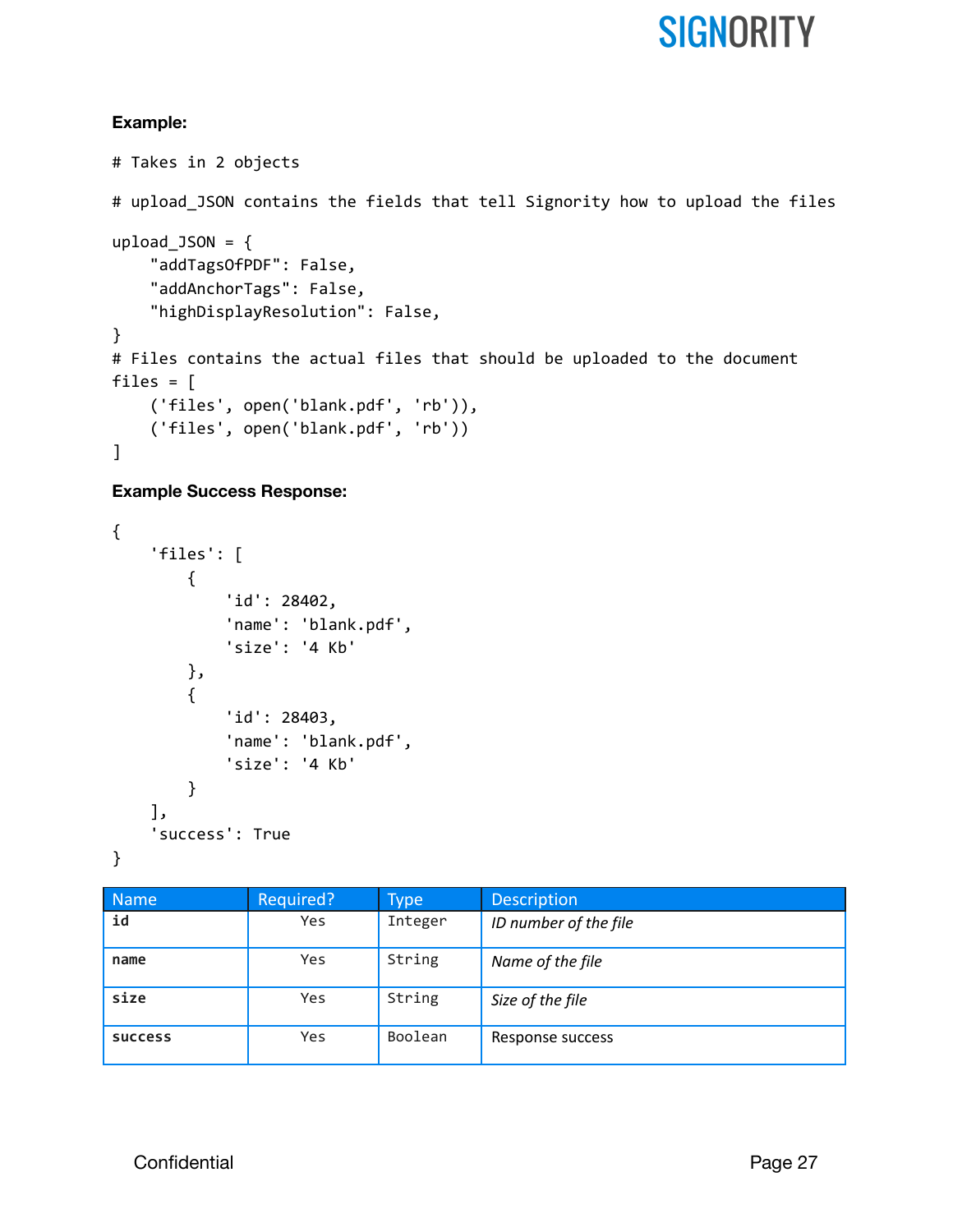#### **Error Response:**

Code: 400

### <span id="page-28-0"></span>3.3 UPDATING AND SENDING A DOCUMENT

This API call allows an existing Document in Signority that is in Draft mode (**signingStatus** = 51) to be sent out to recipients. Optionally, the document can be updated with new tags, recipients, and email notification content.

#### **URL:**

baseUrl + /v1/documents/documents/{docID}/

#### **Formats:**

JSON <multipart/related>

#### **HTTP Method:**

PUT

#### **URL Parameters:**

None. Replace {docID} in the url with the id of the document that the files should be added to.

#### **Data Parameters:**

| <b>Name</b>   | Required? | <b>Type</b> | <b>Description</b>                                                                                         |
|---------------|-----------|-------------|------------------------------------------------------------------------------------------------------------|
| title         | No        | String      | The name of document                                                                                       |
|               |           |             | 52 : system will send the invitation out to the<br>recipients.<br>51 : system will not send the invitation |
| signingStatus | Yes       | int         | SIGNING_STATUS_DRAFT = 51<br>SIGNING STATUS IN PROGRESS = 52                                               |
|               |           |             | SIGNING_STATUS_COMPLETED = 53                                                                              |
|               |           |             | SIGNING_STATUS_REJECTED = 54                                                                               |
|               |           |             | (Must be changed to 52)                                                                                    |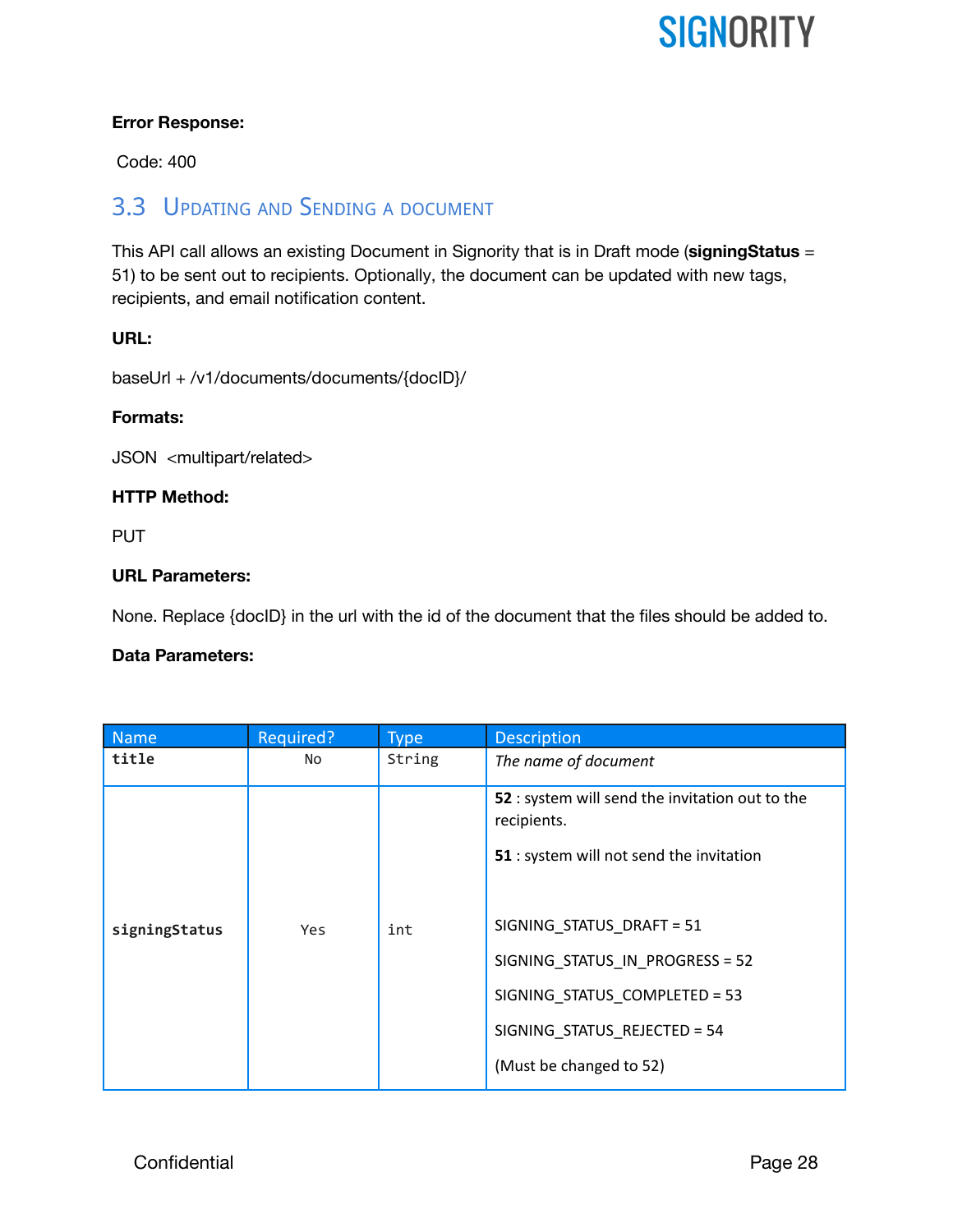| folderID        | No        | Integer           | Folder in which the document should be placed.                   |
|-----------------|-----------|-------------------|------------------------------------------------------------------|
| documentType    | No        | Integer           | $\overline{\phantom{m}}$                                         |
| version         | No        | Integer           | Optimistic locking version retrieved                             |
| <b>Settings</b> | <b>No</b> | <b>JSONArray</b>  |                                                                  |
| emailSubject    |           | <b>String</b>     | $-\!$ –                                                          |
| emailBody       |           | <b>String</b>     | $\overline{\phantom{a}}$                                         |
| invitations     | No        | <b>JSONArray</b>  | See the <i>invitations format in the section 3.1</i><br>example. |
| <b>Tags</b>     | <b>No</b> | <b>JSONArray</b>  |                                                                  |
| id              |           | Integer           | Id of the tag                                                    |
| pageld          |           | Integer           | Page that the tag is on                                          |
| name            |           | <b>String</b>     | Name of the tag                                                  |
| groupName       |           | <b>String</b>     | Name of group (If applicable)                                    |
| isMandatory     |           | Boolean           | Whether field must be filled out                                 |
| height          |           | Integer           | Number of pixels in height                                       |
| invitationId    |           | Integer           | Id of the user it's assigned to                                  |
| left            |           | Integer           | Number of pixels from the left of the file                       |
| top             |           | Integer           | Number of pixels from the top of the file                        |
| type            |           | Integer           | $\overline{\phantom{a}}$                                         |
| width           |           | Integer           | Number of pixels in width                                        |
| text            |           | <b>String</b>     | $\overline{\phantom{a}}$                                         |
| image           |           | <b>String</b>     | $\overline{\phantom{a}}$                                         |
| style           |           | <b>JSONString</b> | $\overline{\phantom{a}}$                                         |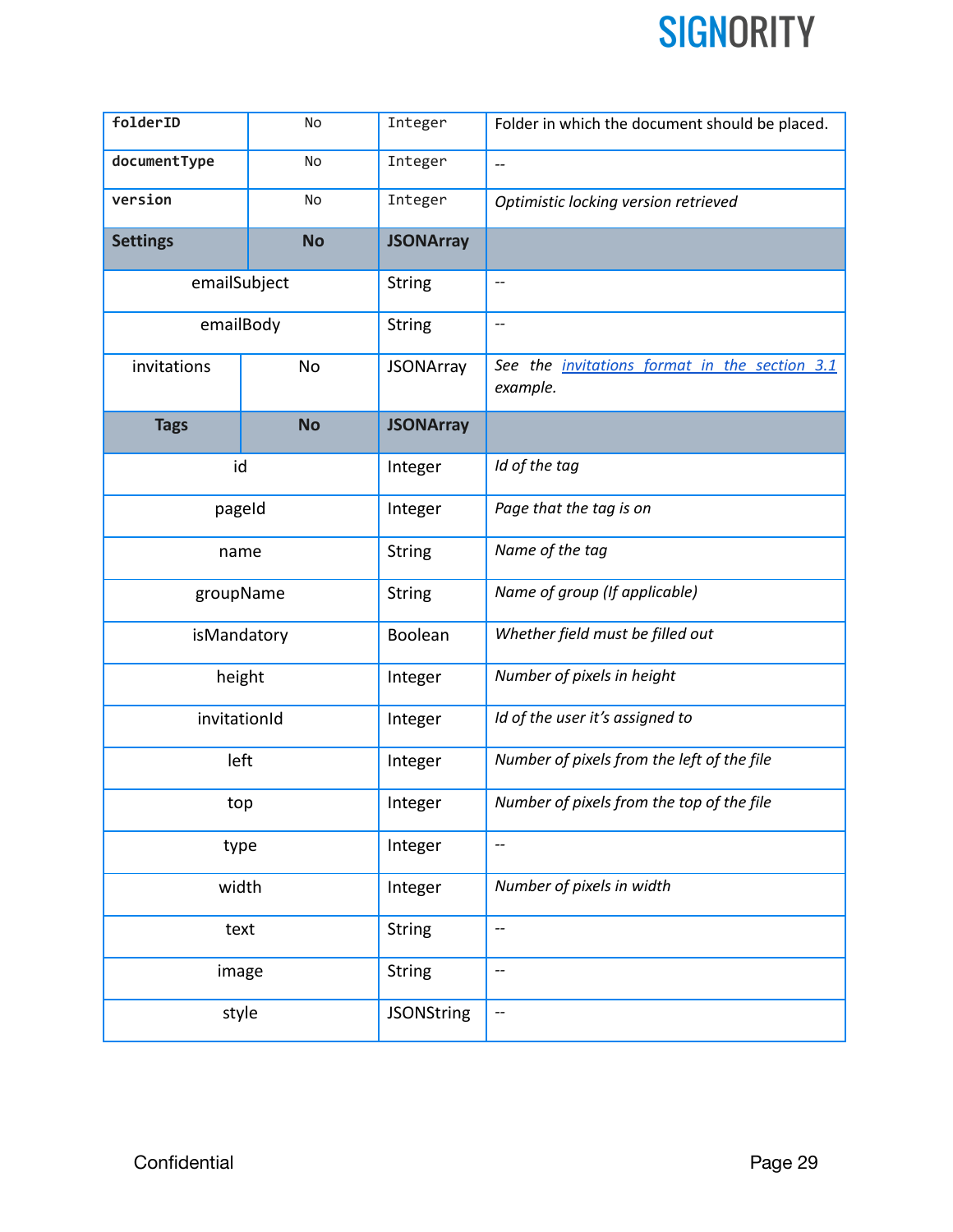#### **Example:**

```
# Simply sends out an existing document in Draft mode
{
    "document": {
        "signingStatus": 52
    }
}
```
#### **Example Success Response:**

```
{'document': {'DocumentRoot': '/var/signority_doc1',
              'GUID': '8ec1f45a-bdf7-4972-8716-35919d12c768',
              'PKIEnabled': False,
              'createdTime': 1590593250000,
              'documentSentTime': 'Wed May 27 11:27:32 EDT 2020',
              'documentSetting': {'EmailBody': '',
                                   'EmailSubject': 'Python User 27 has '
                                                   'sent you the '
                                                   'document API Test '
                                                   'document 001 (11)',
                                   'EnableIndicatorManuallyFilledAddress':
True,
                                   'ExpireDaysAfterSent': 180,
                                  'LastReminderDaysBeforeExpire': 3,
                                  'LastReminderEmailHasBeenSent': False,
                                   'MaxReminderEmailCount': 5,
                                   'NotificationExpiredDocEmailEnabled': True,
'NotificationFinalEmailWithAttachmentEmailEnabled': True,
'NotificationFinalEmailWithAttachmentToAllRecipientsEnabled': True,
'NotificationFinalEmailWithPDFDownloadLinkToAllRecipientsEnabled': False,
'NotificationFinalEmailWithPDFDownloadLinkToSenderEnabled': False,
'NotificationNoFinalEmailToRecipientsEnabled': False,
                                  'NotificationNoFinalEmailToSenderEnabled':
False,
                                  'NotificationRecipientSignDocEmailEnabled':
True,
                                  'NotificationRecipientViewDocEmailEnabled':
```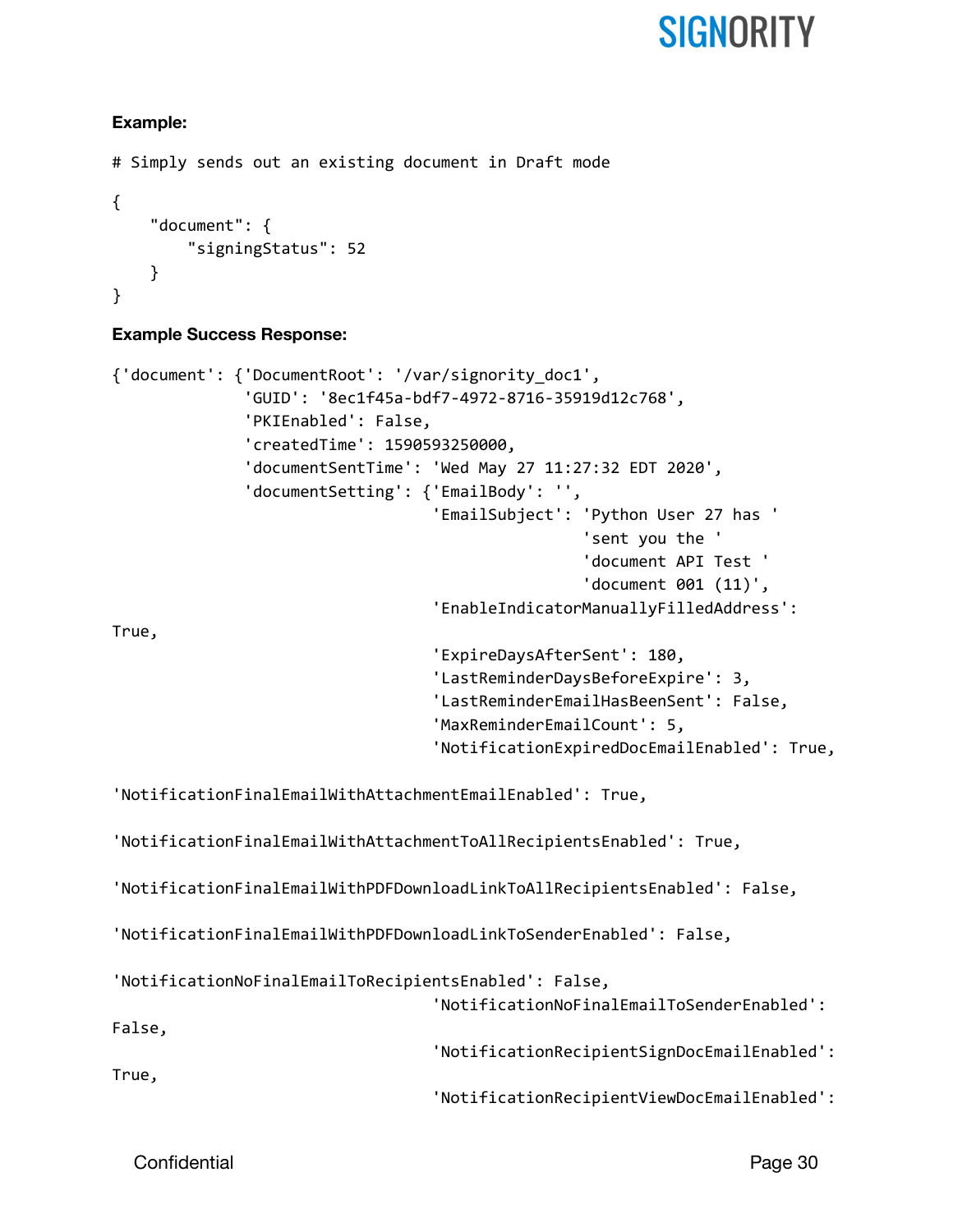| False,                  |                                                                     |
|-------------------------|---------------------------------------------------------------------|
|                         | 'NotificationReminderEmailEnabled': True,                           |
|                         | 'PKIEnabled': False,                                                |
|                         | 'ReminderEmailIntervalDays': 3,                                     |
|                         | 'TemplateLinkCaseNumberEnabled': False,                             |
|                         | 'TemplateLinkPreAuthorizedCodeEnabled':                             |
| False,                  |                                                                     |
|                         | 'TemplateNewlyDocShareToTeamEnabled':                               |
| False,                  |                                                                     |
|                         | 'documentId': 27445,                                                |
|                         | 'enablePageViewEvidence': False,                                    |
|                         | 'hideButtonChangeSigner': False,                                    |
|                         | 'hideButtonDownload': False,                                        |
|                         | 'hideButtonHelp': False,                                            |
|                         | 'hideButtonReject': False,                                          |
|                         | 'hideButtonSave': False,                                            |
|                         | 'hideButtonStatus': False,                                          |
|                         | 'hideButtonThumbnail': False,                                       |
|                         | 'hideSigningButtonDrawingSignature': False,                         |
|                         | 'hideSigningButtonTypeSignature': False,                            |
|                         | 'hideSigningButtonUploadSignature': False,                          |
|                         | 'id': 27317,                                                        |
|                         | 'languageCode': 550,                                                |
|                         |                                                                     |
|                         | 'notificationFinalEmailWithAttachmentToAllRecipientsEnabled': True, |
|                         | 'postBackSuccess': False,                                           |
|                         | 'templateLinkClientDataDisplayEnable':                              |
| False,                  |                                                                     |
|                         | 'templateLinkClientDataRequired': False},                           |
| 'documentType': 5,      |                                                                     |
| 'files': [{'id': 28404, |                                                                     |
|                         | 'name': 'blank',                                                    |
|                         | 'pages': [{'height': 792,                                           |
|                         | 'id': 173542,                                                       |
|                         | 'sequence': 1,                                                      |
|                         | 'tags': $[]$ ,                                                      |
|                         | $'width': 612}.$                                                    |
|                         | 'sequence': 1,                                                      |
|                         | 'type': 151},                                                       |
|                         | ${'id': 28405}$ ,                                                   |
|                         | 'name': 'blank',                                                    |
|                         | 'pages': $[$ {'height': 792,                                        |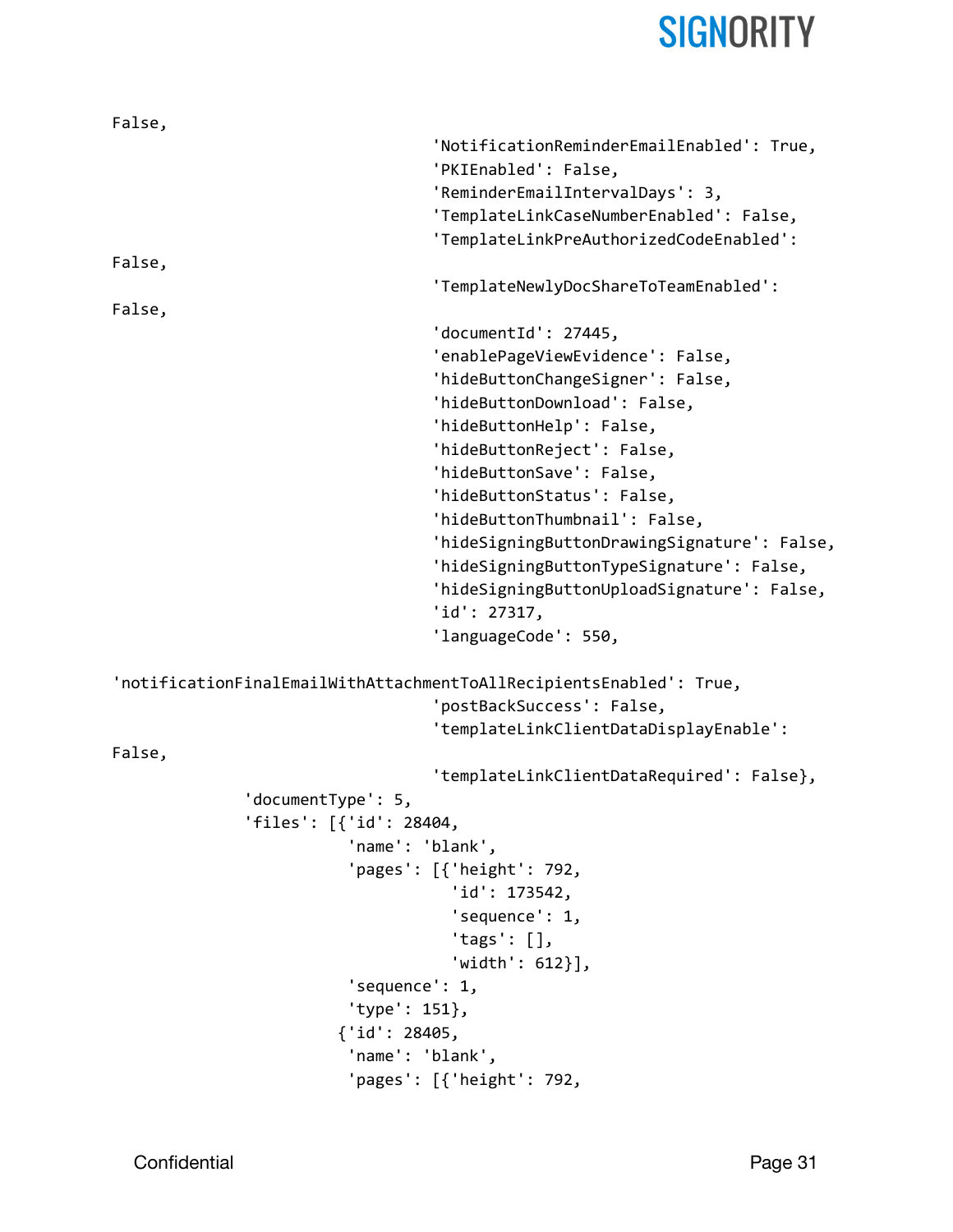```
'id': 173543,
                                     'sequence': 1,
                                     'tags': [],
                                     'width': 612}],
                         'sequence': 1,
                         'type': 151}],
              'histories': [{'action': 'Document created by',
                              'actionId': 352,
                              'dateTime': 1590593250000,
                              'documentID': 27445,
                              'email': 'pythonuser27@mail.com',
                              'id': 62431,
                              'ip': '174.119.17.176',
                              'name': 'Python User 27'},
                            {'action': 'Document sent by',
                              'actionId': 353,
                              'dateTime': 1590593252069,
                              'documentID': 27445,
                              'email': 'pythonuser27@mail.com',
                              'id': 62432,
                              'ip': '174.119.17.176',
                              'name': 'Python User 27'}],
              'hsmDigitalSignEnabled': False,
              'id': 27445,
              'invitations': [{'EnableIndicatorManuallyFilledAddress': True,
                                'GUID':
'247a4b17-d871-47b5-b365-1439f84efee3',
                                'ReminderEmailCount': 0,
                                'actionType': 15,
                                'authentications': [],
                                'canSignTags': True,
                                'hostedSignerCanSignTags': True,
                                'hostedSigners': [],
                                'id': 33157,
                                'invitationEmailBounced': False,
                                'isBulkSigner': False,
                                'lastReminderSent': False,
                                'recipientEmail': 'pythonrecip@mail.com',
                                'recipientName': 'Python Recipient',
                                'sequence': 1,
                                'status': 61,
                                'witnesses': []}],
```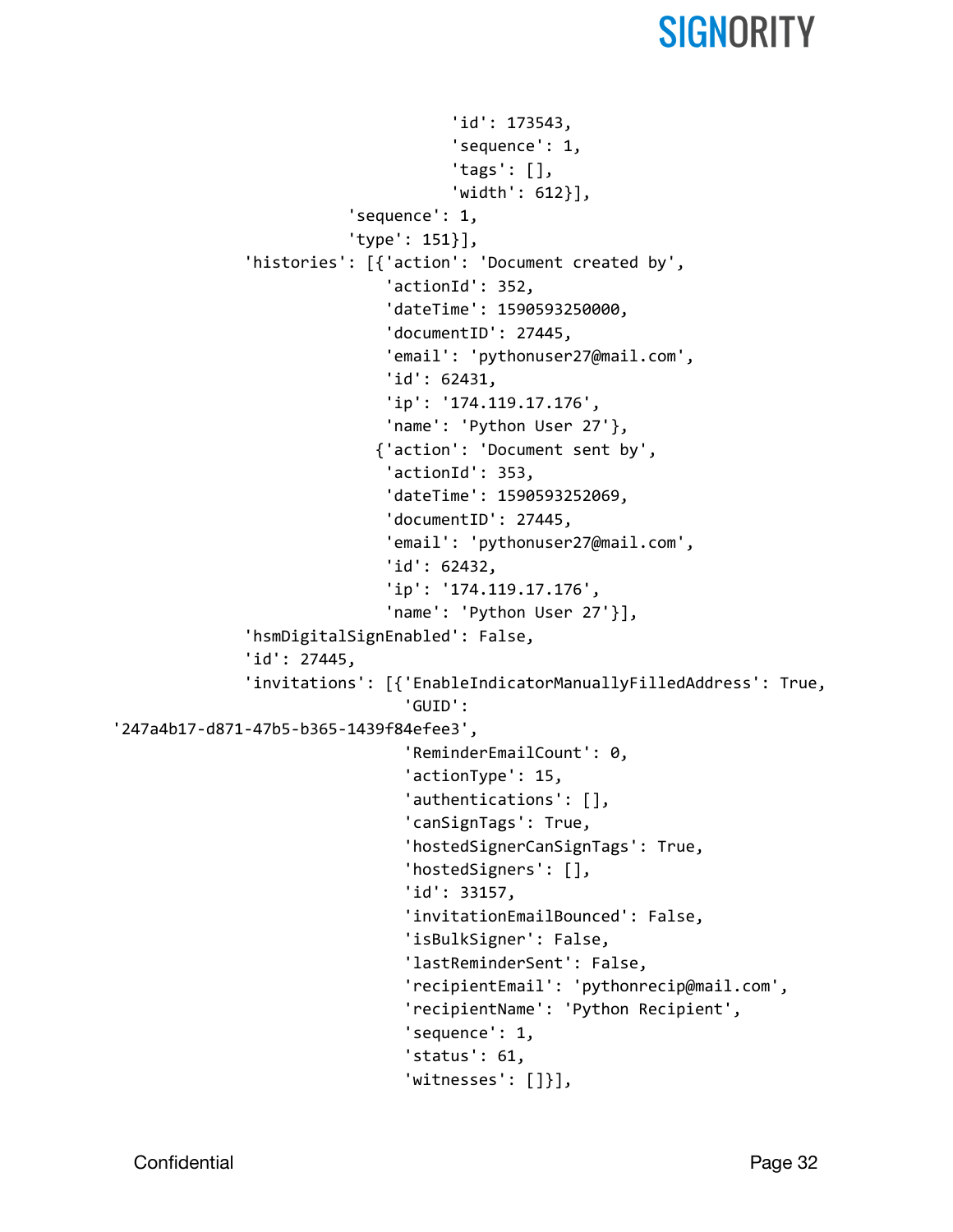```
'isOverlayForNewDocFileUpload': False,
             'isPublished': False,
             'lastModifiedTime': 1590593252042,
             'senderEmail': 'pythonuser27@mail.com',
             'senderName': 'Python User 27',
             'sharedToTeam': False,
             'signingStatus': 52,
             'templateLinkClientDataDisplayEnable': False,
             'title': 'API Test document 001 (11)',
             'userId': 1354,
             'version': 4},
'success': True}
```
#### **Error Response:**

Code: 400

### <span id="page-33-0"></span>3.4 UPDATE DOCUMENT TAGS

This API call allows document tags to be added and updated to an existing Signority document. Note that [anchor](https://www.signority.com/help/use-anchor-text/) text and PDF form [fields](https://www.signority.com/help/import-form-fields-as-tags/) can also be used to automatically populate a document with tags. See the table in **3.2 [Uploading](#page-26-0) Files** for information on the fields that need to be set to enable anchor text and PDF form fields when uploading files to Signority.

#### **URL:**

baseUrl + /v1/documents/{docID}/tags/

#### **Formats:**

JSON <multipart/related>

#### **HTTP Method:**

PUT

#### **URL Parameters:**

None. Replace {docID} in the url with the id of the document that should have its tags updated.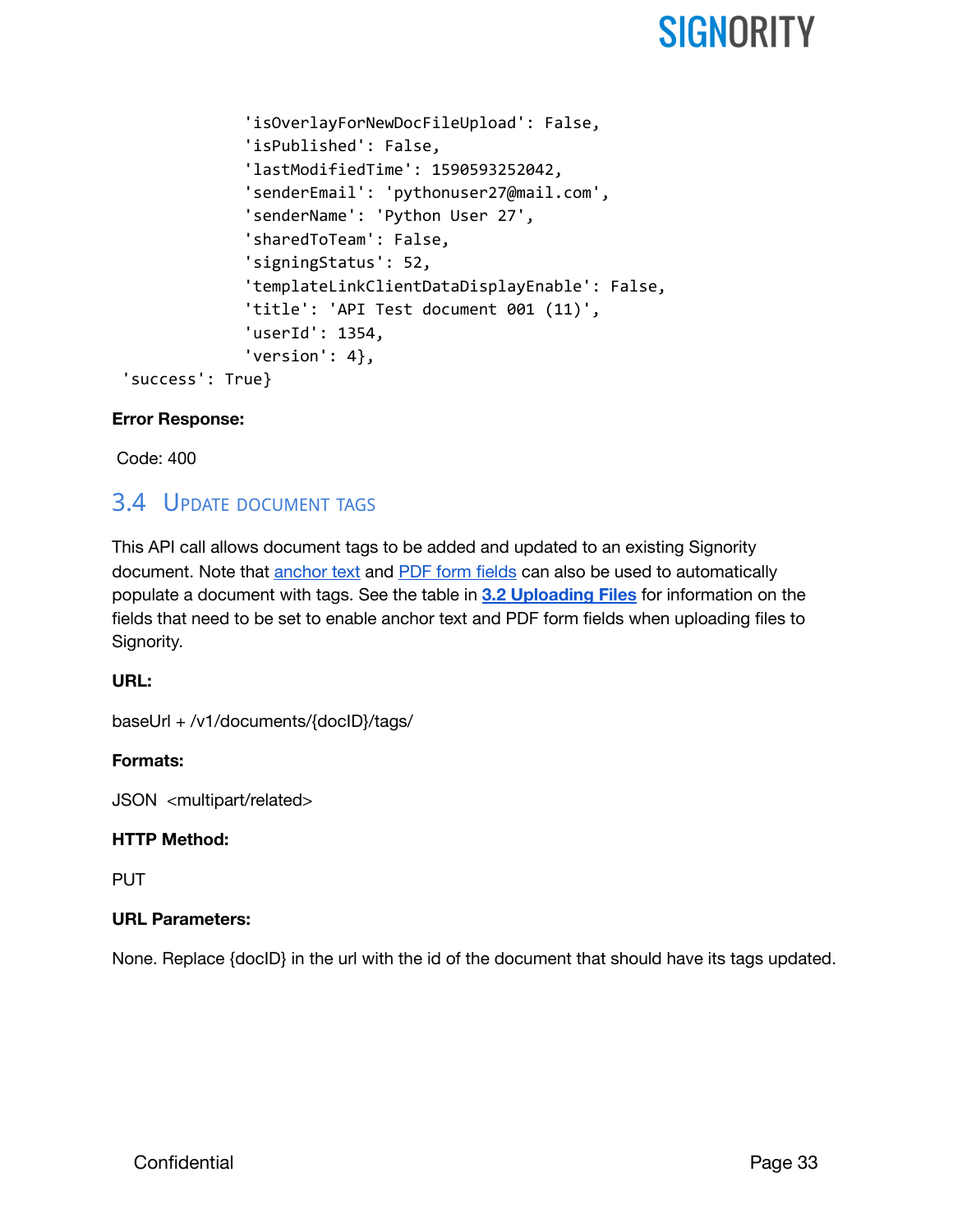#### **Data Parameters**

| <b>Fields</b> | <b>Type</b>   | <b>Description</b>                                          |
|---------------|---------------|-------------------------------------------------------------|
| id            | Integer       | Id of the tag                                               |
| pageld        | Integer       | Page that the tag is on                                     |
| name          | <b>String</b> | Name of the tag                                             |
| groupName     | <b>String</b> | Name of group (If applicable)                               |
| isMandatory   | Boolean       | Whether field must be filled out                            |
| height        | Integer       | Number of pixels in height                                  |
| invitationId  | Integer       | Id of the user it's assigned to                             |
| left          | Integer       | Number of pixels from the left of the file                  |
| top           | Integer       | Number of pixels from the top of the file                   |
| type          | Integer       | TAG_TYPE_SIGNATURE = 250; (signature tag)                   |
|               |               | TAG_TYPE_INITIAL = 251; (initial tag)                       |
|               |               | TAG_TYPE_TEXT = 252; (text tag)                             |
|               |               | TAG_TYPE_CHECKBOX = 253; (checkbox)                         |
|               |               | TAG_TYPE_RADIO = 254; (radio buttons)                       |
|               |               | TAG_TYPE_DATE = 255; (date tag)                             |
|               |               | TAG_TYPE_ATTACHMENT = 256; (attachment tag)                 |
|               |               | TAG_TYPE_DROPDOWN = 257; (dropdown tag)                     |
|               |               | TAG_TYPE_NOTE = 258; (note tag)                             |
|               |               | TAG TYPE MASKED TEXT = 266; (masked text)                   |
|               |               | TAG_TYPE_PREFILLABLE_TEXT = 267; (prefillable<br>text)      |
|               |               | 268;<br>TAG_TYPE_PREFILLABLE_NUMBER<br>(prefillable number) |
|               |               | TAG_TYPE_NUMBER = 269; (number tag)                         |
| width         | Integer       | Number of pixels in width                                   |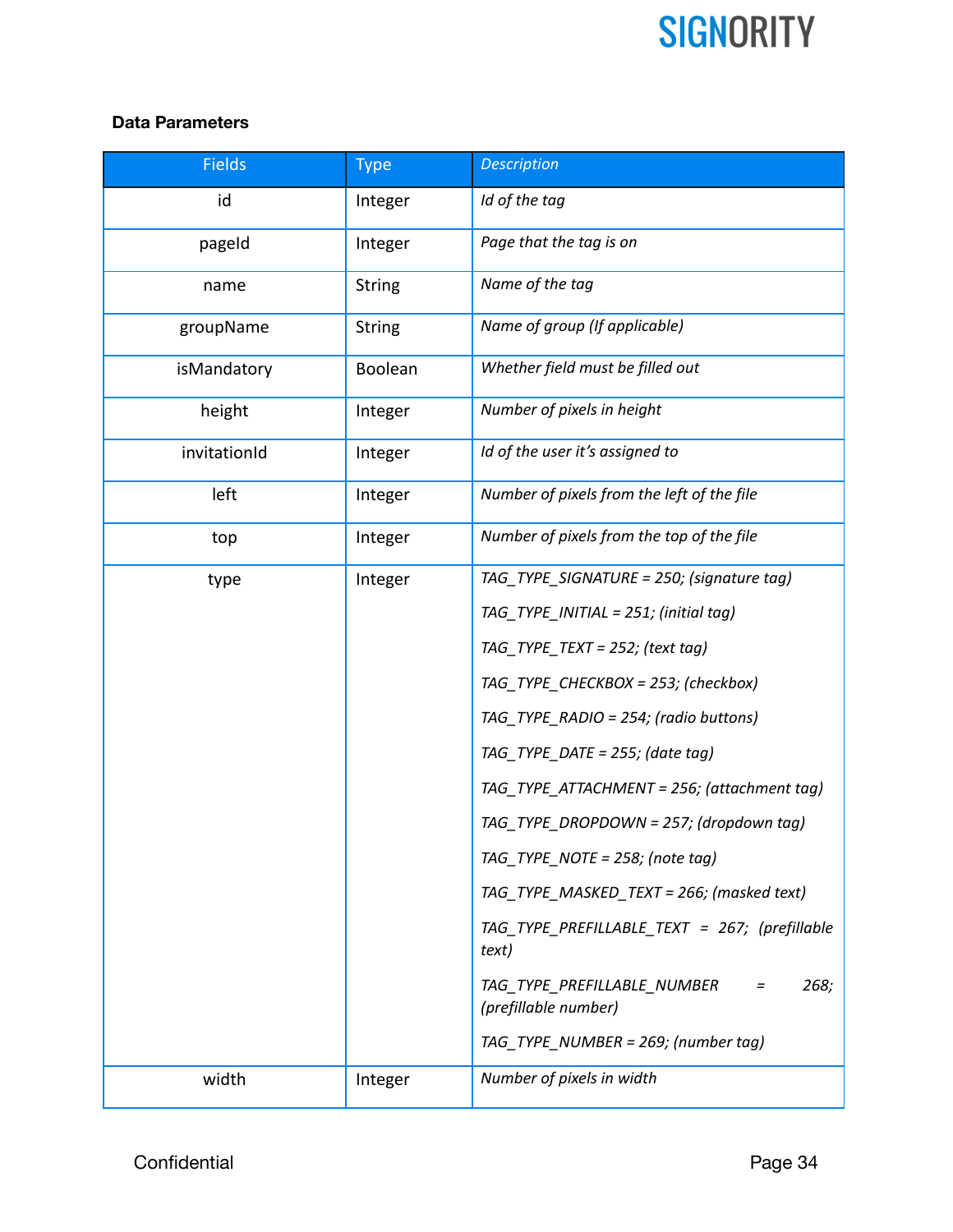| text  | <b>String</b>     | $- -$                               |
|-------|-------------------|-------------------------------------|
| image | <b>String</b>     | $- -$                               |
| style | <b>JSONString</b> | $\hspace{0.04in}$ $\hspace{0.04in}$ |

#### **Example:**

```
{
        "tags": [
            {
                "pageIndex": 0,
                "invitationIndex": 0,
                "name": "U01",
                "isMandatory": True,
                "height": 35,
                "width": 107,
                "left": 200,
                "top": 200,
                "type": 250
            },
            {
                "pageIndex": 0,
                "invitationIndex": 0,
                "name": "U02",
                "isMandatory": True,
                "height": 35,
                "width": 107,
                "left": 200,
                "top": 200,
                "type": 250
            }
        ]
}
```
#### **Example Success Response:**

```
{
    'success': True,
    "tags": [
            {
                 "pageIndex": 0,
```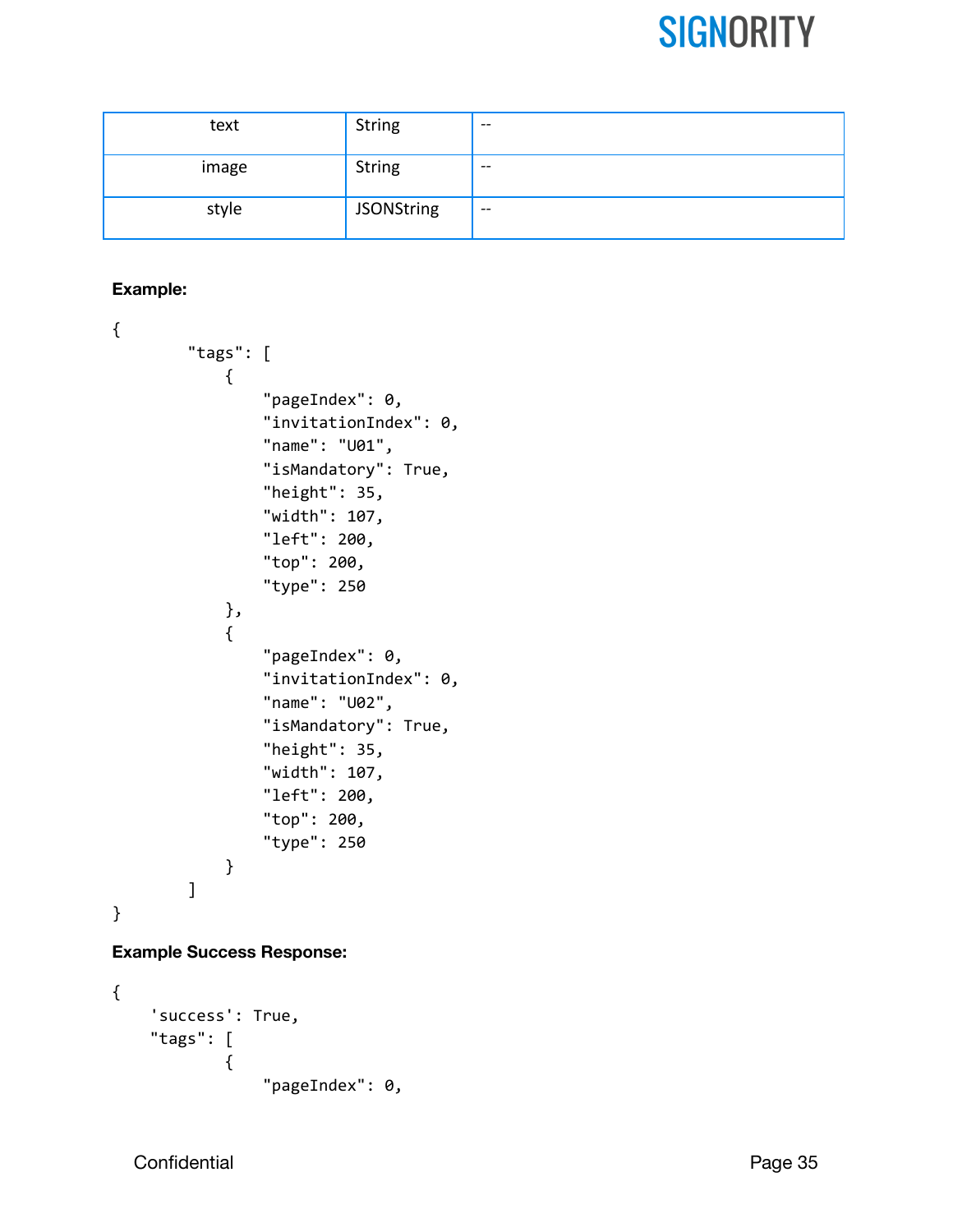```
"invitationIndex": 0,
                 "name": "U01",
                 "isMandatory": True,
                 "height": 35,
                 "width": 107,
                "left": 200,
                 "top": 200,
                 "type": 250
            },
            {
                "pageIndex": 0,
                "invitationIndex": 0,
                "name": "U02",
                "isMandatory": True,
                 "height": 35,
                 "width": 107,
                "left": 200,
                "top": 200,
                "type": 250
            }
        ]
}
```
#### **Error Response:**

```
Code: 400
Or
{
    'message': [detailed error message],
    'success': False
}
```
### <span id="page-36-0"></span>3.5 SENDING OUT <sup>A</sup> BULK SIGN

This API call sends out an existing Bulk Sign to all recipients that are listed in the call's **invitations** JSON array. Each recipient will receive a copy of the document based on the Bulk Sign Template.

**URL:**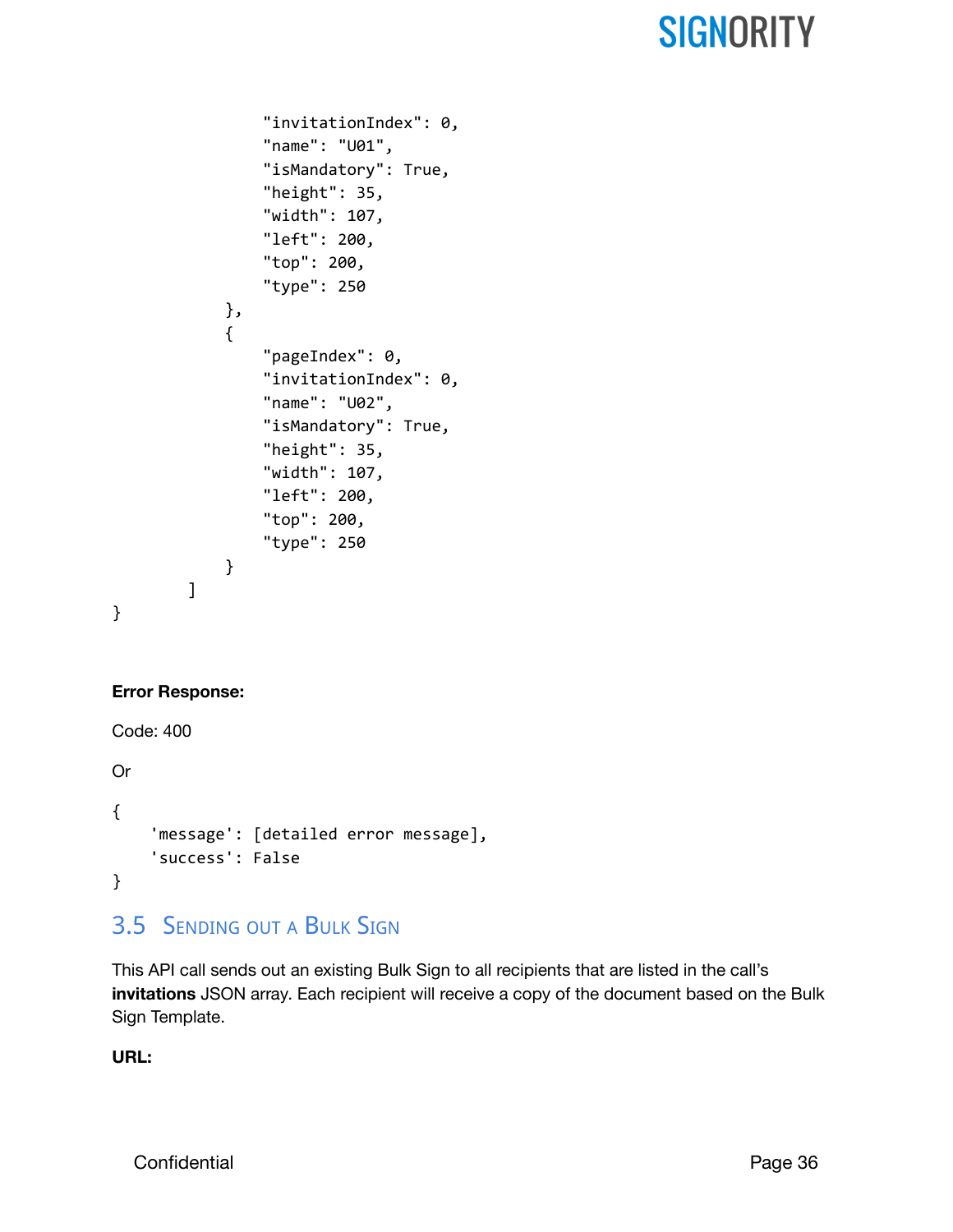baseUrl + /v1/templates/use/{docID}/

#### **Formats:**

JSON <multipart/related>

#### **HTTP Method:**

POST

#### **URL Parameters:**

None. Replace {docID} in the url with the id of the bulk template that should be sent

#### **Data Parameters:**

| <b>Name</b>    | Required?  | <b>Type</b>      | <b>Description</b>       |
|----------------|------------|------------------|--------------------------|
| callback       | No         | String           | --                       |
| invitations    | <b>Yes</b> | <b>JSONArray</b> | Array of invitee objects |
| recipientName  |            | String           | Name of the recipient    |
| recipientEmail |            | String           | Email of the recipient   |
| user name      |            | String           | The user's name          |
| user_tele      |            | String           | The user's phone number  |
| user_add       |            | String           | The user's address       |
| user code      |            | String           | The user's code          |

#### **Example:**

```
{
    "callback": "YOUR URL",
    "invitations": [
        {
            "recipientName": "API TEST USER01",
            "recipientEmail": "pythonuser01@mail.com",
            "user_name": "Python User 1",
            "user_tel": "1234567890",
            "user_add": "780-2300 St Laurent Street",
```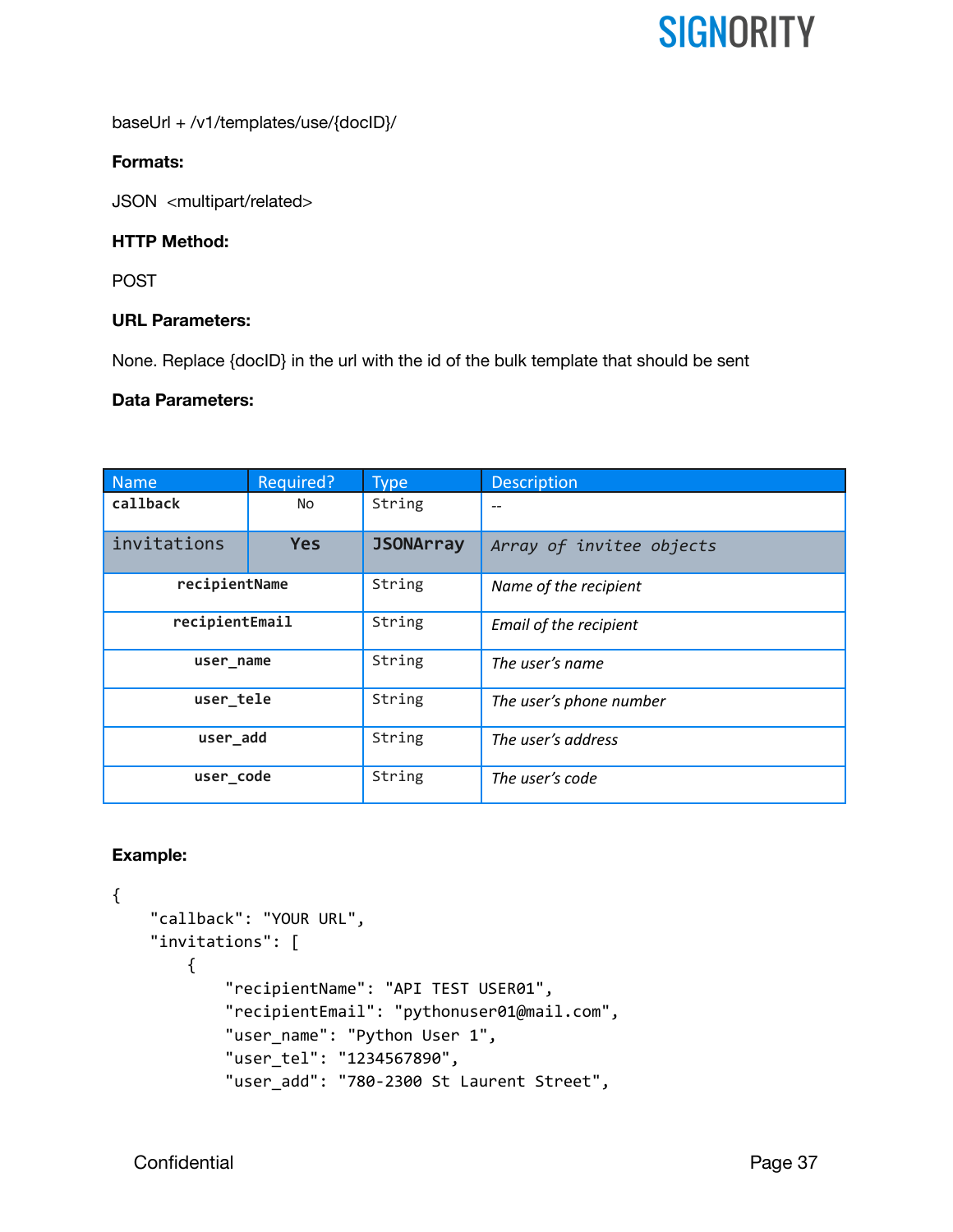```
"user_code": "ST20200521"
        },
        {
            "recipientName": "API TEST USER02",
            "recipientEmail": "pythonuser02@mail.com",
            "user_name": "Python User 2",
            "user_tel": "0987654321",
            "user_add": "780-2300 St Laurent Street",
            "user_code": "ST20200522"
        }
    ]
}
```
#### **Example Success Response:**

```
{
    'documents':
        {
            'DocumentRoot': '/var/signority_doc1',
            'GUID': '9b9a3eac-76da-42a4-ae18-6765111b0777',
            'PKIEnabled': False,
            'createdTime': 1590762143000,
            'documentSentTime': '2020-05-29 10:22:23.0',
            'documentSetting':
                {
                    'EmailBody': '',
                    'EmailSubject': 'Python User 27 has sent you the document
API Test document 001 (5)',
                    'EnableIndicatorManuallyFilledAddress': True,
                    'ExpireDaysAfterSent': 180,
                    'LastReminderDaysBeforeExpire': 3,
                    'LastReminderEmailHasBeenSent': False,
                    'MaxReminderEmailCount': 5,
                    'NotificationExpiredDocEmailEnabled': True,
                    'NotificationFinalEmailWithAttachmentEmailEnabled': True,
'NotificationFinalEmailWithAttachmentToAllRecipientsEnabled': True,
'NotificationFinalEmailWithPDFDownloadLinkToAllRecipientsEnabled': False,
'NotificationFinalEmailWithPDFDownloadLinkToSenderEnabled': False,
                    'NotificationNoFinalEmailToRecipientsEnabled': False,
                    'NotificationNoFinalEmailToSenderEnabled': False,
```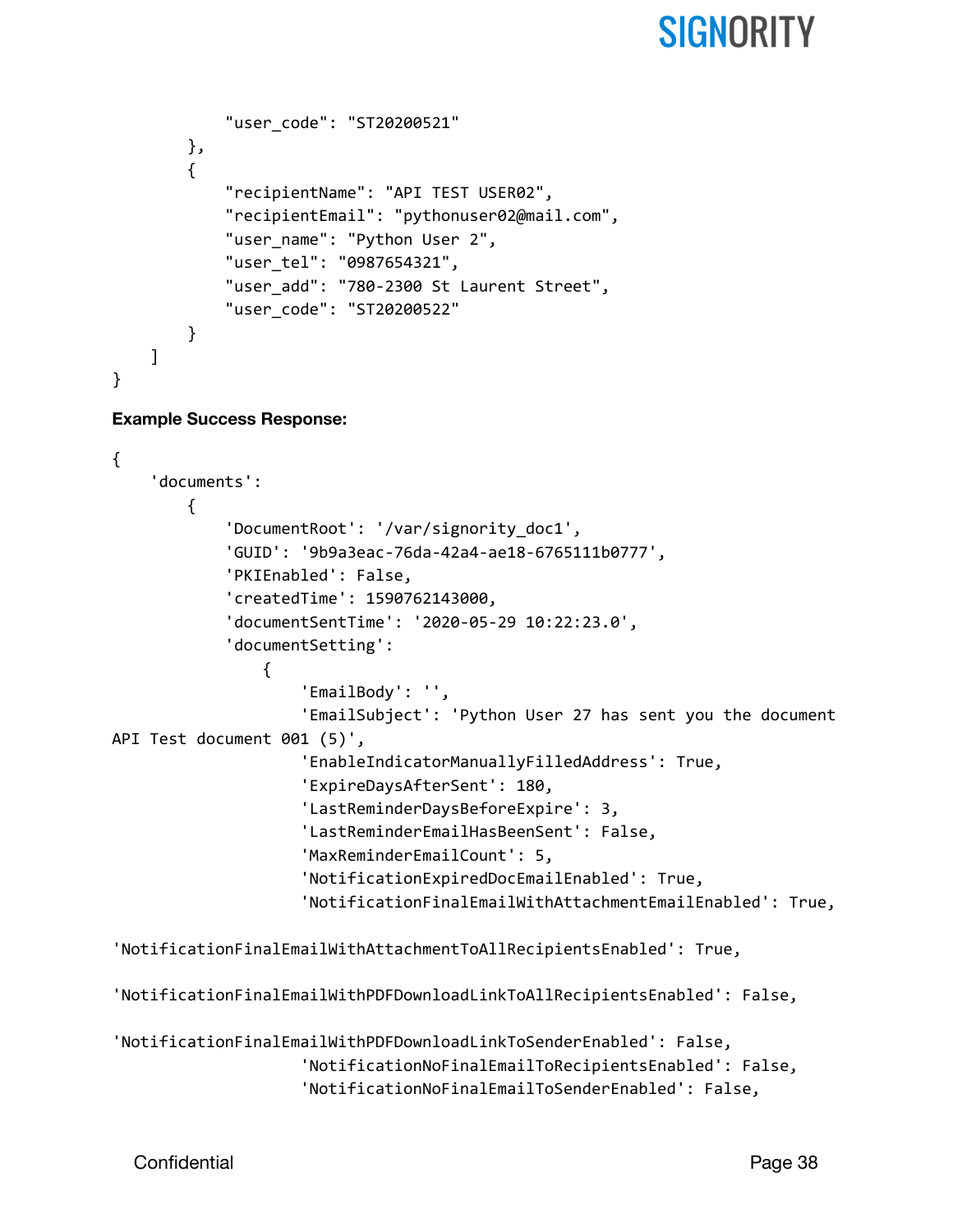```
'NotificationRecipientSignDocEmailEnabled': True,
                    'NotificationRecipientViewDocEmailEnabled': False,
                    'NotificationReminderEmailEnabled': True,
                    'PKIEnabled': False,
                    'ReminderEmailIntervalDays': 3,
                    'TemplateLinkCaseNumberEnabled': False,
                    'TemplateLinkPreAuthorizedCodeEnabled': False,
                    'TemplateNewlyDocShareToTeamEnabled': False,
                    'documentId': 27788,
                    'enablePageViewEvidence': False,
                    'hideButtonChangeSigner': False,
                    'hideButtonDownload': False,
                    'hideButtonHelp': False,
                    'hideButtonReject': False,
                    'hideButtonSave': False,
                    'hideButtonStatus': False,
                    'hideButtonThumbnail': False,
                    'hideSigningButtonDrawingSignature': False,
                    'hideSigningButtonTypeSignature': False,
                    'hideSigningButtonUploadSignature': False,
                    'id': 27660,
                    'languageCode': 550,
'notificationFinalEmailWithAttachmentToAllRecipientsEnabled': True,
                    'postBackSuccess': False,
                    'templateLinkClientDataDisplayEnable': False,
                    'templateLinkClientDataRequired': False
                },
            'documentType': 8,
            'files': [
                {
                    'id': 28756,
                    'name': 'blank',
                    'pages': [
                        {
                            'height': 792,
                            'id': 173895,
                            'sequence': 1,
                            'tags': [],
                            'width': 612
                        }
                    ],
```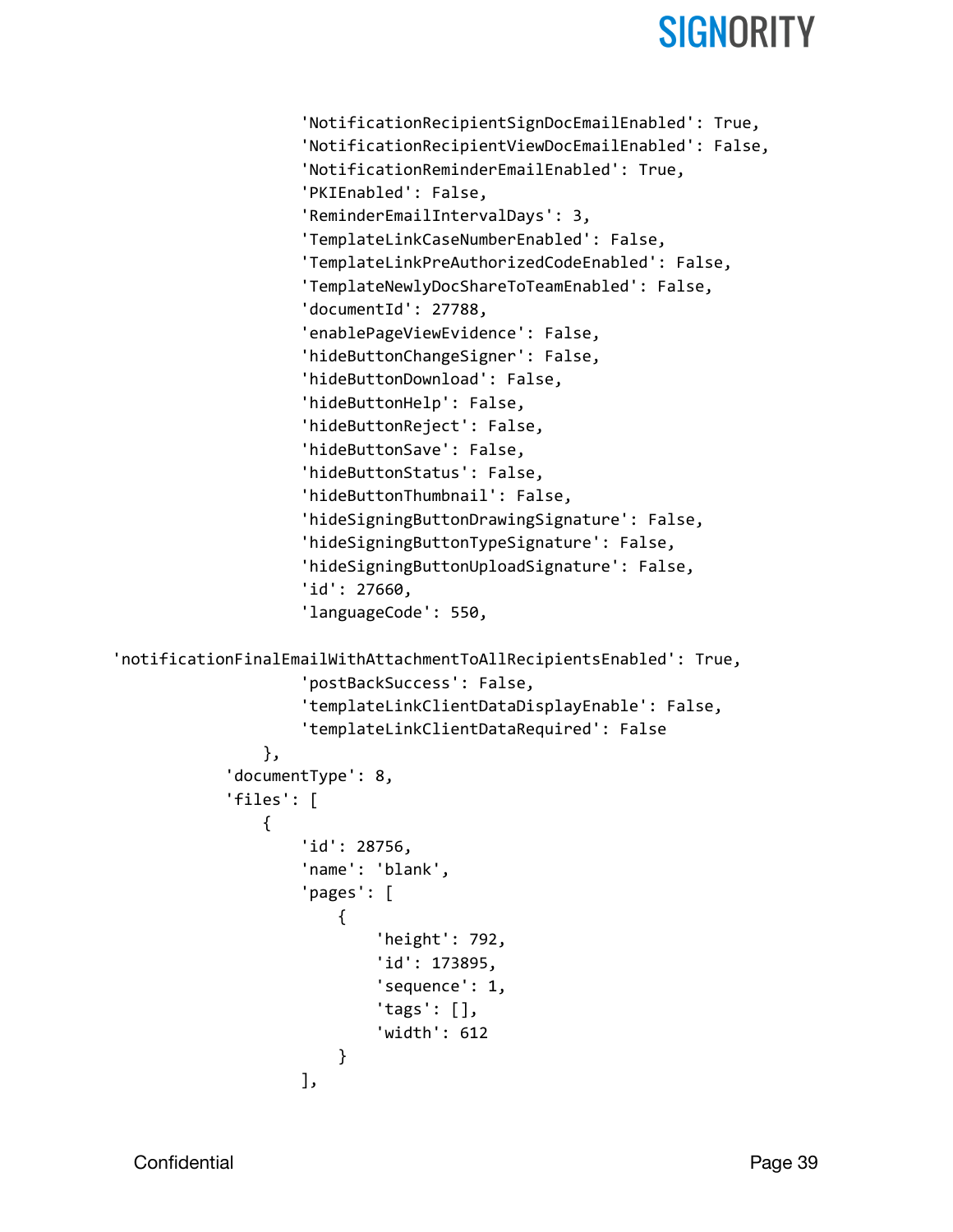```
'sequence': 1,
        'type': 151
    }
],
'histories': [
    {
        'action': 'Document created by',
        'actionId': 352,
        'dateTime': 1590762143000,
        'documentID': 27788,
        'email': 'pythonuser27@mail.com',
        'id': 62852,
        'ip': '0.0.0.0',
        'name': 'Python User 27'
    }
],
'hsmDigitalSignEnabled': False,
'id': 27788,
'invitations': [
    {
        'EnableIndicatorManuallyFilledAddress': True,
        'GUID': 'c5f1ca62-3500-410e-9546-3006136a7154',
        'ReminderEmailCount': 0,
        'actionType': 15,
        'authentications': [],
        'canSignTags': True,
        'hostedSignerCanSignTags': True,
        'hostedSigners': [],
        'id': 33535,
        'invitationEmailBounced': False,
        'isBulkSigner': False,
        'lastReminderSent': False,
        'recipientEmail': 'pythonrecip@mail.com',
        'recipientName': 'Python Recipient',
        'sequence': 1,
        'status': 60,
        'witnesses': []
    }
],
'isPublished': False,
'lastModifiedTime': 1590762145000,
'senderEmail': 'pythonuser27@mail.com',
```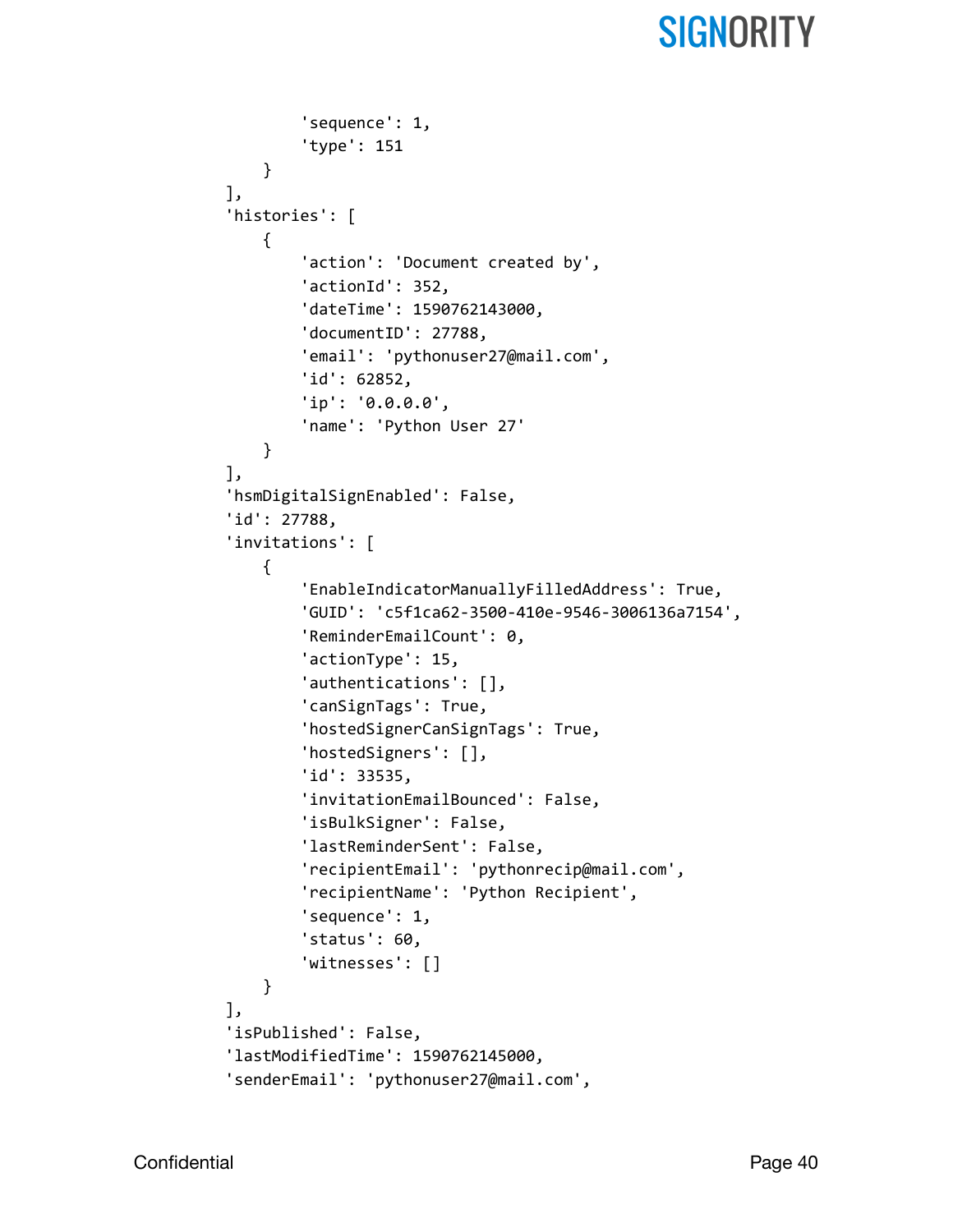```
'senderName': 'Python User 27',
    'sharedToTeam': False,
    'signingStatus': 51,
    'templateLinkClientDataDisplayEnable': False,
    'title': 'API Test document 001 (5)',
    'userId': 1354,
    'version': 4
}
```

```
}
```
#### **Error Response:**

```
Code: not 400
```

```
or
{
    'message': [detailed error message]
    'success': False
}
```
### <span id="page-41-0"></span>3.6 RETRIEVE TEMPLATE REPORT

This API call retrieves the report for any Signority Regular Template, Template Link, and Bulk Sign. It returns a list of documents that were created via the Template, as well as all the information related to each document for detailed reporting.

#### **URL:**

baseURL + /v1/documents/{docID}/childrentags

#### **Formats:**

JSON

#### **HTTP Method:**

**GET** 

#### **URL Parameters:**

None. Replace {docID} with the ID of the document.

#### **Data Parameters:**

N/A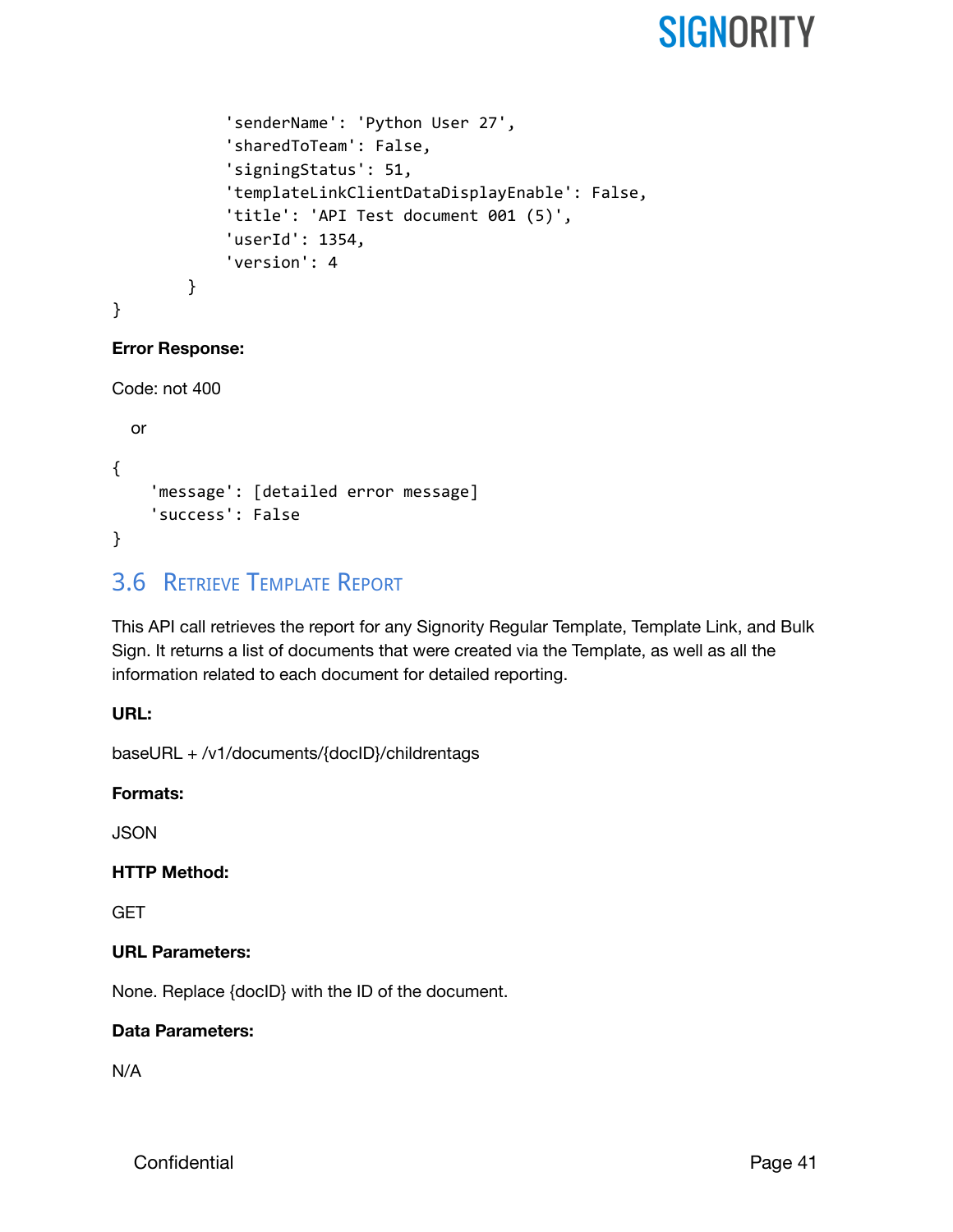#### **Example Success Response:**

```
{
   "documents": [
       {
           "GUID": "3dde0696-e53a-423f-bd0f-5b72a40dc209",
           "title": "6-page Sample Document_Matt Signority",
           "id": 1044097,
           "createdTime": "2022-06-01 09:01:14.0",
           "documentSentTime": "2022-06-01 09:01:14.0",
           "userId": 18648,
           "documentType": 5,
           "signingStatus": 53,
           "signingStatusDisplay": "Complete",
           "isPublished": false,
           "pkiEnabled": false,
           "version": 5,
           "isRetentionEnabled": false,
           "RetentionStartTimestamp": 0,
           "RetentionPeriodInDays": 0,
           "RetentionType": 0,
           "FileLockTimestamp": 1654088791000,
           "recipientName": "Matt Signority",
           "recipientEmail": "mattsignority@gmail.com",
           "tags": [
               {
                   "id": 39662650,
                   "pageId": 9016171,
                   "invitationId": 1584439,
                   "invitationGUID": "80ebf212-ec6e-4528-9a51-48b1cbefbb91",
                   "type": 250,
                   "isMandatory": true,
                   "textValue": "",
                   "imageDataValue": "",
                   "name": "Sign_0",
                   "top": 185,
                   "left": 83,
                   "width": 107,
                   "height": 33,
                   "groupName": "",
                   "style": {
                       "font-size": "12pt"
                   },
```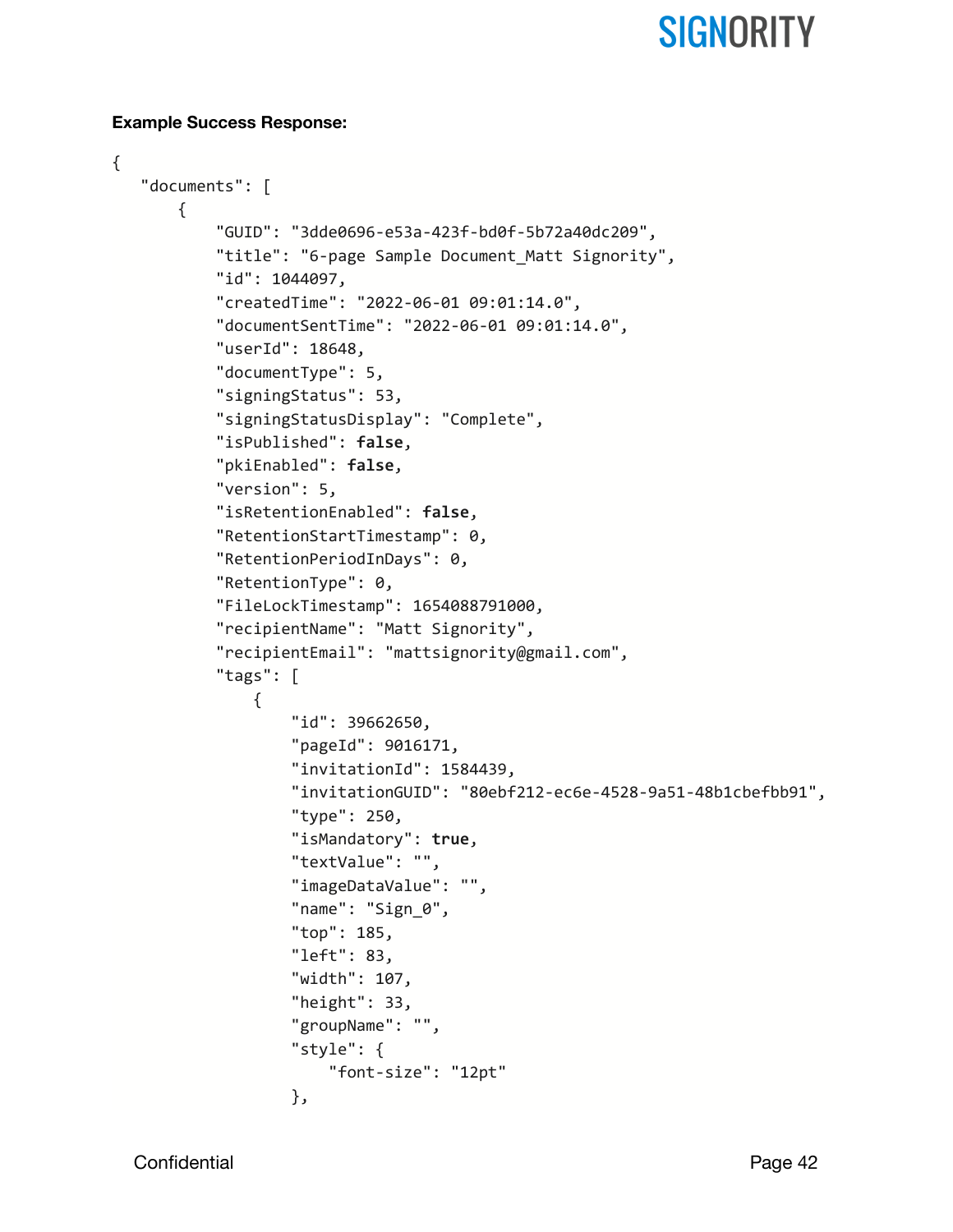```
"condition": "",
    "recipientCreated": false,
    "valueSelected": false
},
{
    "id": 39662651,
    "pageId": 9016171,
    "invitationId": 1584439,
    "invitationGUID": "80ebf212-ec6e-4528-9a51-48b1cbefbb91",
    "type": 252,
    "isMandatory": true,
    "textValue": "Matt Signority",
    "imageDataValue": "",
    "name": "Name",
    "top": 191,
    "left": 246,
    "width": 133,
    "height": 13,
    "groupName": "",
    "style": {
        "font-size": "12pt"
    },
    "condition": "",
    "recipientCreated": false,
    "valueSelected": false
},
{
    "id": 39662652,
    "pageId": 9016171,
    "invitationId": 1584439,
    "invitationGUID": "80ebf212-ec6e-4528-9a51-48b1cbefbb91",
    "type": 255,
    "isMandatory": true,
    "textValue": "01/06/2022",
    "imageDataValue": "",
    "name": "Date_0",
    "top": 245,
    "left": 252,
    "width": 53,
    "height": 13,
    "groupName": "",
    "style": {
```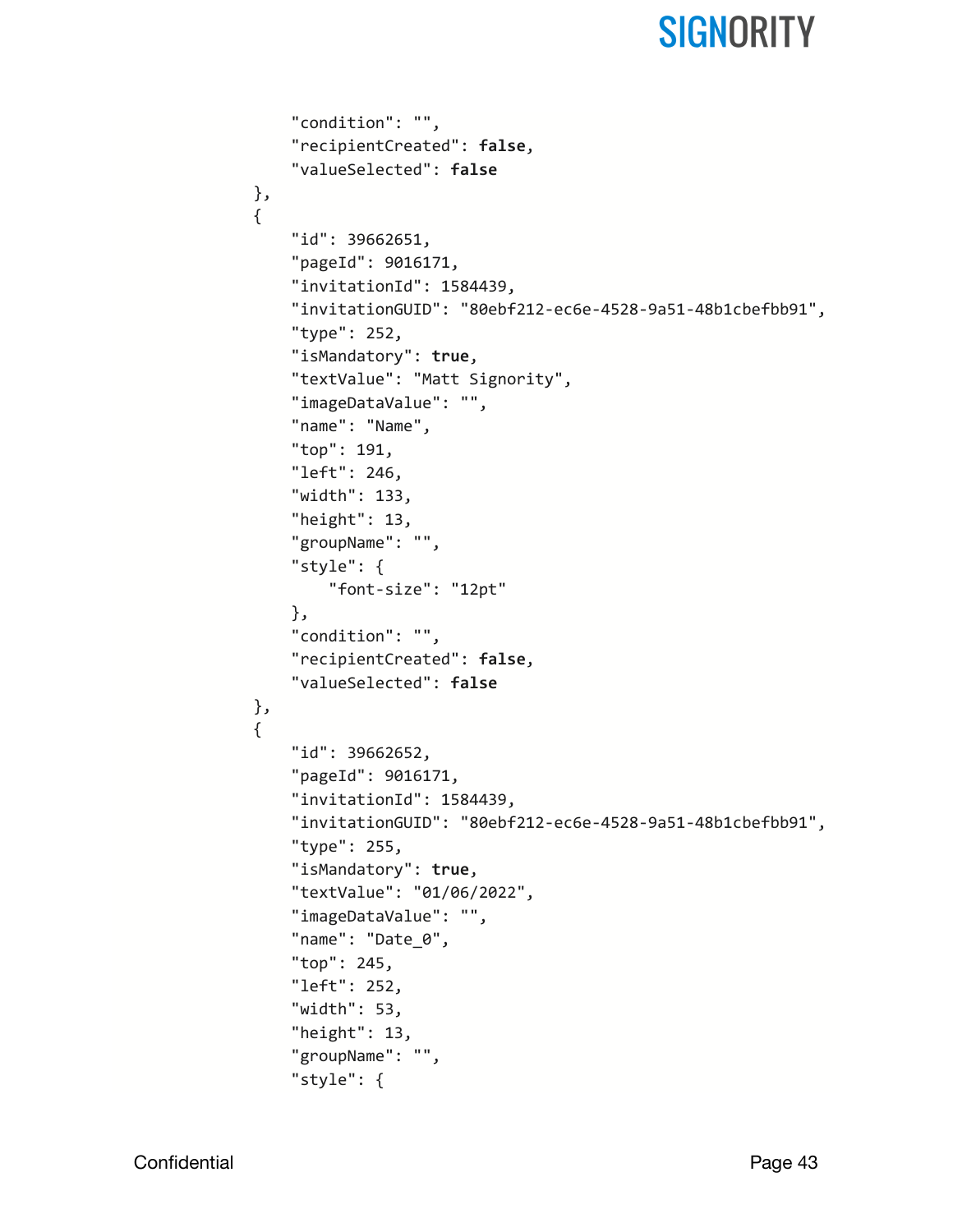```
"dateFormat": "DD/MM/YYYY",
                "font-size": "12pt"
            },
            "condition": "",
            "recipientCreated": false,
            "dateTimeValue": 1654056000000,
            "valueSelected": false
        }
   ]
},
{
    "GUID": "2f84b2d1-8af3-4fbf-85ee-f7b30f2ba82c",
    "title": "6-page Sample Document_Daniel Cheung",
    "id": 1044098,
    "createdTime": "2022-06-01 09:01:19.0",
    "documentSentTime": "2022-06-01 09:01:19.0",
    "userId": 18648,
    "documentType": 5,
    "signingStatus": 53,
    "signingStatusDisplay": "Complete",
    "isPublished": false,
    "pkiEnabled": false,
    "version": 5,
    "isRetentionEnabled": false,
    "RetentionStartTimestamp": 0,
    "RetentionPeriodInDays": 0,
    "RetentionType": 0,
    "FileLockTimestamp": 1654088611000,
    "recipientName": "Daniel Cheung",
    "recipientEmail": " user01@signority.com",
    "tags": [
        {
            "id": 39662653,
            "pageId": 9016177,
            "invitationId": 1584440,
            "invitationGUID": "57098b8b-9dec-4f72-92bc-dd85500ebecf",
            "type": 250,
            "isMandatory": true,
            "textValue": "",
            "imageDataValue": "",
            "name": "Sign_0",
            "top": 185,
```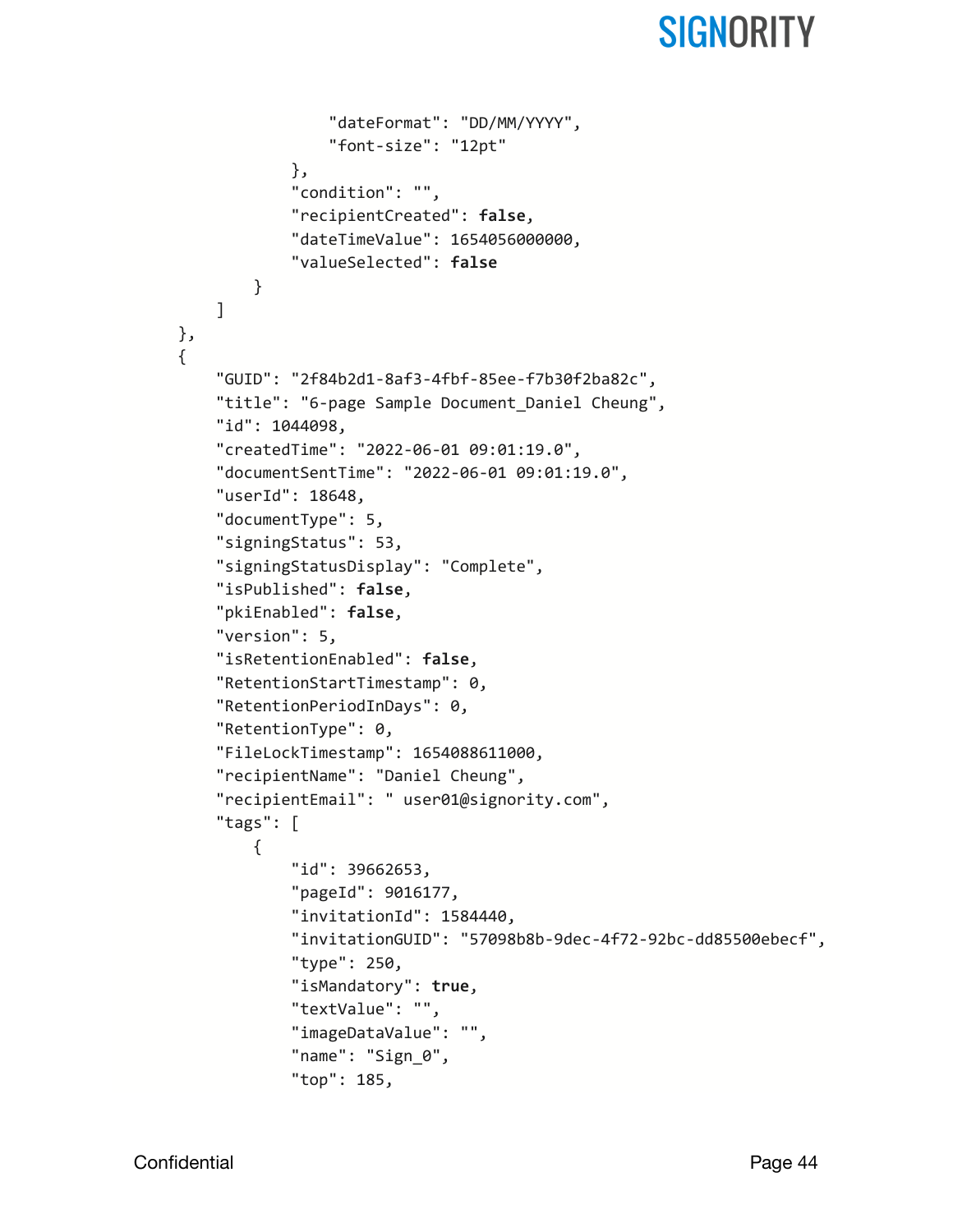```
"left": 83,
    "width": 107,
    "height": 33,
    "groupName": "",
    "style": {
        "font-size": "12pt"
    },
    "condition": "",
    "recipientCreated": false,
    "valueSelected": false
},
{
    "id": 39662654,
    "pageId": 9016177,
    "invitationId": 1584440,
    "invitationGUID": "57098b8b-9dec-4f72-92bc-dd85500ebecf",
    "type": 252,
    "isMandatory": true,
    "textValue": "Daniel Cheung",
    "imageDataValue": "",
    "name": "Name",
    "top": 191,
    "left": 246,
    "width": 133,
    "height": 13,
    "groupName": "",
    "style": {
        "font-size": "12pt"
    },
    "condition": "",
    "recipientCreated": false,
    "valueSelected": false
},
{
    "id": 39662655,
    "pageId": 9016177,
    "invitationId": 1584440,
    "invitationGUID": "57098b8b-9dec-4f72-92bc-dd85500ebecf",
    "type": 255,
    "isMandatory": true,
    "textValue": "01/06/2022",
    "imageDataValue": "",
```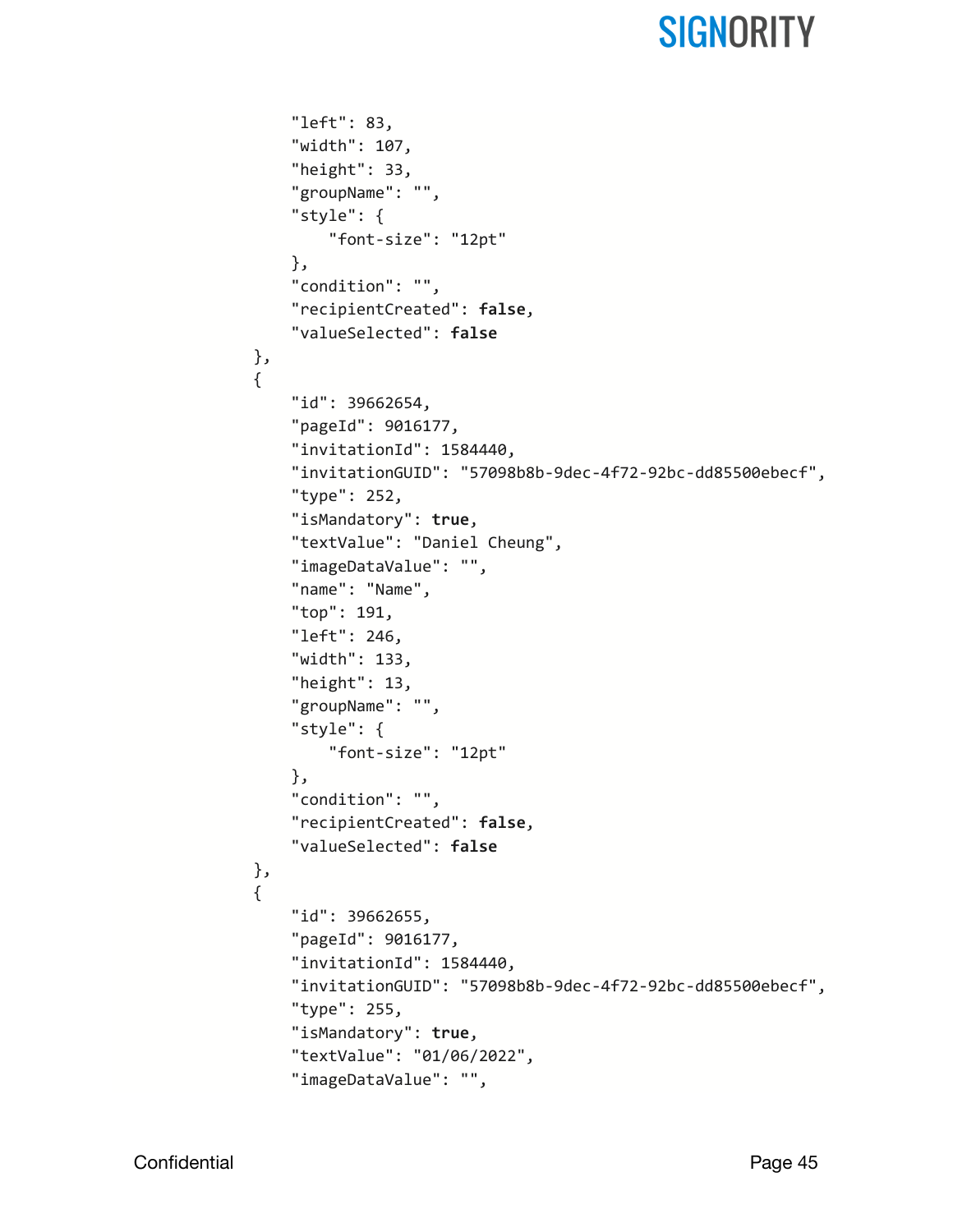```
"name": "Date_0",
                    "top": 245,
                    "left": 252,
                    "width": 53,
                    "height": 13,
                    "groupName": "",
                    "style": {
                        "dateFormat": "DD/MM/YYYY",
                       "font-size": "12pt"
                   },
                    "condition": "",
                    "recipientCreated": false,
                    "dateTimeValue": 1654056000000,
                   "valueSelected": false
               }
           ]
       }
   ],
   "success": true
}
```
### <span id="page-46-0"></span>3.7 RETRIEVE DOCUMENT

This API call retrieves document details using the document ID.

**URL:**

baseUrl + /v1/documents/{docID}

#### **Formats:**

**JSON** 

#### **HTTP Method:**

**GET** 

#### **URL Parameters:**

None. Replace {docID} with the ID of the document.

#### **Data Parameters:**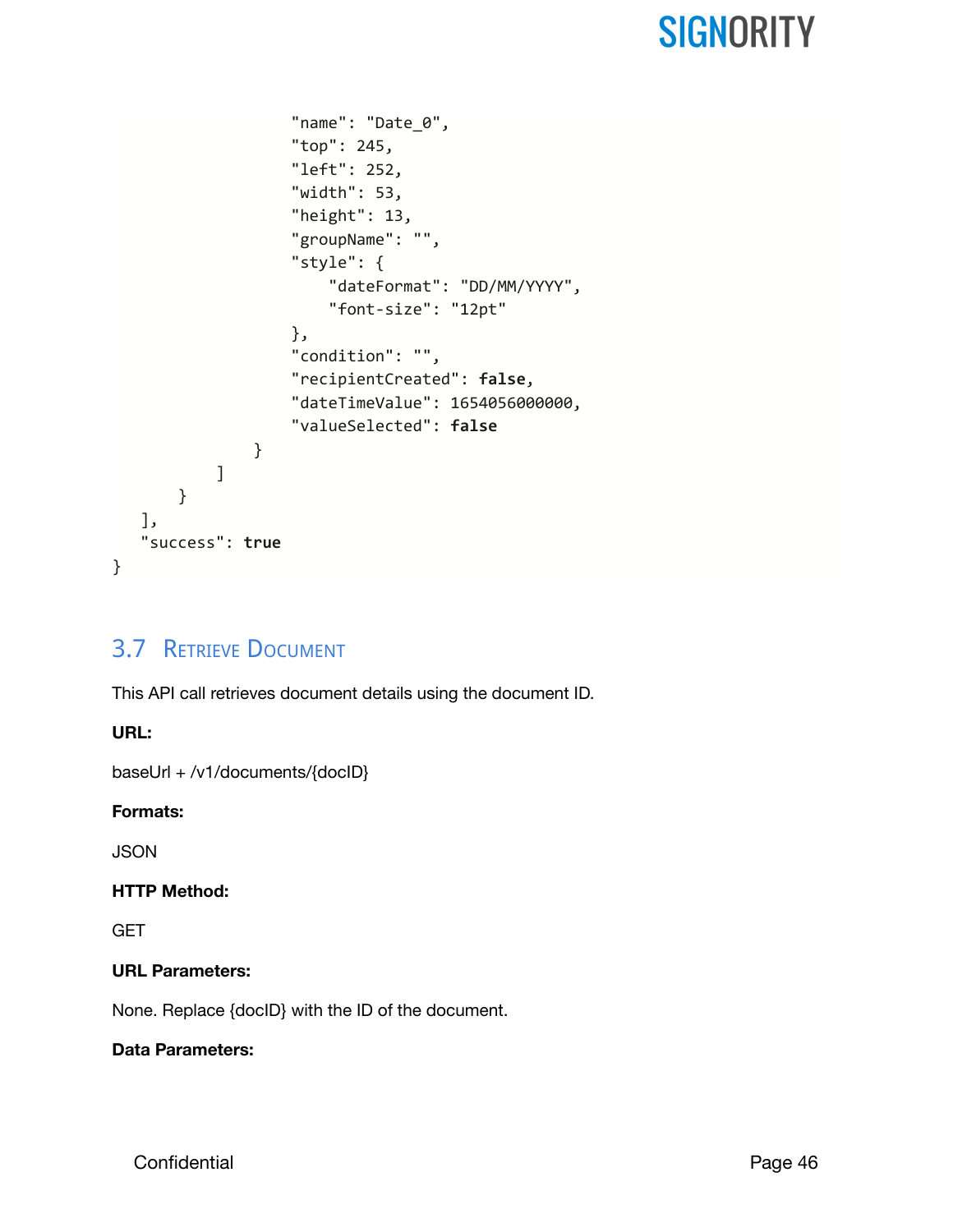#### N/A

#### **Example Success Response:**

```
{
    'document':
        {
            'DocumentRoot': '/var/signority_doc1',
            'GUID': '8ec1f45a-bdf7-4972-8716-35919d12c768',
            'PKIEnabled': False,
            'createdTime': 1590593250000,
            'documentSentTime': '2020-05-27 11:27:32.0',
            'documentSetting':
                {
                    'EmailBody': '',
                    'EmailSubject': 'Python User 27 has sent you the document
API Test document 001',
                    'EnableIndicatorManuallyFilledAddress': True,
                    'ExpireDaysAfterSent': 180,
                    'LastReminderDaysBeforeExpire': 3,
                    'LastReminderEmailHasBeenSent': False,
                    'MaxReminderEmailCount': 5,
                    'NotificationExpiredDocEmailEnabled': True,
                    'NotificationFinalEmailWithAttachmentEmailEnabled': True,
'NotificationFinalEmailWithAttachmentToAllRecipientsEnabled': True,
'NotificationFinalEmailWithPDFDownloadLinkToAllRecipientsEnabled': False,
'NotificationFinalEmailWithPDFDownloadLinkToSenderEnabled': False,
                    'NotificationNoFinalEmailToRecipientsEnabled': False,
                    'NotificationNoFinalEmailToSenderEnabled': False,
                    'NotificationRecipientSignDocEmailEnabled': True,
                    'NotificationRecipientViewDocEmailEnabled': False,
                    'NotificationReminderEmailEnabled': True,
                    'PKIEnabled': False,
                    'ReminderEmailIntervalDays': 3,
                    'TemplateLinkCaseNumberEnabled': False,
                    'TemplateLinkPreAuthorizedCodeEnabled': False,
                    'TemplateNewlyDocShareToTeamEnabled': False,
                    'documentId': 27445,
                    'enablePageViewEvidence': False,
                    'hideButtonChangeSigner': False,
```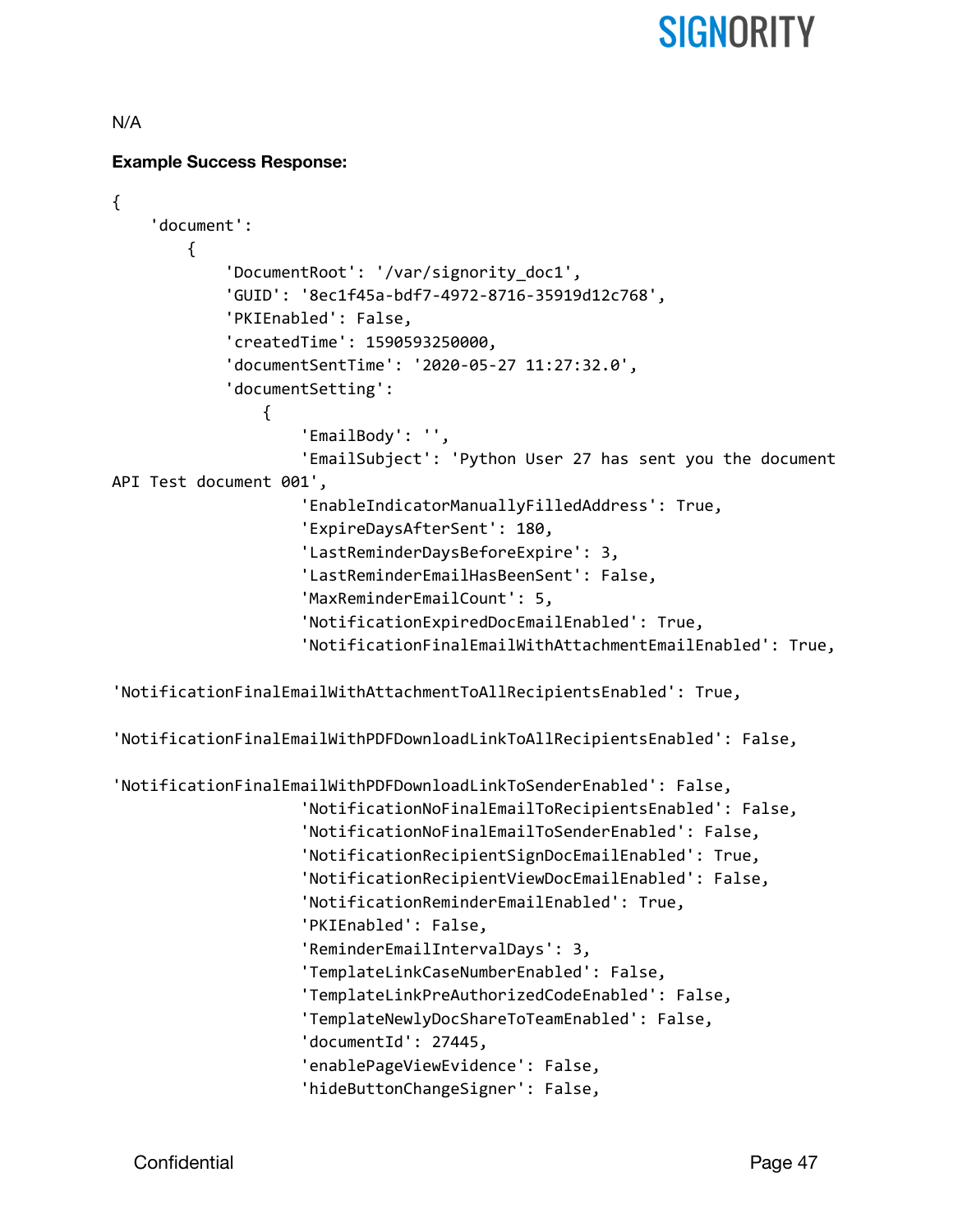```
'hideButtonDownload': False,
                    'hideButtonHelp': False,
                    'hideButtonReject': False,
                    'hideButtonSave': False,
                    'hideButtonStatus': False,
                    'hideButtonThumbnail': False,
                    'hideSigningButtonDrawingSignature': False,
                    'hideSigningButtonTypeSignature': False,
                    'hideSigningButtonUploadSignature': False,
                    'id': 27317,
                    'languageCode': 550,
'notificationFinalEmailWithAttachmentToAllRecipientsEnabled': True,
                    'postBackSuccess': False,
                    'templateLinkClientDataDisplayEnable': False,
                    'templateLinkClientDataRequired': False
                },
            'documentType': 5,
            'files': [
                {
                    'id': 28404,
                    'name': 'blank',
                    'pages': [
                        {
                            'height': 792,
                            'id': 173542,
                             'sequence': 1,
                             'tags': [],
                             'width': 612
                        }
                    ],
                    'sequence': 1,
                    'type': 151},
                {
                    'id': 28405,
                    'name': 'blank',
                    'pages': [
                        {
                             'height': 792,
                            'id': 173543,
                             'sequence': 1,
                             'tags': [],
```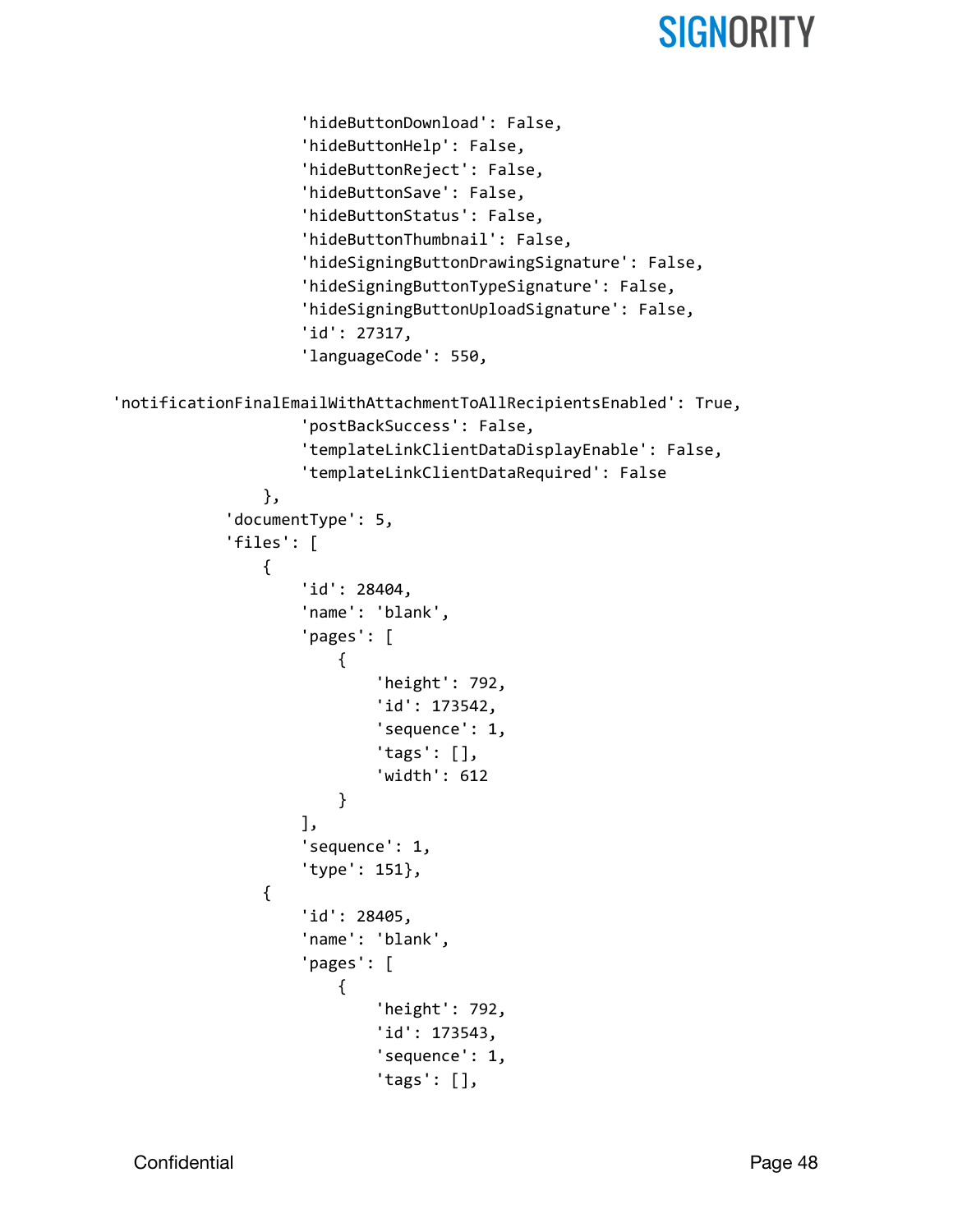```
'width': 612
            }
        ],
        'sequence': 1,
        'type': 151
    }
],
'histories': [
    {
        'action': 'Document created by',
        'actionId': 352,
        'dateTime': 1590593250000,
        'documentID': 27445,
        'email': 'pythonuser27@mail.com',
        'id': 62431,
        'ip': '174.119.17.176',
        'name': 'Python User 27'
    },
    {
        'action': 'Document sent by',
        'actionId': 353,
        'dateTime': 1590593252000,
        'documentID': 27445,
        'email': 'pythonuser27@mail.com',
        'id': 62432,
        'ip': '174.119.17.176',
        'name': 'Python User 27'
    }
],
'hsmDigitalSignEnabled': False,
'id': 27445,
'invitations': [
    {
        'EnableIndicatorManuallyFilledAddress': True,
        'GUID': '247a4b17-d871-47b5-b365-1439f84efee3',
        'ReminderEmailCount': 0,
        'actionType': 15,
        'authentications': [],
        'canSignTags': True,
        'hostedSignerCanSignTags': True,
        'hostedSigners': [],
        'id': 33157,
```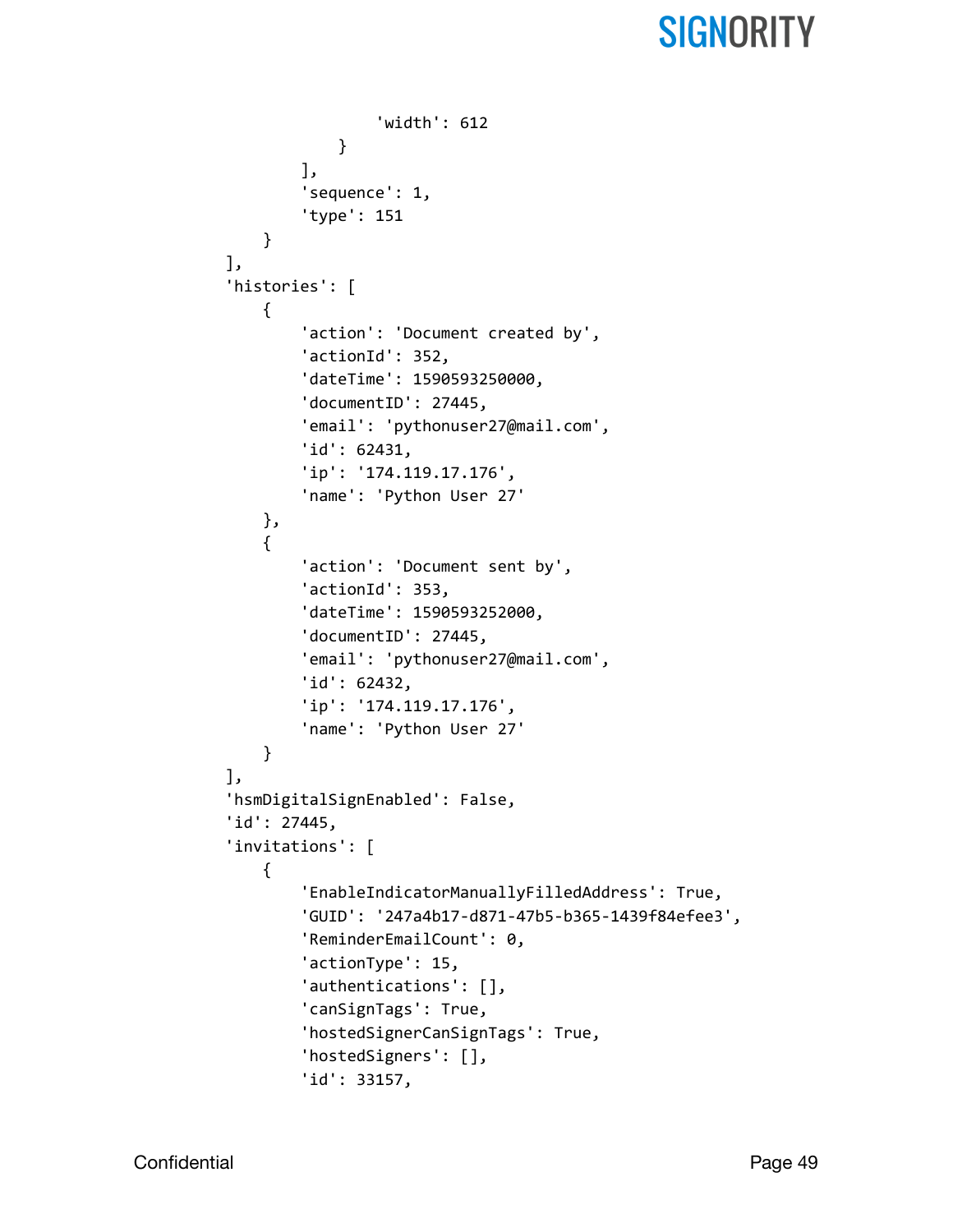```
'invitationEmailBounced': False,
                     'isBulkSigner': False,
                     'lastReminderSent': False,
                     'recipientEmail': 'pythonrecip@mail.com',
                     'recipientName': 'Python Recipient',
                     'sequence': 1,
                     'status': 61,
                     'witnesses': []
                }
            ],
            'isPublished': False,
            'lastModifiedTime': 1590593252000,
            'senderEmail': 'pythonuser27@mail.com',
            'senderName': 'Python User 27',
            'sharedToTeam': False,
            'signingStatus': 52,
            'templateLinkClientDataDisplayEnable': False,
            'title': 'API Test document 001 (11)',
            'userId': 1354,
            'version': 4
        },
    'success': True
}
```
#### **Error Response:**

```
Code: not 400
 or
{
    'message': [detailed error message]
    'success': False
}
```
### <span id="page-50-0"></span>3.8 LIST DOCUMENTS

This API call retrieves a list of documents that are in your Signority account. Note that when defining the **PageIndex** and **pageSize** fields, the documents are listed in order of last modified time, with the most recently modified documents appearing first.

#### **URL:**

baseUrl + /v2/documents/search2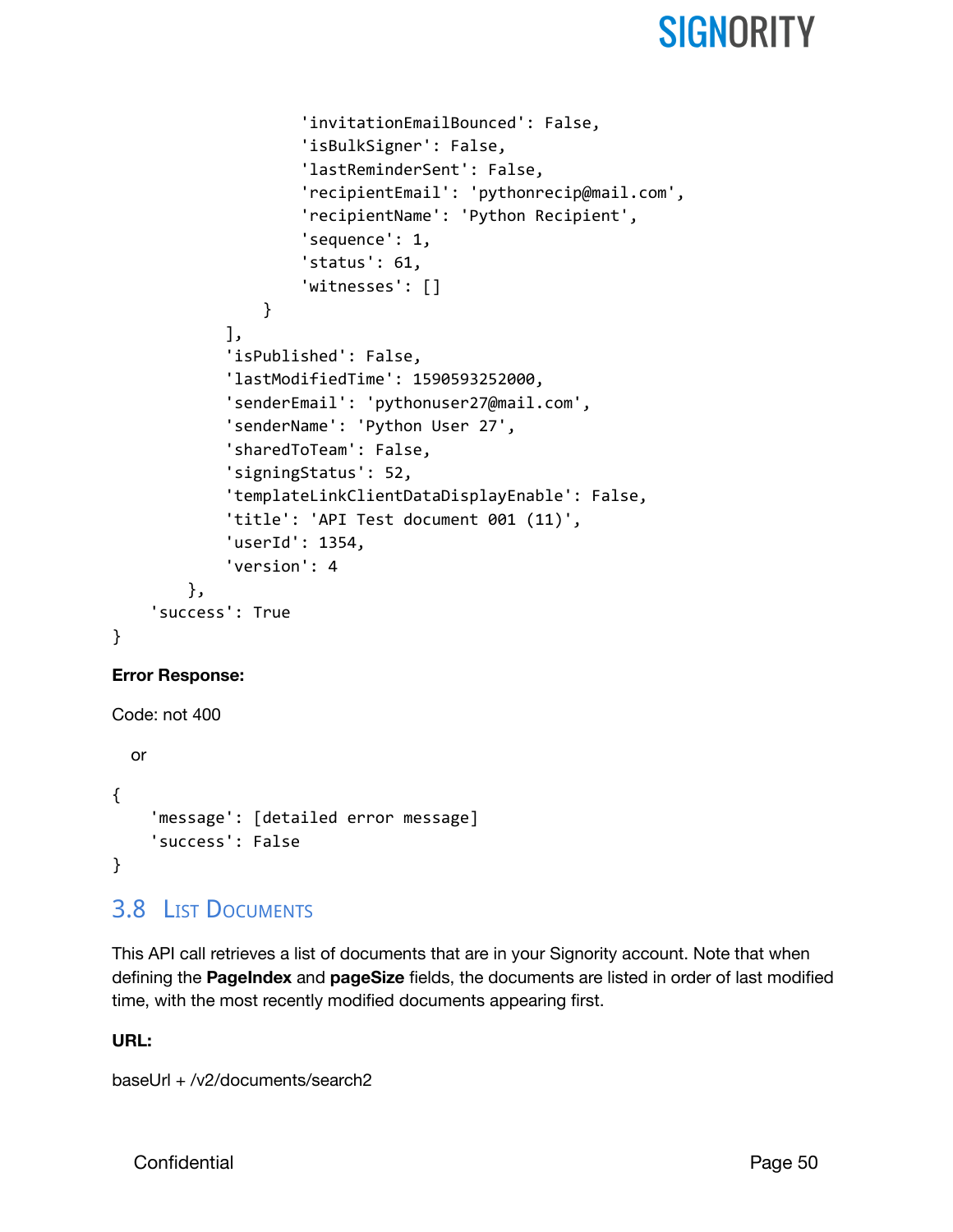#### **Formats:**

**JSON** 

#### **HTTP Method:**

**GET** 

#### **URL Parameters:**

| <b>Name</b> | <b>Type</b> | <b>Description</b>                                                                                 |
|-------------|-------------|----------------------------------------------------------------------------------------------------|
| PageIndex   | int         | Index of the page of<br>documents to be retrieved (1<br>$=$ first page, $2 =$ second page,<br>etc. |
| pageSize    | int         | Number of documents to be<br>included in each page                                                 |

#### **Data Parameters:**

N/A

#### **Example Success Response:**

```
{
    'documentCount': 2,
    'documents': [
        {
            'GUID': '8ec1f45a-bdf7-4972-8716-35919d12c768',
            'createdTime': 1590593250000,
            'deleted': False,
            'documentSentTime': 1590593252000,
            'documentType': 5,
            'eSigningStatus': 52,
            'firstRecipientName': 'user01@mail.com',
            'folderId': -5,
            'hasBouncedEmails': False,
            'hsmDigitalSignEnabled': False,
            'id': 27445,
```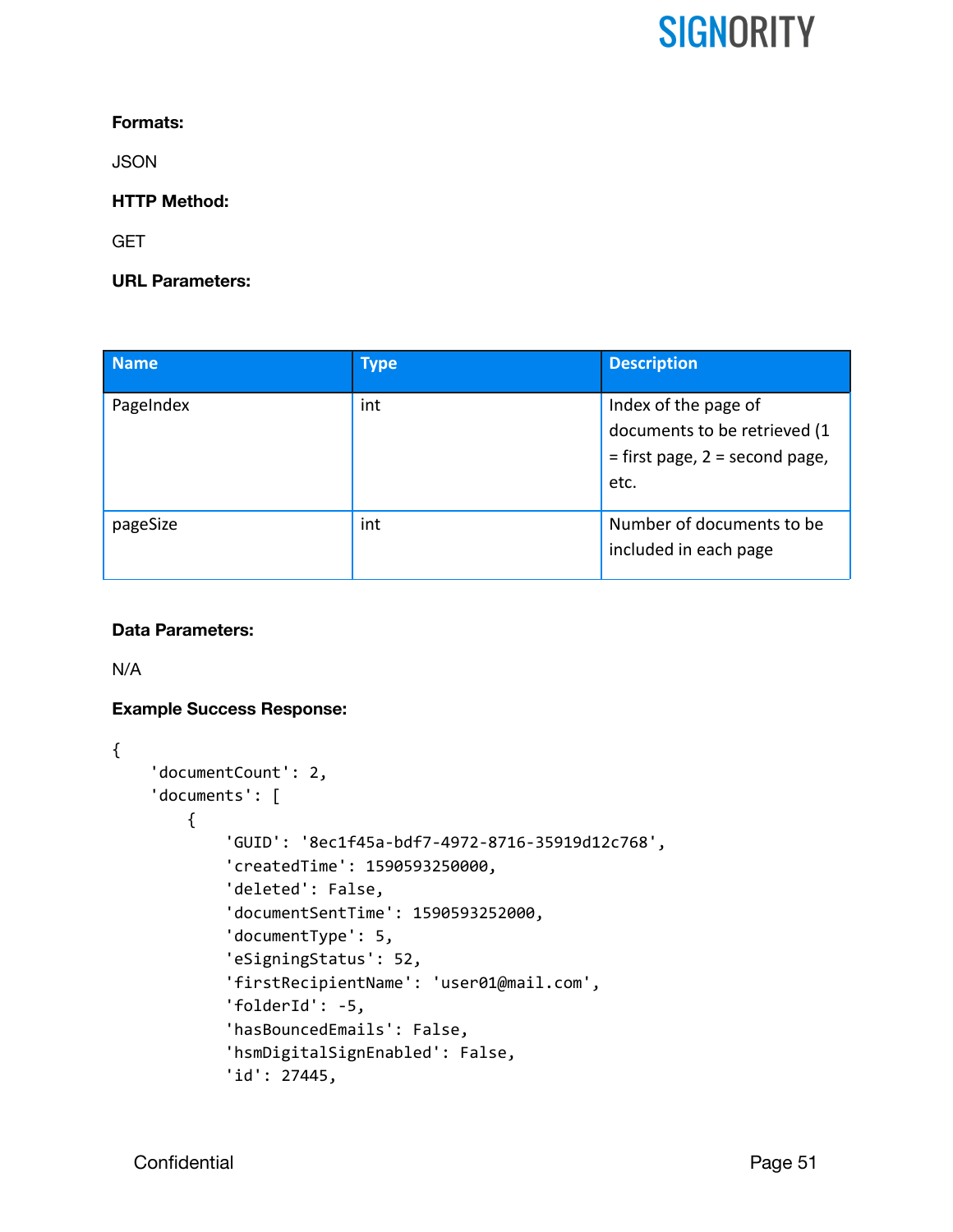```
'invitationStatus': 60,
    'invitationType': 15,
    'isPublished': False,
    'lastModifiedTime': 1590593255000,
    'pkiEnabled': False,
    'sharedToTeam': False,
    'signerCount': 2,
    'signingStatus': 52,
    'templateLink': False,
    'title': 'API Test document 001 (11)',
    'user':
        {
            'companyname': 'Signority',
            'email': 'signorityapidemo@gmail.com',
            'id': 1354,
            'name': 'Demo Account',
            'usersgroupsroleId': 1198
        },
    'version': 6
},
{
    'GUID': 'a5d9aa5c-482c-4d2f-ada1-4db9fe0a9f22',
    'createdTime': 1590611014000,
    'deleted': False,
    'documentSentTime': 1590611014000,
    'documentType': 5,
    'eSigningStatus': 51,
    'firstRecipientName': 'pythonrecip@mail.com',
    'folderId': -5,
    'hasBouncedEmails': False,
    'hsmDigitalSignEnabled': False,
    'id': 27761,
    'invitationStatus': 60,
    'invitationType': 15,
    'isPublished': False,
    'lastModifiedTime': 1590611016000,
    'pkiEnabled': False,
    'sharedToTeam': False,
    'signerCount': 1,
    'signingStatus': 51,
    'templateLink': False,
    'title': 'API Test document 001',
```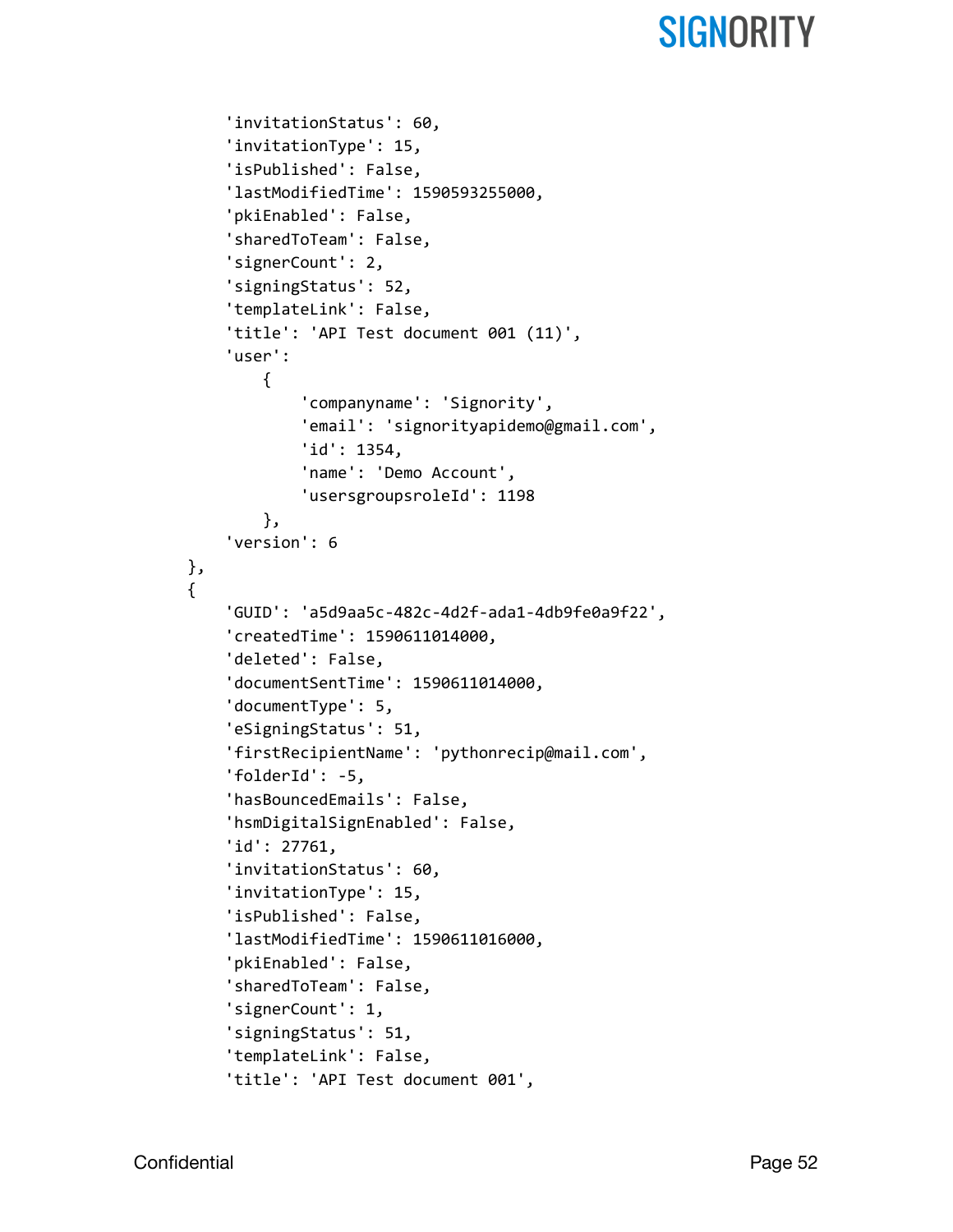```
'user':
                {
                     'companyname': 'Signority',
                     'email': 'signorityapidemo@gmail.com',
                     'id': 1354,
                     'name': 'Demo Account',
                     'usersgroupsroleId': 1198
                },
            'version': 4
        }
    ],
    'success': True
}
```
#### **Error Response:**

```
Code: not 400
```

```
or
{
    'message': [detailed error message]
    'success': False
}
```
### <span id="page-53-0"></span>3.9 USE A TEMPLATE TO CREATE A DOCUMENT

This API call uses an existing Signority Regular Template to create a document.

**URL:**

baseURL + /v2/template/sign/{templateID}

#### **Formats:**

**JSON** 

#### **HTTP Method:**

POST

**Data Parameters:**

|  | Name |
|--|------|
|  |      |
|  |      |

Required? Type Description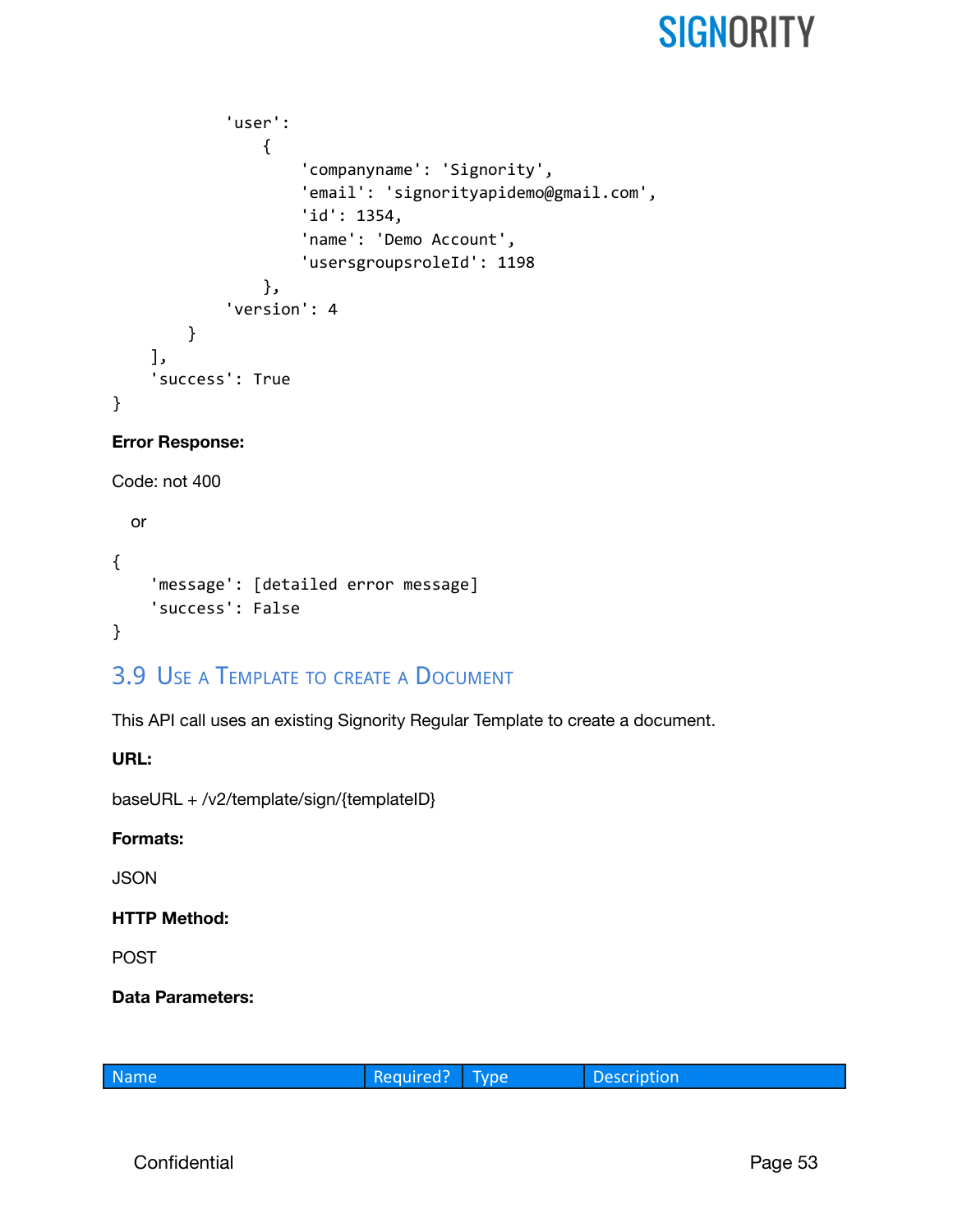| title                        | <b>No</b>  | string           | The name of document                                                                                                                                  |
|------------------------------|------------|------------------|-------------------------------------------------------------------------------------------------------------------------------------------------------|
| senderName                   | <b>No</b>  | string           | The sender name shown in the<br>invitation email and on UI                                                                                            |
| senderEmail                  | No         | string           | The email address shown in the<br><i>invitation email</i>                                                                                             |
| documentSetting.postBackUrl  | <b>No</b>  | string           | Call back URL is used to<br>receive the notification of<br>Document & the finalized<br>documents                                                      |
| hsmDigitalSignEnabled        | <b>No</b>  | Boolean          | If set to True, the document<br>created will use digital signature.<br>If set to False, the document<br>created will not use<br>digital<br>signature. |
|                              |            |                  |                                                                                                                                                       |
| documentSetting.languageCode | <b>No</b>  | int              | English: 550, French: 551                                                                                                                             |
| invitations                  | <b>Yes</b> | <b>JsonArray</b> |                                                                                                                                                       |
| recipientName                |            | string           | Signer's name shown on UI                                                                                                                             |
| recipientEmail               |            | string           | Email used to receive invitation<br>& notification                                                                                                    |
| tags                         | <b>Yes</b> | <b>JsonArray</b> |                                                                                                                                                       |
| Id                           |            | Int              | The ID of the tag                                                                                                                                     |
| Name                         |            | String           | The name of the tag                                                                                                                                   |

#### **Example:**

```
{
    "document": {
        "id": 2471,
        "version": "1.0",
        "title": "Your new document title",
        "senderEmail": "the sender email",
       "invitations": [
               {
                   "recipientName": "First Signer"
                   "recipientEmail": "user01@mail.com"
               },
               {
                   "recipientName": "Second Signer"
                   "recipientEmail": "user02@mail.com"
```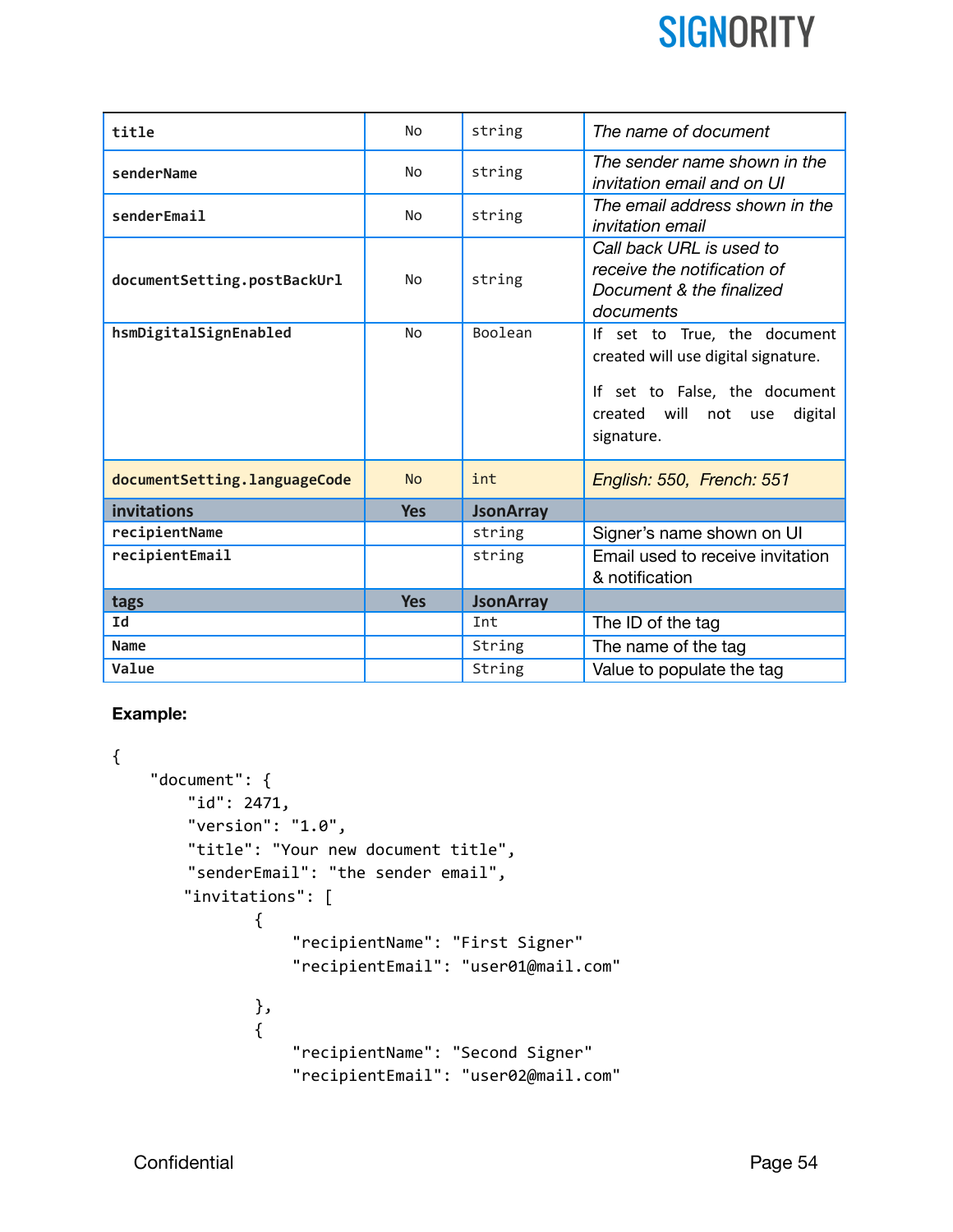```
}
   ],
   "tags": [
           {
               "id": 1336
               "name": "ot1-3"
               "value": "1336-ot1-3"
           }
   ],
   "documentSetting": {
        "emailSubject": "Your email subject",
        "emailBody": "your email message",
        "postBackUrl": "https://your_URL",
        "expireDaysAfterSent": 365,
        "reminderEmailIntervalDays": 1,
        "maxReminderEmailCount": 1,
        "lastReminderDaysBeforeExpire": 3,
        "languageCode": 550,
    }
}
```
#### **Example Success Response:**

```
{
      document : {
      },
      success: true
}
```
#### **Error Response:**

Code: 400

#### **OR**

}

```
{
    success: false
}
```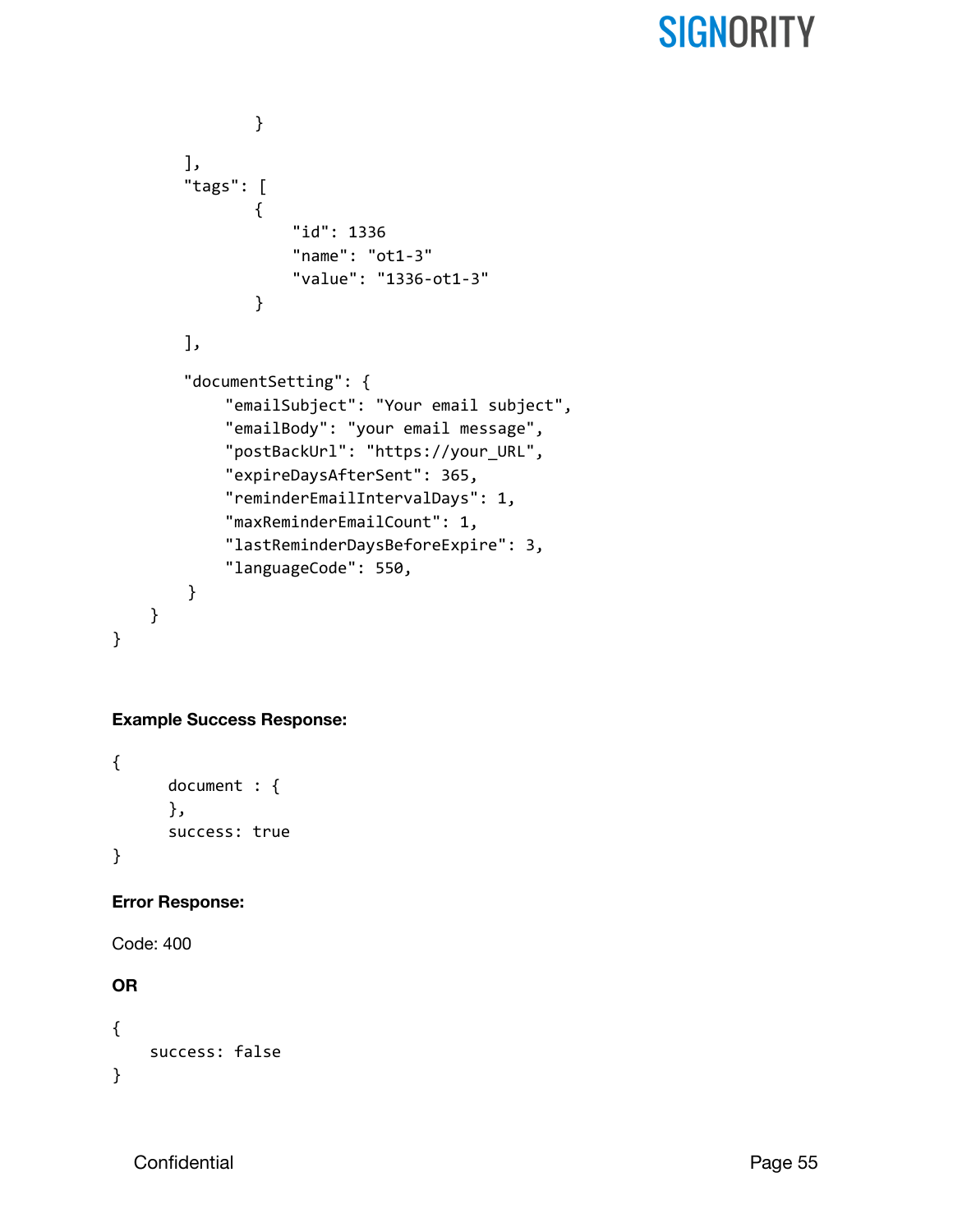### <span id="page-56-0"></span>3.10 UPDATE INVITATION LIST

This API call changes the signers of an existing document.

#### **URL:**

baseUrl + /v1/documents/{docID}/invitations/

#### **Formats:**

**JSON** 

#### **HTTP Method:**

**PUT** 

#### **URL Parameters:**

None. Replace {docID} with the ID of the document.

#### **Data Parameters:**

| <b>Name</b>    | Required?  | <b>Type</b> | <b>Description</b>                            |
|----------------|------------|-------------|-----------------------------------------------|
| sequence       | No         | Integer     | Signing order                                 |
| recipientName  | Yes        | String      | Name of the recipient                         |
| recipientEmail | Yes        | String      | Email of recipient                            |
| actionType     | <b>Yes</b> | Integer     | Permissions the user has (See<br>actionTypes) |

#### **Example:**

```
{
    "invitations": [
        {
            "sequence": 1,
            "recipientName": "API TEST USER01",
            "recipientEmail": "user01@mail.com",
            "actionType": 15
        },
        {
```
Confidential **Page 56**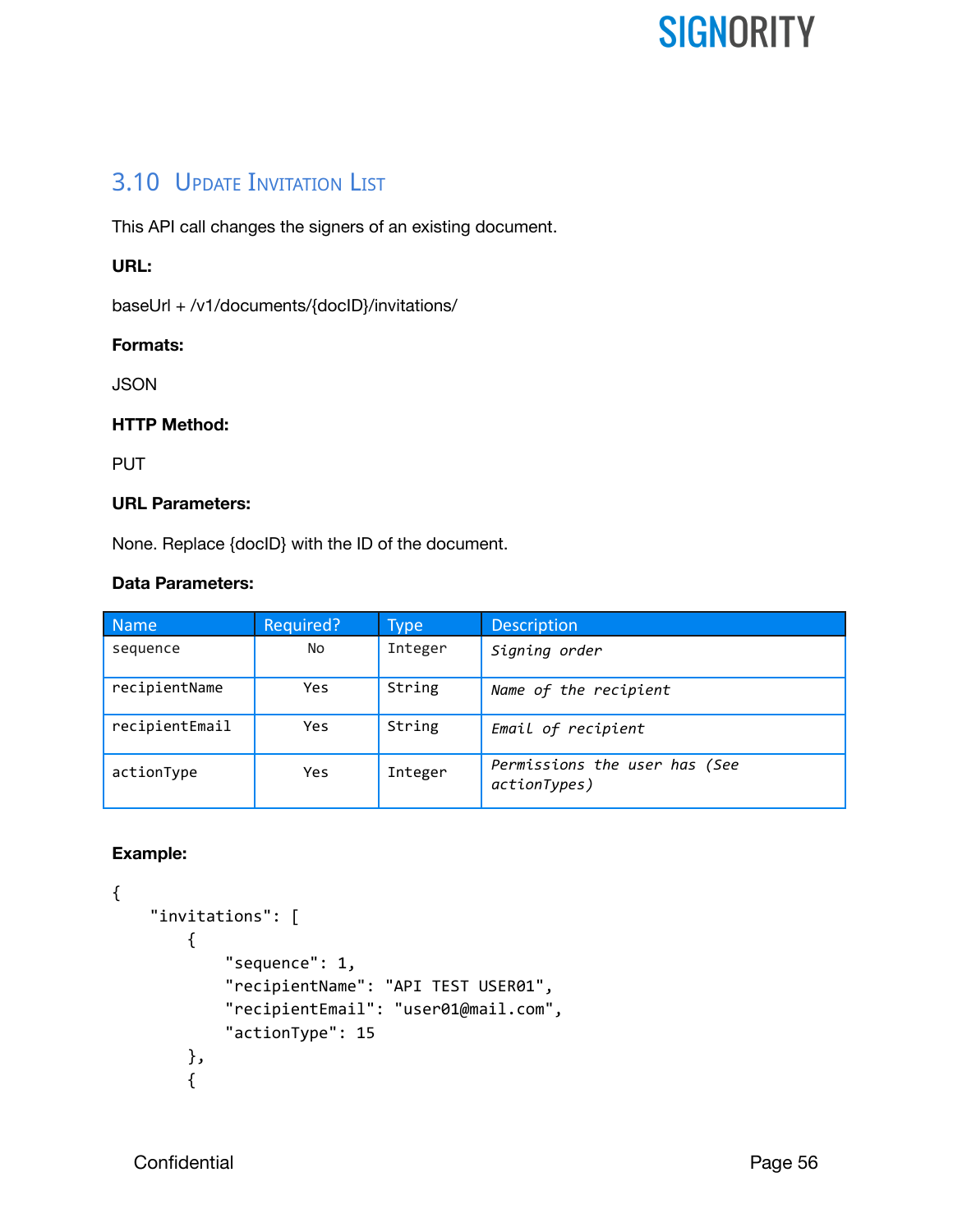```
"sequence": 2,
            "recipientName": "API TEST USER02",
            "recipientEmail": "user02@mail.com",
            "actionType": 15
        }
    ]
}
```
#### **Example Success Response:**

```
{
    'invitations': [
        {
            'EnableIndicatorManuallyFilledAddress': True,
            'GUID': '3f51be7c-278b-40d9-a4ea-003bf6bdb161',
            'ReminderEmailCount': 0,
            'actionType': 15,
            'authentications': [],
            'canSignTags': True,
            'hostedSignerCanSignTags': True,
            'hostedSigners': [],
            'id': 33536,
            'invitationEmailBounced': False,
            'isBulkSigner': False,
            'lastReminderSent': False,
            'recipientEmail': 'user01@mail.com',
            'recipientName': 'API TEST USER01',
            'sequence': 1,
            'status': 60,
            'witnesses': []
        },
        {
            'EnableIndicatorManuallyFilledAddress': True,
            'GUID': '764c9e38-0e15-4e62-907e-d93d206dfece',
            'ReminderEmailCount': 0,
            'actionType': 15,
            'authentications': [],
            'canSignTags': True,
            'hostedSignerCanSignTags': True,
            'hostedSigners': [],
            'id': 33537,
            'invitationEmailBounced': False,
            'isBulkSigner': False,
```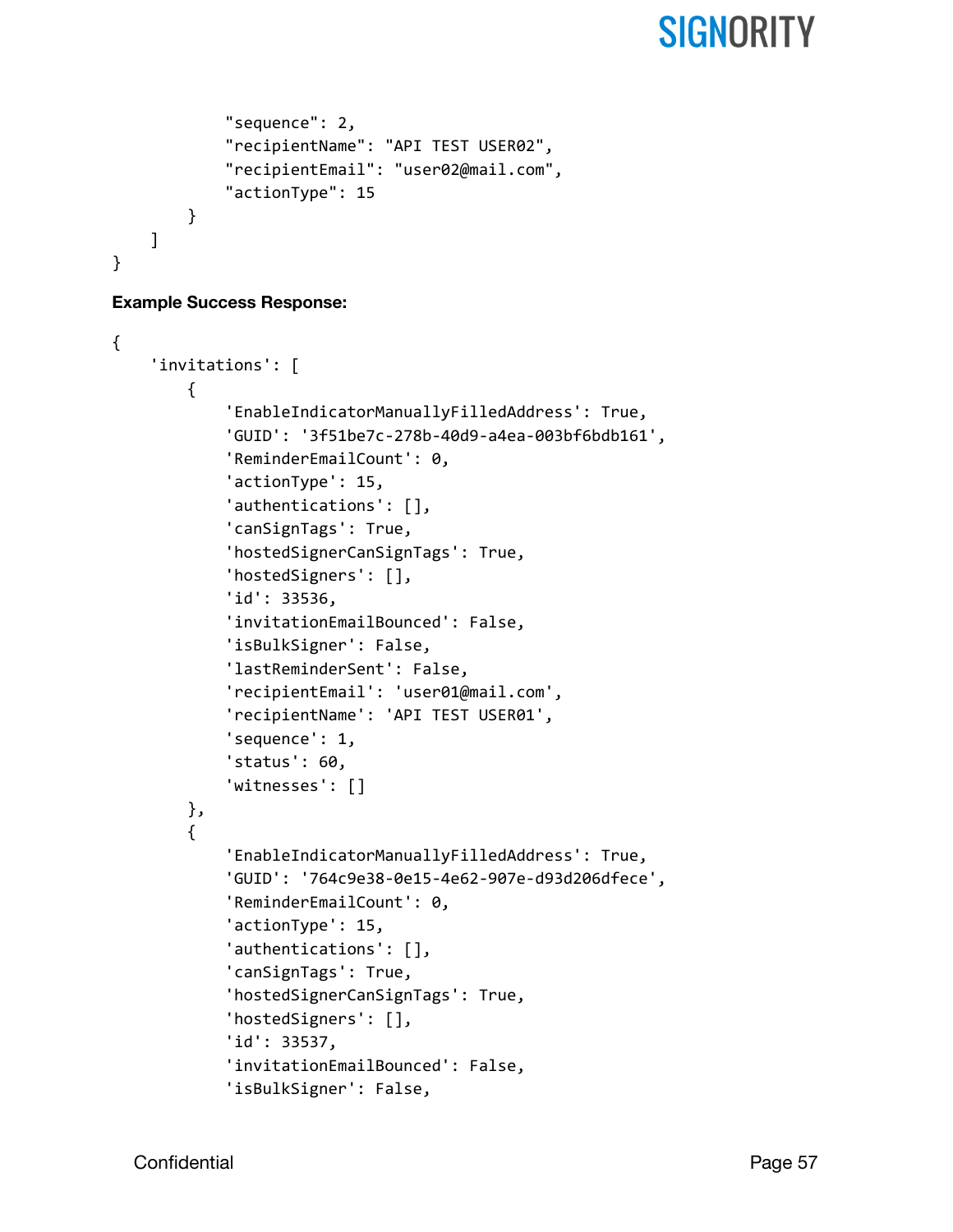```
'lastReminderSent': False,
            'recipientEmail': 'user02@mail.com',
            'recipientName': 'API TEST USER02',
            'sequence': 2,
            'status': 60,
            'witnesses': []
        }
    ],
    'success': True
}
```
#### **Error Response:**

```
Code: not 400
```

```
or
{
    'message': [detailed error message]
    'success': False
}
```
### <span id="page-58-0"></span>3.11 GET A LIST OF INVITEES

This API call retrieves a list of all of the invitees of an existing Signority document by using the document ID.

#### **URL:**

baseUrl + /v1/documents/{docID}/invitations/

#### **Formats:**

**JSON** 

#### **HTTP Method:**

**GET** 

#### **URL Parameters:**

None. Replace {docID} with the document ID.

#### **Data Parameters:**

N/A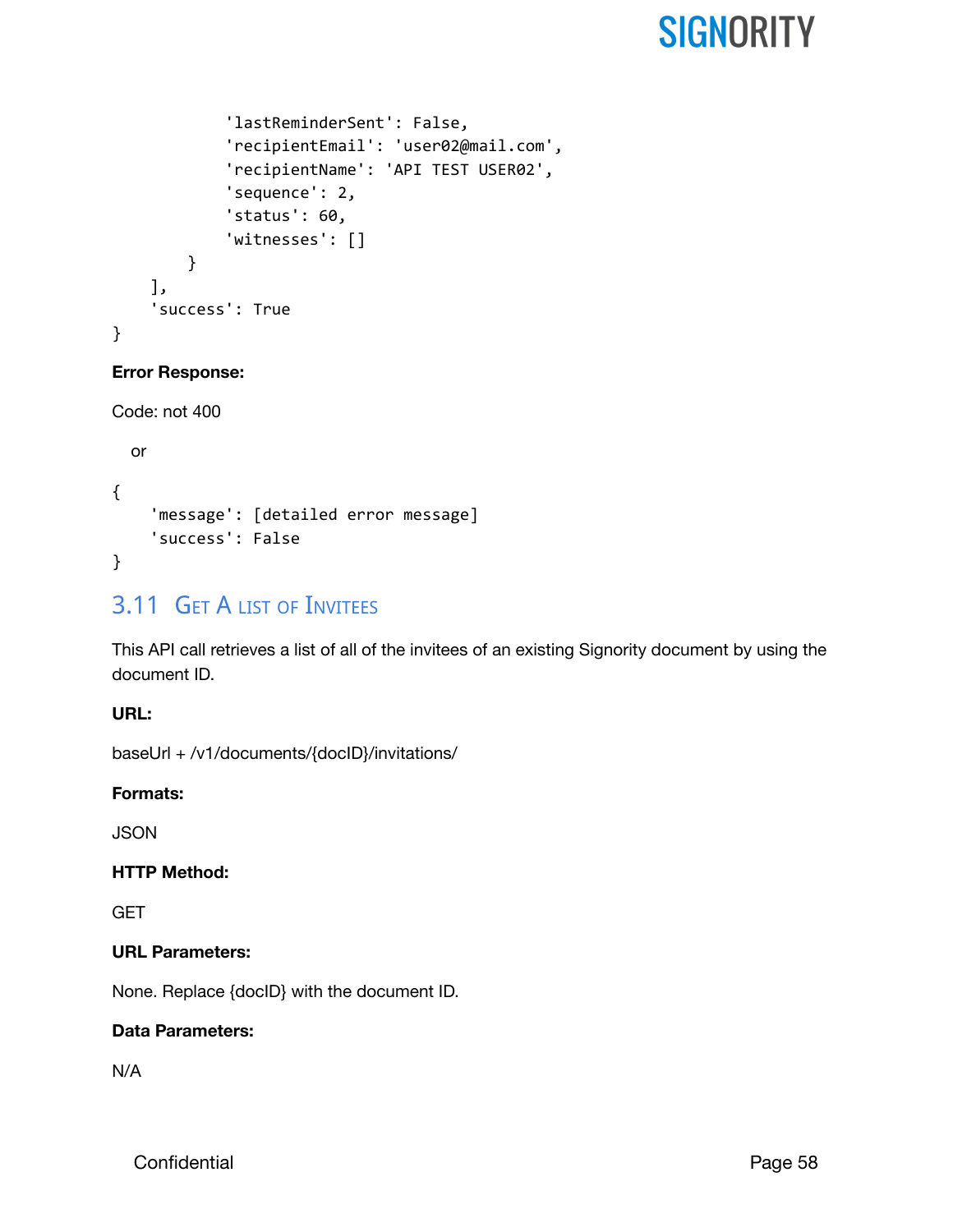#### **Example Success Response:**

```
{
    'invitation': [
        {
            'EnableIndicatorManuallyFilledAddress': True,
            'GUID': '3f51be7c-278b-40d9-a4ea-003bf6bdb161',
            'ReminderEmailCount': 0,
            'actionType': 15,
            'authentications': [],
            'canSignTags': True,
            'hostedSignerCanSignTags': True,
            'hostedSigners': [],
            'id': 33536,
            'invitationEmailBounced': False,
            'isBulkSigner': False,
            'lastReminderSent': False,
            'recipientEmail': 'user01@mail.com',
            'recipientName': 'API TEST USER01',
            'sequence': 1,
            'status': 60,
            'witnesses': []
        },
        {
            'EnableIndicatorManuallyFilledAddress': True,
            'GUID': '764c9e38-0e15-4e62-907e-d93d206dfece',
            'ReminderEmailCount': 0,
            'actionType': 15,
            'authentications': [],
            'canSignTags': True,
            'hostedSignerCanSignTags': True,
            'hostedSigners': [],
            'id': 33537,
            'invitationEmailBounced': False,
            'isBulkSigner': False,
            'lastReminderSent': False,
            'recipientEmail': 'user02@mail.com',
            'recipientName': 'API TEST USER02',
            'sequence': 2,
            'status': 60,
            'witnesses': []
        }
    ],
```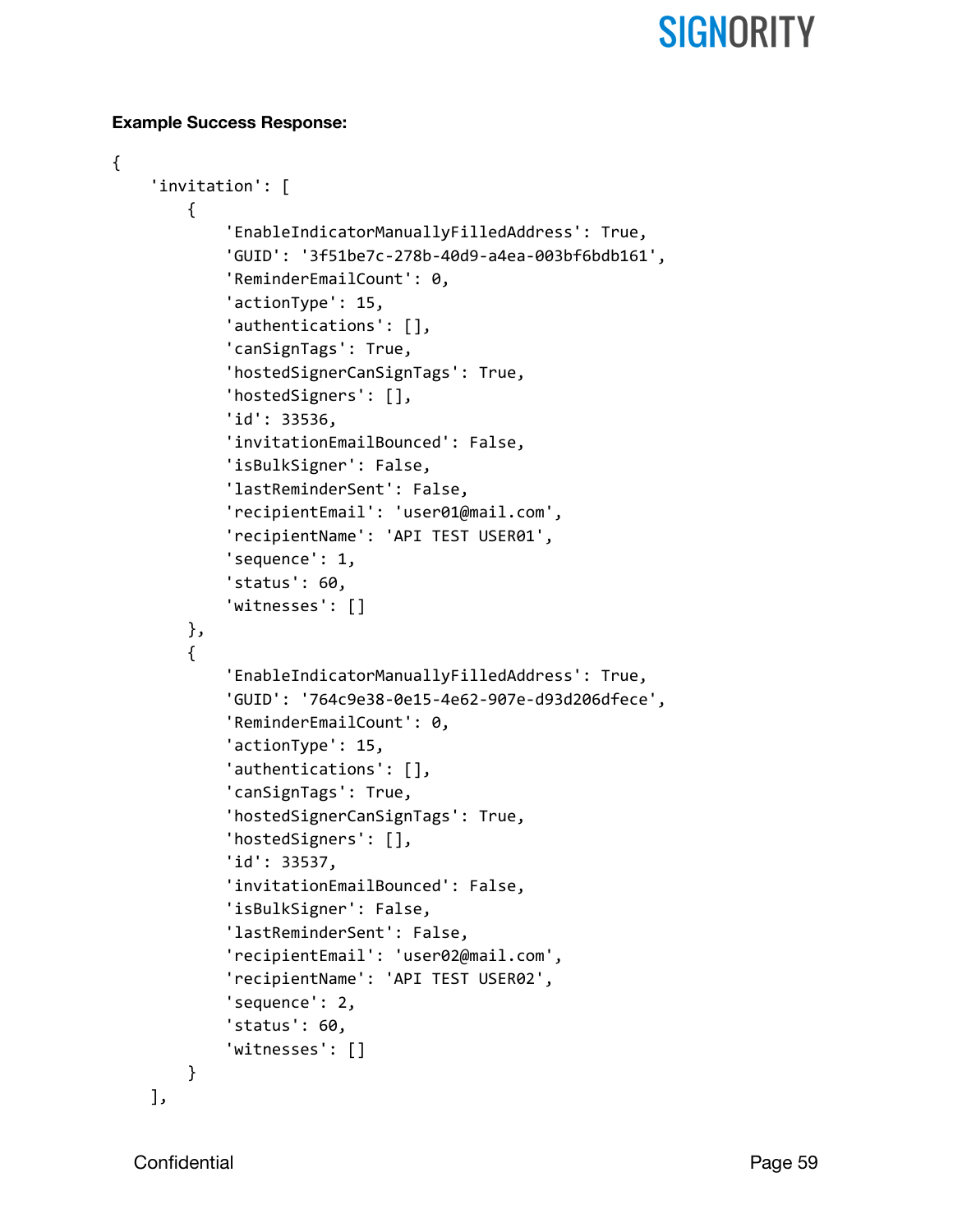```
'success': True
}
Error Response:
Code: not 400
  or
{
    'message': [detailed error message]
    'success': False
}
```
### <span id="page-60-0"></span>3.12 GET A LIST OF FILES

This API call returns the files of an existing Signority document.

#### **URL:**

baseUrl + /v1/documents/{docID}/files/

#### **Formats:**

**JSON** 

#### **HTTP Method:**

**GET** 

#### **URL Parameters:**

None. Replace {docID} with the document ID.

#### **Data Parameters:**

N/A

#### **Example Success Response:**

```
{
    'files': [
        {
            'id': 28721,
             'name': 'blank',
             'sequence': 1,
             'type': 151
```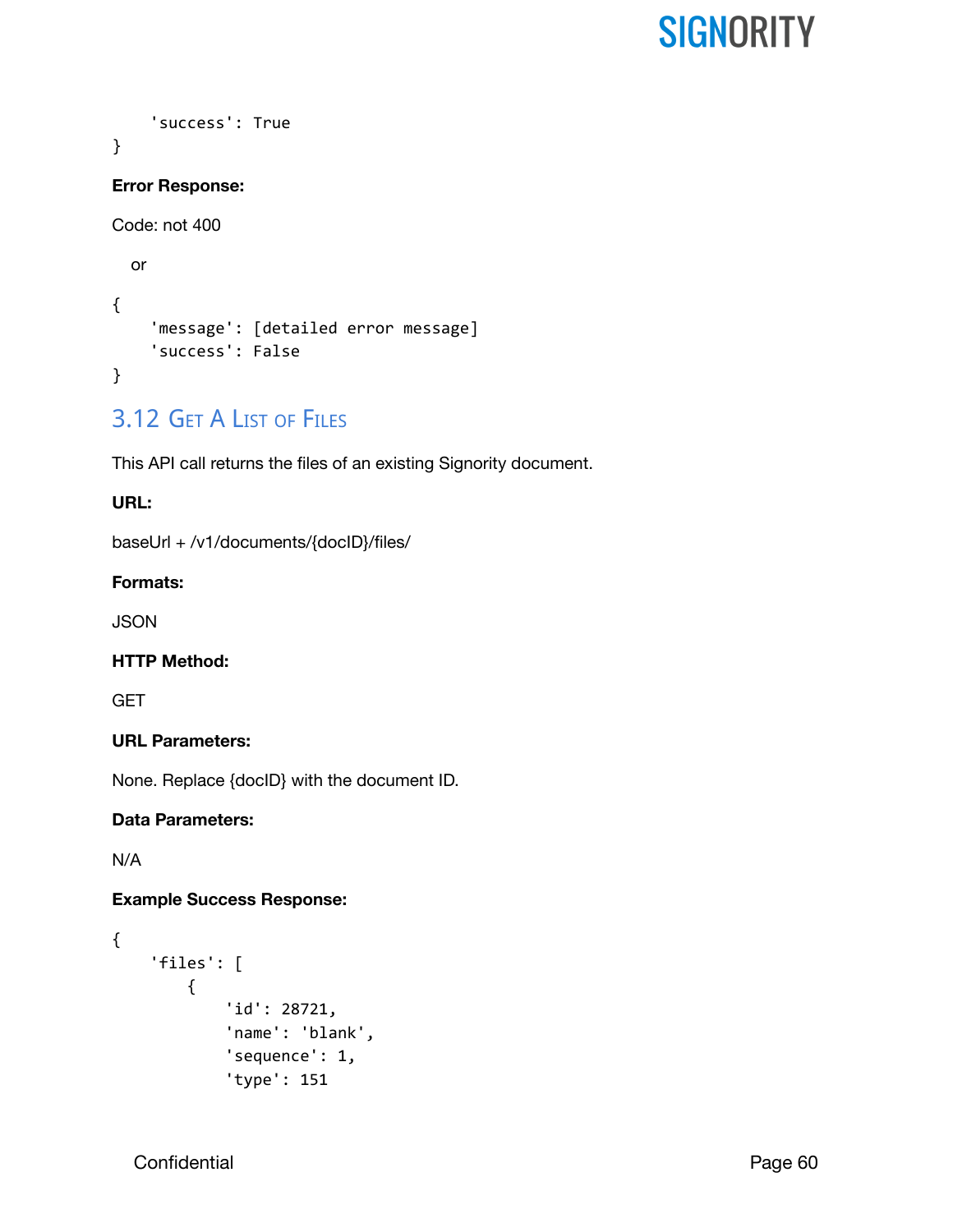```
},
        {
             'id': 28722,
             'name': 'blank',
             'sequence': 1,
             'type': 151
        }
    ],
    'success': True
}
```
#### **Error Response:**

```
Code: not 400
```

```
or
{
    'message': [detailed error message]
    'success': False
}
```
### <span id="page-61-0"></span>3.13 DELETE A FILE

This API call deletes a file of an existing Signority document.

#### **URL:**

baseUrl + /v1/documents/{docID}/files/{fileID}

#### **Formats:**

**JSON** 

#### **HTTP Method:**

DELETE

#### **URL Parameters:**

None. Replace {docID} with the document ID and {fileID} with the ID of the file that should be removed from the document.

#### **Data Parameters:**

N/A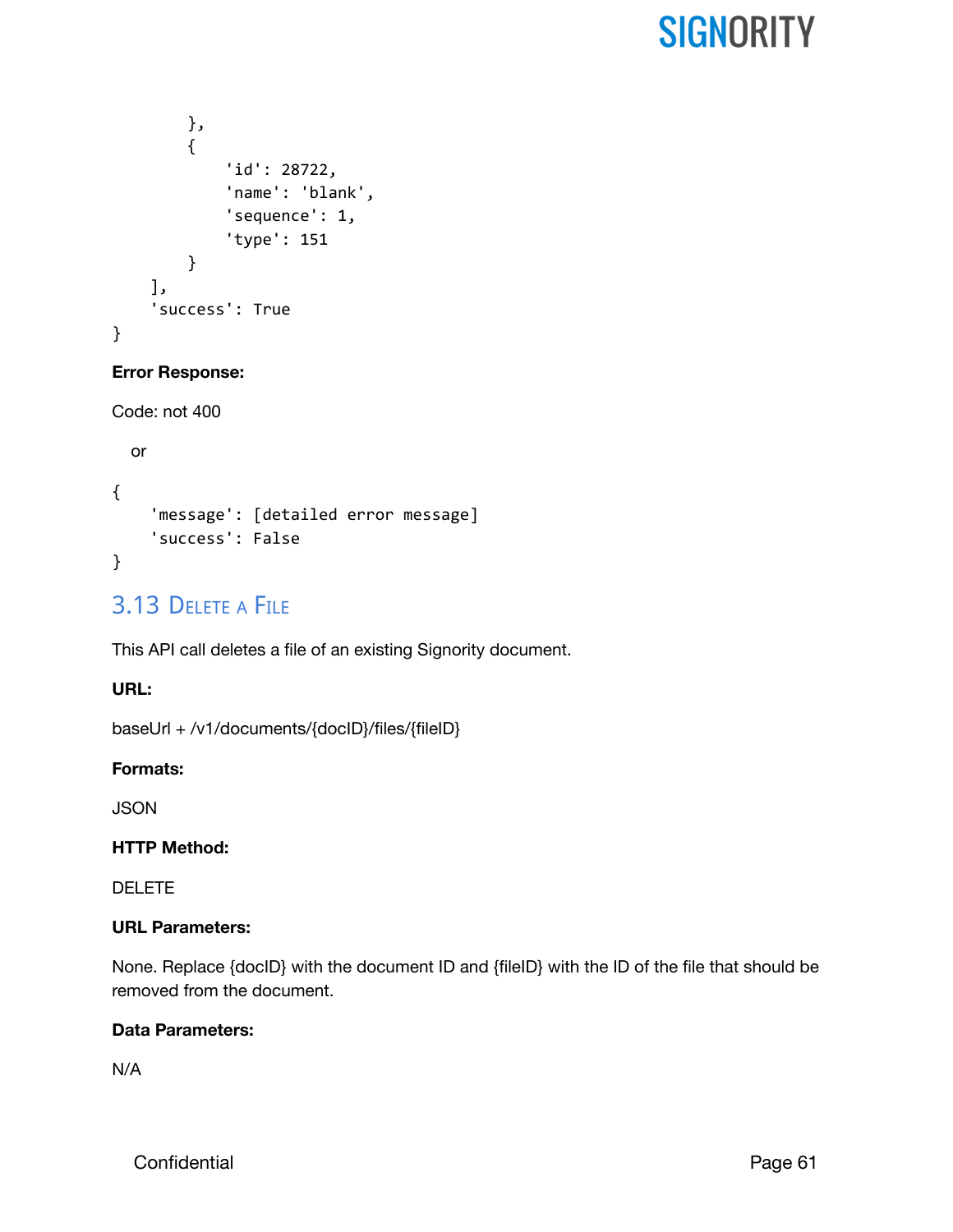#### **Example Success Response:**

```
{
    'success': True
}
```

| <b>Name</b> | Required? | <b>Type</b> | <b>Description</b> |
|-------------|-----------|-------------|--------------------|
| success     | Yes       | Boolean     | Response success   |

#### **Error Response:**

```
Code: not 400
```

```
or
{
    'message': [detailed error message]
    'success': False
}
```
### <span id="page-62-0"></span>4 USER SETTINGS

### <span id="page-62-1"></span>4.1 ACCOUNT

This API call will modify the user's "Account" settings, which can also be found by logging into the user's account and going to "My Account" → "Account" (see below):

| <b>Account</b> | Password                   | <b>Two-Factor Authentication</b><br><b>Notifications</b>                                                                                                                                                                                                                                                                                        |
|----------------|----------------------------|-------------------------------------------------------------------------------------------------------------------------------------------------------------------------------------------------------------------------------------------------------------------------------------------------------------------------------------------------|
|                | <b>Default Signer View</b> | $\Box$ Hide change signer button<br>$\Box$ Hide reject button<br>Hide save button<br>$\Box$ Hide download button<br>Hide view document button<br>$\Box$ Hide status button<br>Hide thumbnail button<br>$\Box$ Hide help button<br>$\Box$ Hide draw signature button<br>$\Box$ Hide type signature button<br>$\Box$ Hide upload signature button |
|                | My Invoice                 | $\Box$ You can send invoices and overage notifications to<br>multiple email addresses (separate by ","), The maximum<br>email addresses is 20:<br>Save                                                                                                                                                                                          |

Confidential Page 62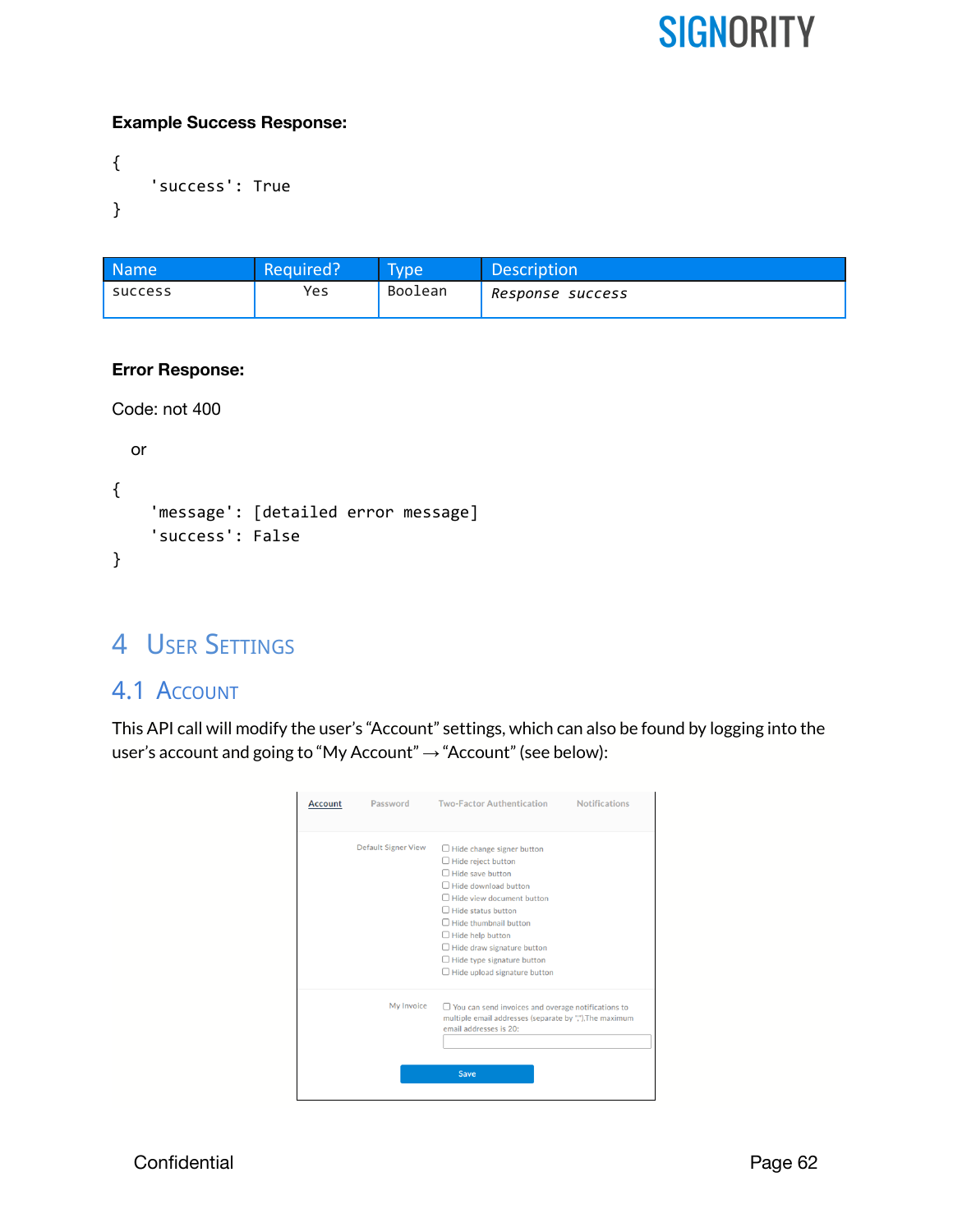For more information on these settings, visit the [tutorial](https://www.signority.com/help/advanced-recipient-controls-with-signer-views/) here.

#### **URL:**

baseUrl + /v1/user/userSettings

#### **Formats:**

JSON

#### **HTTP Method:**

PUT

#### **Data Parameters:**

| <b>Name</b>                           | Required? | <b>Type</b> | <b>Description</b>                         |
|---------------------------------------|-----------|-------------|--------------------------------------------|
| hideButtonChangeSigner                | No        | boolean     | <b>Hide the Change Signer</b><br>button    |
| hideButtonReject                      | No        | boolean     | <b>Hide the Reject button</b>              |
| hideButtonSave                        | No        | boolean     | Hide the Save button                       |
| hideButtonDownload                    | <b>No</b> | boolean     | <b>Hide the Download button</b>            |
| hideButtonStatus                      | <b>No</b> | boolean     | <b>Hide the Status button</b>              |
| hideButtonThumbnail                   | <b>No</b> | boolean     | <b>Hide the Thumbnail</b>                  |
| hideButtonHelp                        | No        | boolean     | Hide the Help button                       |
| hideSigningButtonDrawingSi<br>gnature | No        | boolean     | <b>Hide the Draw Signature</b><br>option   |
| hideSigningButtonTypeSigna<br>ture    | <b>No</b> | boolean     | <b>Hide the Type Signature</b><br>option   |
| hideSigningButtonUploadSig<br>nature  | No        | boolean     | <b>Hide the Upload Signature</b><br>option |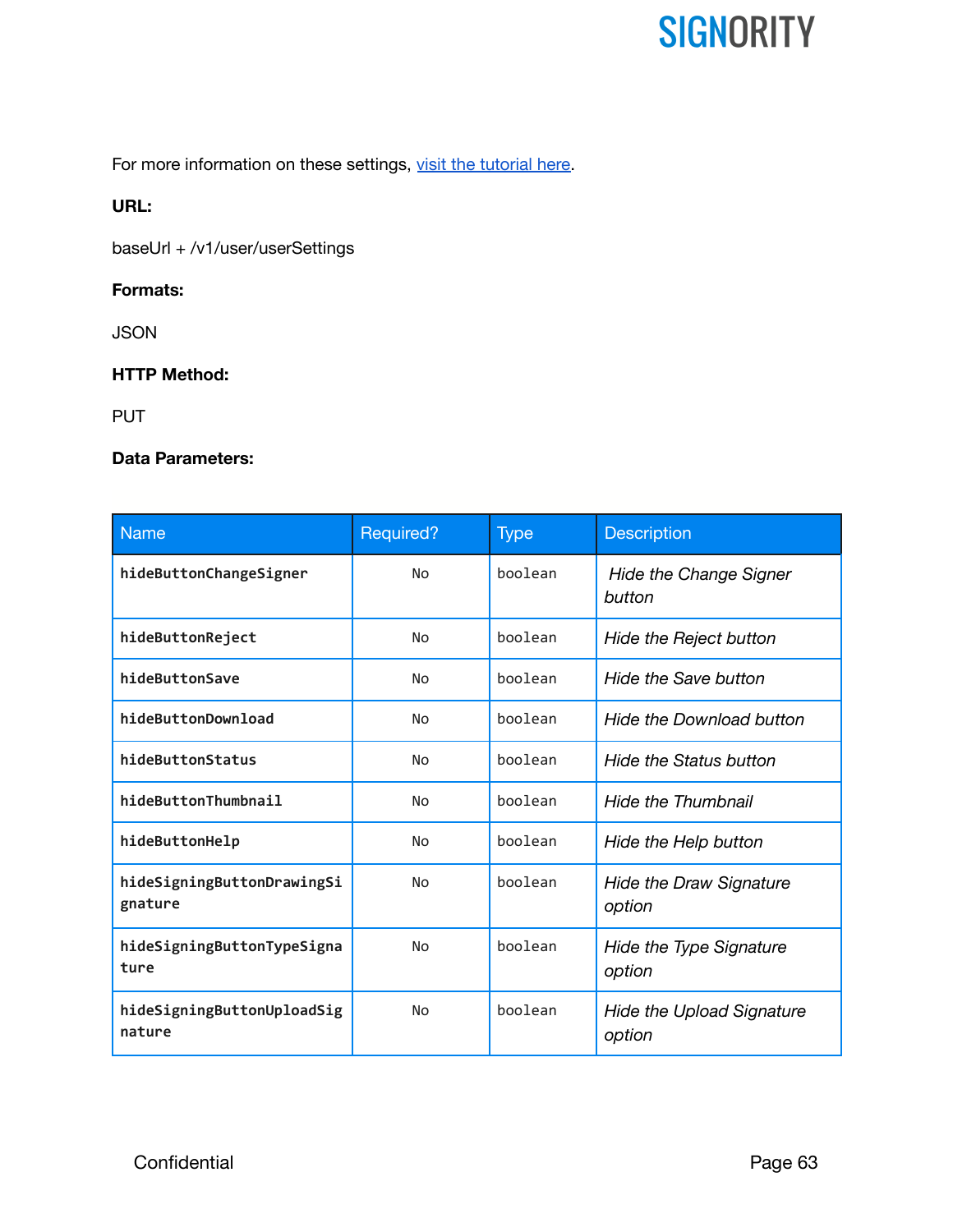

| hideViewDocumentButton | No | boolean | <b>Hide the View Document</b><br>button                                         |
|------------------------|----|---------|---------------------------------------------------------------------------------|
| NotificationCC         | No | string  | Email address(es) that should<br>receive a copy of all invoice<br>notifications |

#### **Example:**

```
{
  "userSettings": {
    "hideButtonChangeSigner": true,
    "hideButtonReject": false,
    "hideButtonSave": false,
    "hideButtonDownload": false,
    "hideButtonStatus": false,
    "hideButtonThumbnail": false,
    "hideButtonHelp": false,
    "hideSigningButtonDrawingSignature": false,
    "hideSigningButtonTypeSignature": false,
    "hideSigningButtonUploadSignature": false,
    "hideViewDocumentButton": false,
    "NotificationCC": ""
  }
}
```
#### **Example Success Response:**

```
{
      'success': True
}
```
### <span id="page-64-0"></span>4.2 NOTIFICATIONS

This API call allows you to modify a user's Notifications setting, which can also be found by logging into the user account and going to "My Account"  $\rightarrow$  Notifications (see below).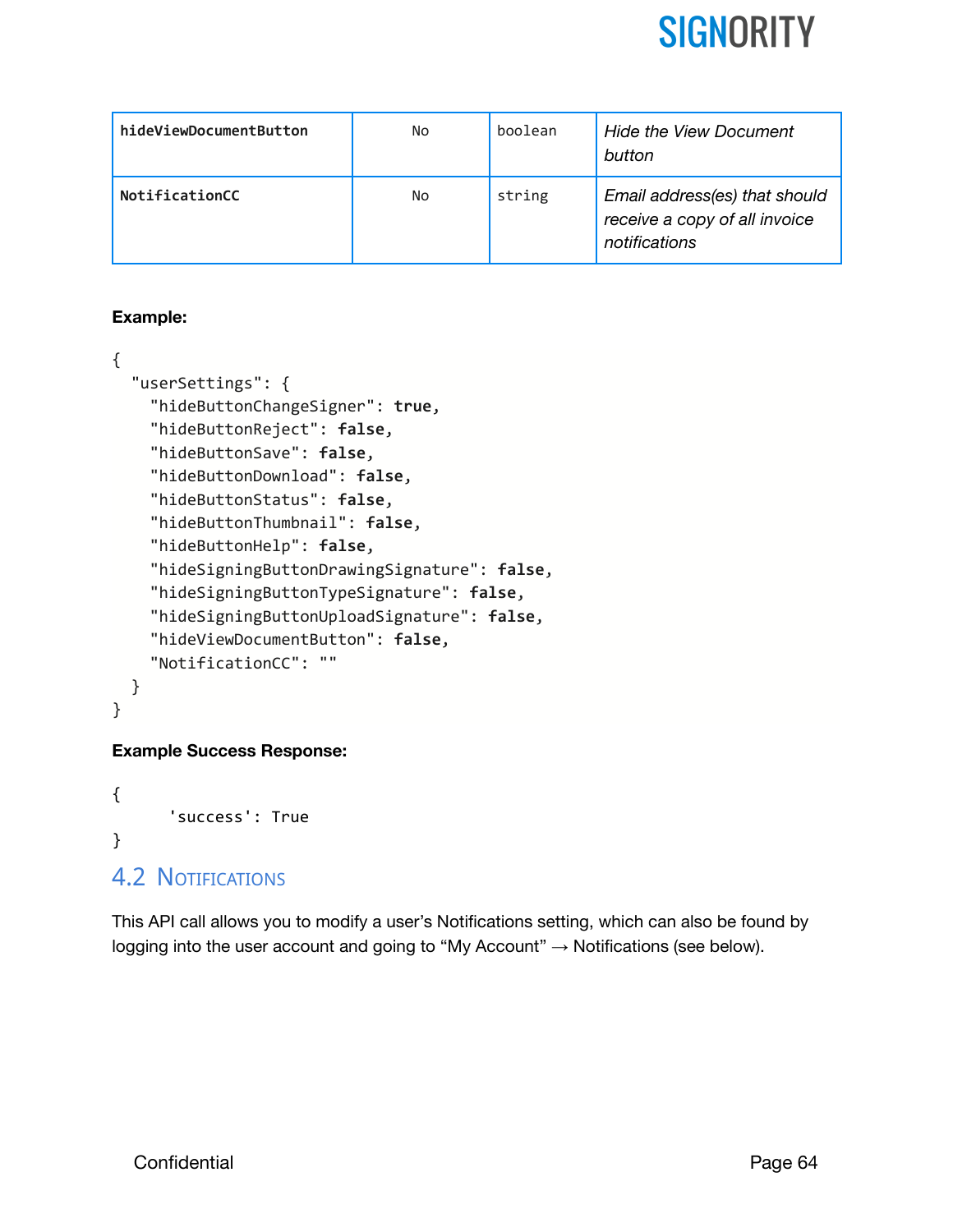| Profile<br>Account<br>Password                                          | <b>Notifications</b><br><b>Security Settings</b><br>Integration                                                                                                 |
|-------------------------------------------------------------------------|-----------------------------------------------------------------------------------------------------------------------------------------------------------------|
| Enable help instruction                                                 | $\vee$ Enable help instruction across the whole website.                                                                                                        |
| Send reminder emails                                                    | $\vee$ Enable reminder emails to the recipients if a document<br>remains unsigned.<br>• Send a reminder email every 4<br>$day(s)$ .                             |
|                                                                         | • Maximum amount of reminder emails to be sent is 2                                                                                                             |
|                                                                         | • The document will expire 180<br>day(s) after it has been<br>sent.                                                                                             |
| Send "viewed" notification to document<br>sender                        | $\Box$ Send the document sender a notification when a viewer<br>has viewed a document.                                                                          |
| Send "signed" notification to document<br>sender                        | $\Box$ Send the document sender a notification when a signer has<br>signed a document.                                                                          |
| Send an email to the document sender<br>when the document is completed: | $\bigcap$ Attach a PDF of the final document.<br>● Provide a link to the final document.<br>$\bigcirc$ Send an email only.<br>$\bigcirc$ Do not send any email. |

For more information on these settings, visit the [tutorial](https://www.signority.com/help/automatic-reminder-notification/) here.

#### **URL:**

baseUrl + /v1/user/userSettings

#### **Formats:**

JSON

#### **HTTP Method:**

PUT

#### **Data Parameters:**

| <b>Name</b>    | Required? | $\rangle$ Type | <b>Description</b>                                                                       |
|----------------|-----------|----------------|------------------------------------------------------------------------------------------|
| enableHelp     | No        | boolean        |                                                                                          |
| enableReminder | No.       | boolean        | Enable automatic reminder<br>schedule. <b>True</b> = enable.<br><b>False</b> = $disable$ |
| maxEmailCount  | No        | integer        | Maximum number of<br>reminder emails to be sent                                          |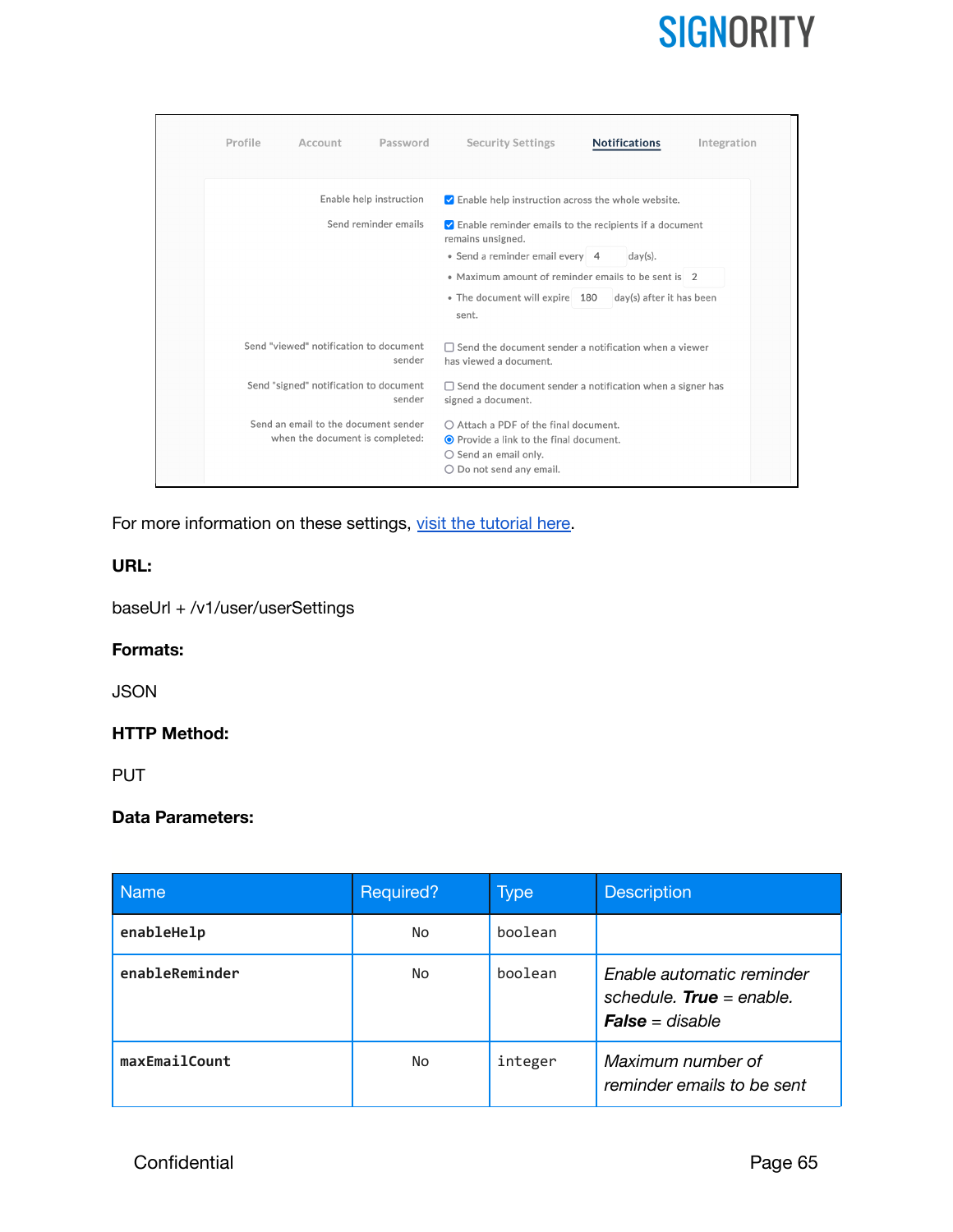

| reminderEmailIntervalDays        | No        | integer | Time in days between<br>reminder emails                                                                                                                   |
|----------------------------------|-----------|---------|-----------------------------------------------------------------------------------------------------------------------------------------------------------|
| expireDoc                        | <b>No</b> | integer | Number of days before the<br>document expires                                                                                                             |
| expireWarn                       | No        | integer | Number of days before the<br>document expiry date that<br>sender is warned of expiry                                                                      |
| viewNotification                 | <b>No</b> | boolean | Send notification to the<br>sender when the document is<br>viewed by a recipient. True =<br>send notification. <b>False</b> =<br>don't send notification  |
| sendSigning                      | No        | boolean | Send notification to the<br>sender when the document is<br>signed by a signer. True =<br>send notification. <b>False</b> =<br>don't send notification     |
| finalEmail                       | <b>No</b> | boolean |                                                                                                                                                           |
| expireSend                       | No        | boolean | Send a notification to the<br>document sender right after<br>the document expires. True =<br>send notification. <b>False</b> =<br>don't send notification |
| finalEmailRecipients             | <b>No</b> | boolean |                                                                                                                                                           |
| combineFinalEmailAttachmen<br>ts | No        | boolean | Whether to combine the<br>finalized document into one<br>PDF file in the email<br>attachment. True = combine.<br><b>False</b> = $don't combine.$          |
| attachDocCertificate             | No        | boolean | Whether to attach the audit<br>trail in the finalized email<br>notification. True = attach.<br><b>False</b> = $don't$ attach.                             |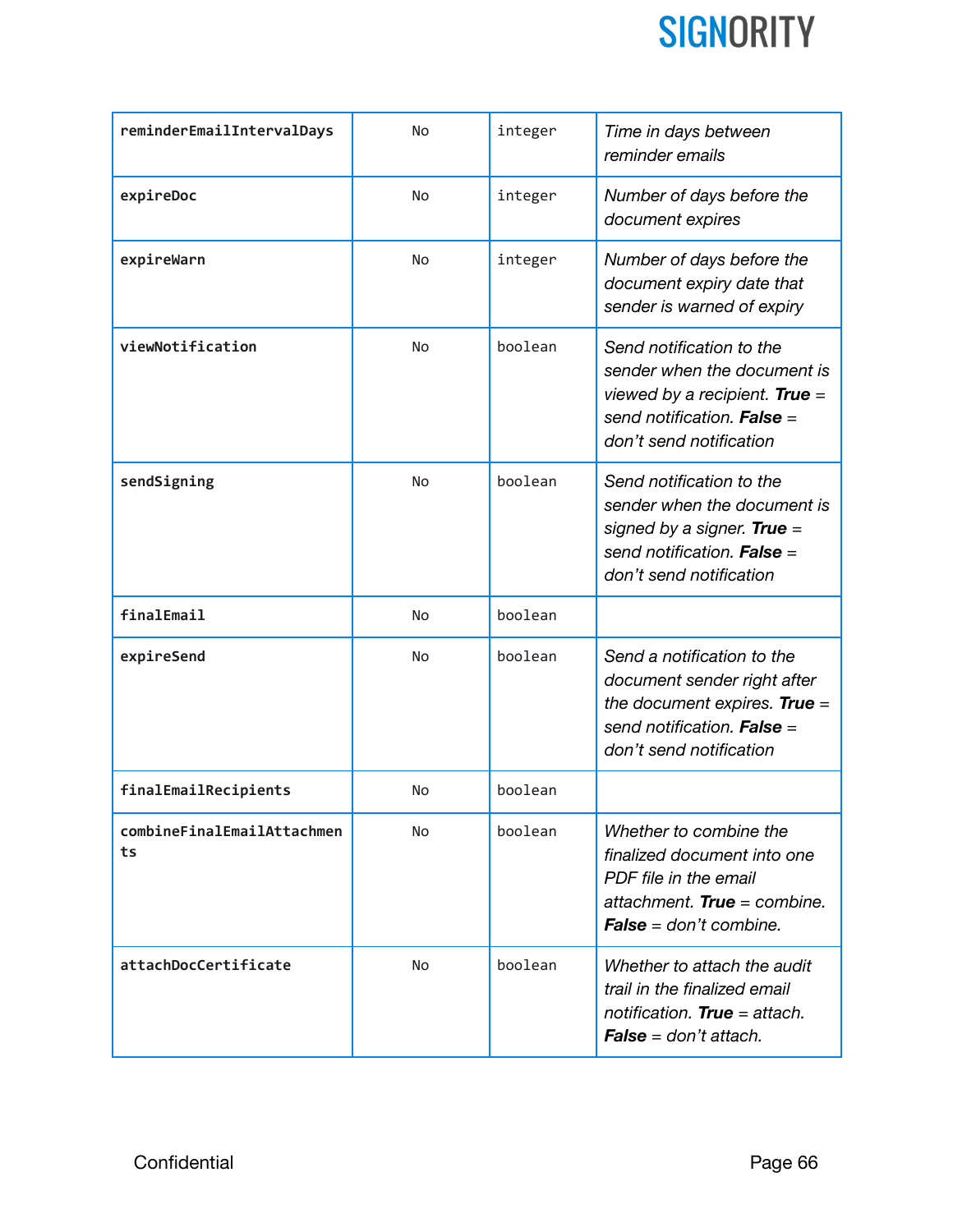| finalEmailPDFDownloadLinkR<br>ecipients        | No | boolean |  |
|------------------------------------------------|----|---------|--|
| finalEmailPDFDownloadLinkS<br>ender            | No | boolean |  |
| NotificationNoFinalEmailTo<br>SenderEnabled    | No | boolean |  |
| NotificationNoFinalEmailTo<br>RecpientsEnabled | No | boolean |  |

#### **Example:**

```
{
  "userSettings": {
    "enableHelp": false,
    "enableReminder": true,
    "maxEmailCount": "2",
    "reminderEmailIntervalDays": "4",
    "expireDoc": "180",
    "expireWarn": "3",
    "viewNotification": false,
    "sendSigning": false,
    "finalEmail": false,
    "expireSend": true,
    "finalEmailRecipients": false,
    "combineFinalEmailAttachments": true,
    "attachDocCertificate": false,
    "finalEmailPDFDownloadLinkRecipients": true,
    "finalEmailPDFDownloadLinkSender": true,
    "NotificationNoFinalEmailToSenderEnabled": false,
    "NotificationNoFinalEmailToRecpientsEnabled": false
  }
```
### }

#### **Example Success Response:**

```
{
      'success': True
}
```